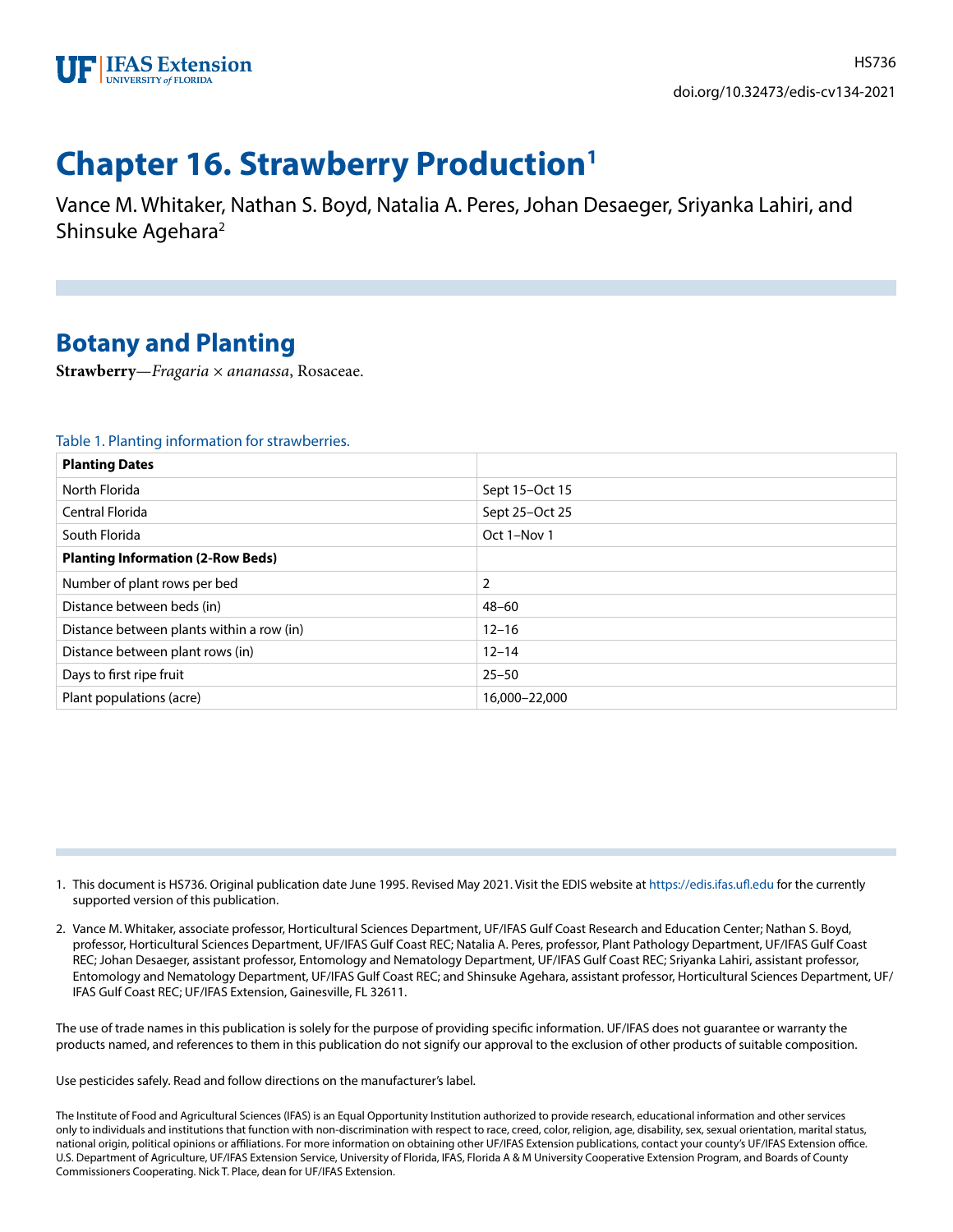# **Cultivars Main Cultivars**

**Florida Brilliance.** Released in 2017. Highest early yield of all varieties; large fruit size; uniform conic to broad-conic shape; very firm with excellent shelf life; externally very glossy red; light red internally; moderately resistant to rain damage; balanced flavor. The plant is robust but not overly vigorous; is upright with long stems, allowing ease of harvest; and does not require high N applications as 'Florida Radiance' and 'Florida Beauty' do. Fruit can develop weak skin during hot periods in mid-late season, and both N rates and irrigation volumes should be reduced to counteract this possible problem. Recommended planting dates in central Florida are Oct. 5–15. Resistant to anthracnose fruit rot and Colletotrichum crown rot; moderately susceptible to angular leaf spot; moderately susceptible to Botrytis fruit rot; moderately resistant to powdery mildew and charcoal rot; susceptible to Phytophthora root rot.

**Sweet Sensation® Florida127.** Released in 2013. Large fruit size; moderately uniform conic to broad-conic fruit; bright-red with lighter color than other cultivars. During cool weather a longer interval between harvests compared to other cultivars is usually necessary to allow optimum color development. Exceptional flavor throughout season; 1.0 to 1.5 degree Brix higher and slightly lower acidity than 'Florida Brilliance'; susceptible to rain damage. The plant is vigorous, which may be an advantage in north Florida but in central Florida will require reduced nutrient applications early in the season and/or later planting dates to maintain a small plant size. Recommended planting dates in central Florida are Oct. 15–25. Resistant to anthracnose fruit rot and Colletotrichum crown rot; moderately resistant to charcoal rot (caused by *Macrophomina phaseolina*); moderately susceptible to angular leaf spot; susceptible to Botrytis fruit rot and powdery mildew (caused by *Podosphaera aphanis*); highly susceptible to Phytophthora root rot. Ridomil and phosphite applications are highly recommended.

### **Minor Cultivars**

**Florida Radiance.** Released in 2008. Medium size; uniform, conic fruit with glossy appearance; glossy-red external color and medium-red internal color; moderately acidic but balanced flavor; moderately firm with good shipping quality; flexible skin that is resistant to rain damage. Low to medium plant vigor with open canopy; long fruit stems, giving excellent picking efficiency. Moderately resistant to anthracnose fruit rot and Colletotrichum crown rot; moderately susceptible to angular leaf spot, with symptoms particularly noticeable on the calyx; susceptible to Botrytis

fruit rot; highly susceptible to Phytophthora root rot. With earlier planting dates, exposure to high temperatures during the establishment period can result in the development of elongated or "bullet" fruit in the early harvest until mid-December. This problem will be reduced with planting dates closer to the middle or end of October.

**Florida Beauty.** Released in 2016. Medium fruit size, excellent conic shape and even red color; exceptional flavor throughout season, second only to Sweet Sensation® 'Florida127'; excellent resistance to rain damage. This cultivar is day-neutral and has very early onset of flowering; it is recommended to trim bloom after establishment and a second time when trimming leaves, a practice that produces larger fruit size and quality throughout the entire season. In central Florida, early and total yields are similar to 'Florida Radiance'. Recommended planting dates in central Florida are Sept 25–Oct 5. Even earlier planting dates may help to produce a vigorous plant in north Florida. In all regions, high early-season N rates similar to 'Florida Radiance' and narrow plant spacing (12" between plants) are recommended because the plant is not as vigorous as 'Florida Brilliance' or Sweet Sensation®. Susceptible to anthracnose fruit rot and Colletotrichum crown rot; susceptible to Botrytis fruit rot and powdery mildew; moderately resistant to Phytophthora root rot.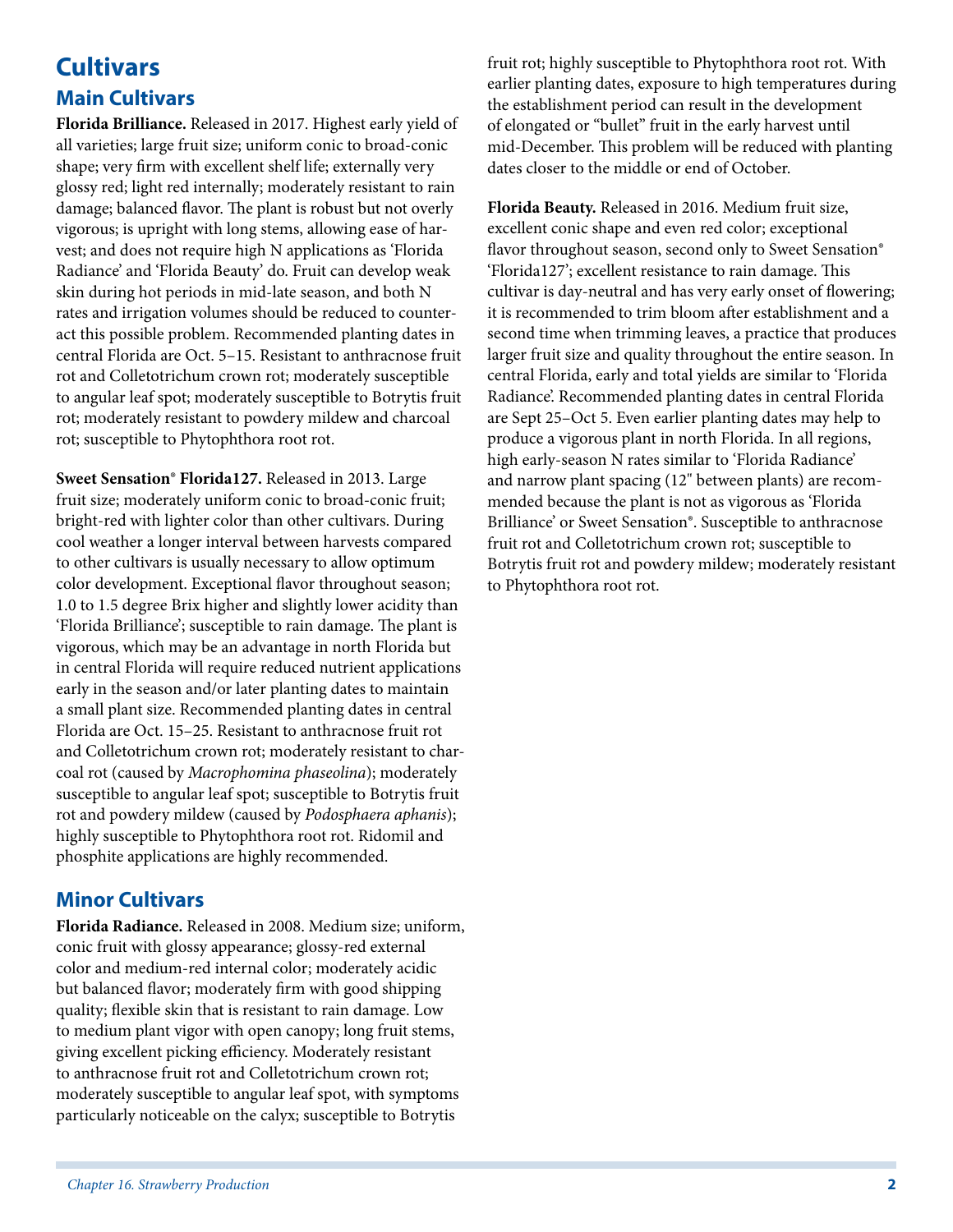### Table 2. Herbicides approved for managing weeds in strawberry.

| <b>Active Ingredient</b><br>lb a.i./Acre           | <b>Trade Name</b><br><b>Product/Acre</b>                                                       | <b>MOA</b><br>Code | <b>Weeds Controlled/Remarks</b>                                                                                                                                                                                                                                                                         |
|----------------------------------------------------|------------------------------------------------------------------------------------------------|--------------------|---------------------------------------------------------------------------------------------------------------------------------------------------------------------------------------------------------------------------------------------------------------------------------------------------------|
|                                                    |                                                                                                |                    | Labels change frequently. Be sure to read a current product label before applying any chemical.                                                                                                                                                                                                         |
|                                                    |                                                                                                |                    | ***PRETRANSPLANT***                                                                                                                                                                                                                                                                                     |
| <b>Acifluorfen</b><br>up to 0.375                  | (Ultra Blazer)<br>$1.5$ pt                                                                     | 14                 | Broadleaves. May be applied under the plastic mulch or with a shielded or hooded spray<br>directed to row middles. 60 day PHI.                                                                                                                                                                          |
| Carfentrazone<br>up to 0.031                       | (Aim) 2.0 EC<br>up to 2 fl oz                                                                  | 14                 | Broadleaves. Apply as a preplant burndown for emerged broadleaves up to 4 inches tall<br>or rosettes less than 3 inches across. Good coverage is essential. A nonionic surfactant,<br>methylated seed oil, or crop oil concentrate is recommended. No pretransplant interval.                           |
| <b>Flumioxazin</b><br>0.1                          | (Chateau) SW<br>3 oz                                                                           | 14                 | Broadleaves. May be applied under the plastic mulch or with a shielded or hooded spray<br>directed to row middles before weed emergence. 30-day pretransplant interval if applied<br>under the plastic mulch. Do not apply after fruit set.                                                             |
| Glyphosate                                         | (various<br>formulations)<br>consult labels                                                    | 9                  | Emerged broadleaves and grasses. Apply as a preplant burndown. Consult label for<br>individual product directions.                                                                                                                                                                                      |
| Napropamide<br>4                                   | (Devrinol) 2-XT<br>1-2 gallons<br>(Devrinol DF XT)<br>$4 - 8$ lb                               | 15                 | Annual broadleaves and grasses. Apply under the plastic and in the row middles.<br>Mechanically incorporate in the row middle to a 1-2 in. depth within 24 hours of<br>application. When applied under plastic, incorporate mechanically or with irrigation. Do<br>not apply between bloom and harvest. |
| Oxyfluorfen<br>$0.25 - 0.5$                        | (Galigan H2O,<br>GoalTender) 4 EC<br>$0.5 - 1.0$ pt<br>(Collide, Goal 2XL)<br>2 EC<br>$1-2$ pt | 14                 | Broadleaves. Apply pretransplant just prior to installation of plastic mulch. 30-day<br>pretransplant interval. Mulch may be applied any time during the 30-day interval.                                                                                                                               |
| Pelargonic acid                                    | (Scythe) 4.2 EC<br>3%-10% v/v                                                                  | 27                 | Emerged broadleaves and grasses. Apply as a preplant burndown treatment or post-<br>transplant with shielded or hooded sprayers. Product is a contact, nonselective, foliar-<br>applied herbicide with no residual control.                                                                             |
| Pendimethalin<br>0.72                              | (Prowl H20) 3.8<br>$1.5$ pt                                                                    | 3                  | Broadleaves and grasses, in the row middles. Do not apply under the plastic. In systems<br>that use irrigation at planting, delay application until after irrigation regime. 35-day PHI.                                                                                                                |
| Sulfentrazone<br>0.125                             | (Spartan FL) 4F<br>4 oz                                                                        | 14                 | Broadleaves, grasses, and nutsedge species. Apply under the plastic mulch or in row<br>middles. Do not use on soils with less than 1% organic matter.                                                                                                                                                   |
| <b>Terbacil</b><br>0.2                             | (Sinbar WDG) 80<br><b>WDG</b><br>4 oz                                                          | $\mathsf{3}$       | Broadleaves, grasses, and some sedges. One application per crop of 4 oz/A after bedding<br>but prior to transplanting. Rainfall or irrigation required. Do not apply to soils with less<br>than 0.5% organic matter. 110-day PHI.                                                                       |
|                                                    |                                                                                                |                    | ***POSTTRANSPLANT***                                                                                                                                                                                                                                                                                    |
| <b>Acifluorfen</b><br>up to 0.375                  | (Ultra Blazer)<br>$1.5$ pt                                                                     | 14                 | Broadleaves. Apply directed to the row middles with a shielded or hooded sprayer. Do not<br>allow to contact strawberry plants. 60-day PHI.                                                                                                                                                             |
| Carfentrazone<br>up to 0.031                       | (Aim) 2.0 EC<br>up to 2 fl oz                                                                  | 14                 | Broadleaves. Apply with hooded applicator directed to the row middles for control of<br>emerged broadleaves up to 4 inches tall or rosettes less than 3 inches across. Good<br>coverage is essential. A nonionic surfactant, methylated seed oil, or crop oil concentrate is<br>recommended. 0-day PHI. |
| <b>Clethodim</b><br>$0.09 - 0.13$<br>$0.07 - 0.13$ | (Arrow, Select)<br>2 EC<br>$6-8$ fl oz<br>(Select Max) 1 EC<br>$9-16$ fl oz                    | 1                  | Perennial and annual grasses. Use higher rates under heavy grass pressure or larger<br>weeds. Surfactant or crop oil concentrate recommended. Consult label. 4-day PHI.                                                                                                                                 |
| Clopyralid<br>$0.125 - 0.25$                       | (Stinger) 3 EC<br>0.33-0.66 pt                                                                 | 4                  | Broadleaves. Do not exceed 2/3 pt/A per year. Do not include a surfactant. 7-day PHI.                                                                                                                                                                                                                   |
| <b>Fluazifop-P-</b><br>butyl<br>0.25               | Fusilade DX<br>16 fl oz                                                                        | 1                  | Supplemental label. Emerged annual and perennial grasses. Most effective on young,<br>actively growing grasses. Do not apply more than 1 application per year. 14-day PHI.                                                                                                                              |
| Glyphosate                                         | (various<br>formulations)<br>consult labels                                                    | 9                  | Emerged broadleaves, grasses, and nutsedge. Apply directed to the row middles. Injury<br>has been observed from translocation from daughter plants in the row middle to the<br>mother plants. 14-day PHI. Spot treatment has 7-day PHI.                                                                 |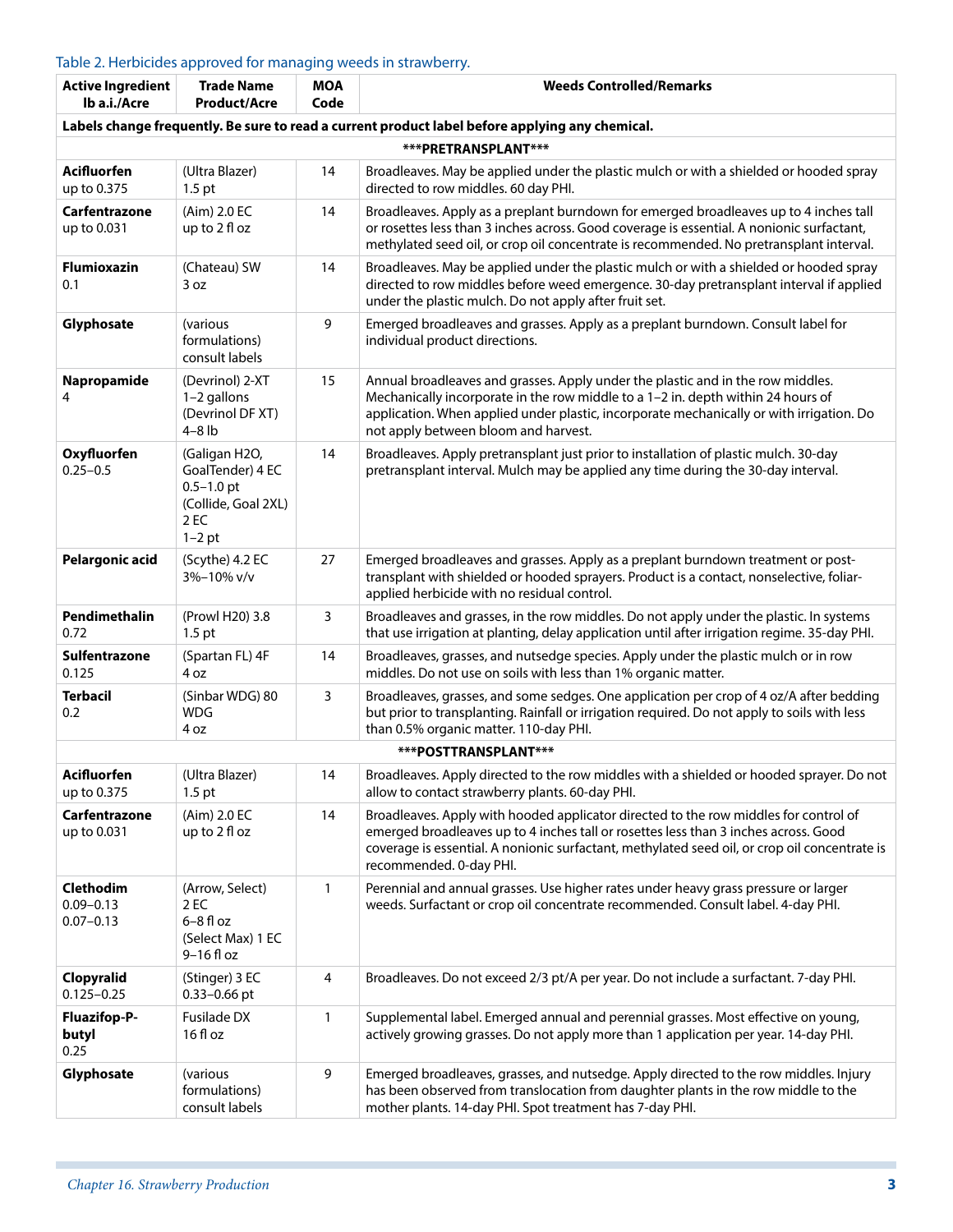| <b>Active Ingredient</b><br>Ib a.i./Acre | <b>Trade Name</b><br><b>Product/Acre</b>                 | <b>MOA</b><br>Code | <b>Weeds Controlled/Remarks</b>                                                                                                                                                                                                                                               |
|------------------------------------------|----------------------------------------------------------|--------------------|-------------------------------------------------------------------------------------------------------------------------------------------------------------------------------------------------------------------------------------------------------------------------------|
| Paraquat<br>0.5                          | (Gramoxone) 2 SL<br>2 pt<br>(Firestorm) 3 SL<br>$1.3$ pt | 22                 | Emerged broadleaves and grasses. Apply as a directed spray to row middles only. Do<br>not allow spray to contact plants. Do not apply more than 3 times per season. Nonionic<br>surfactant recommended. 21-day PHI. Consult label for new restrictions.                       |
| <b>Pelargonic acid</b>                   | (Scythe) 4.2 EC<br>$3\% - 10\%$ v/v                      | 27                 | Emerged broadleaves and grasses. Apply as a preplant burndown treatment or<br>posttransplant with shielded or hooded sprayers. Product is a contact, nonselective, foliar-<br>applied herbicide with no residual control.                                                     |
| Sethoxydim<br>$0.28 - 0.47$              | (Poast) 1.5 EC<br>1.5–2.5 pt                             |                    | Emerged grasses. A maximum of 2.5 pt/A applied in one season. Unsatisfactory results<br>may occur if applied to grasses under stress. Crop oil concentrate recommended. 7-day<br>PHI.                                                                                         |
|                                          |                                                          |                    | ***POSTHARVEST***                                                                                                                                                                                                                                                             |
| Paraquat<br>0.49                         | (Gramoxone) 2 SL<br>1.95 pt                              | 22                 | Broadcast spray over the top of the plants after the last harvest. Thorough coverage is<br>required to ensure maximum herbicide burndown. Do not use treated crop for human<br>or animal consumption. Nonionic surfactant recommended. Consult label for new<br>restrictions. |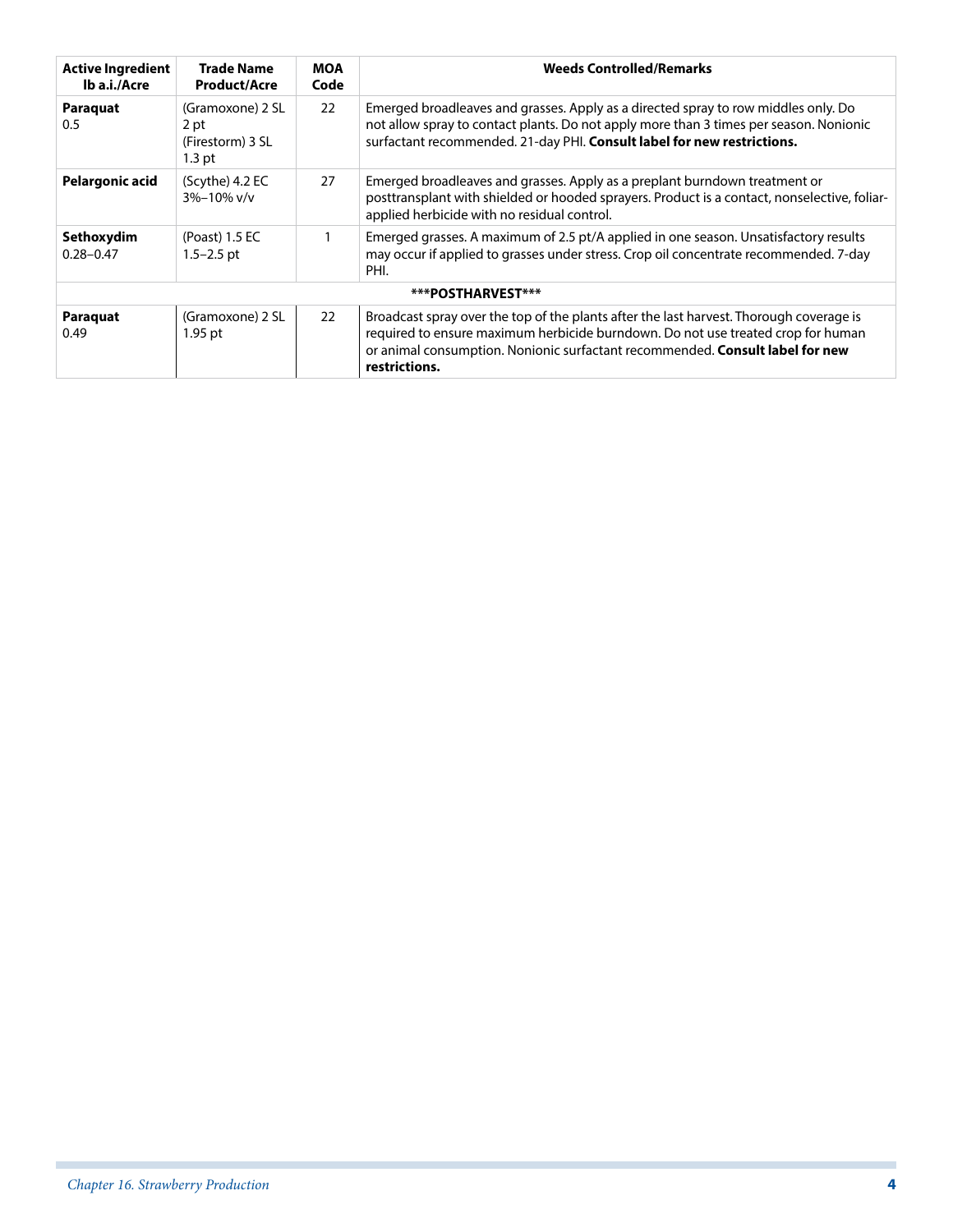| Pest                              |                                                                                                                                                                  | <b>Ants</b>                                                   |                                   | <b>Aphids</b>                                                                                 |                                                                                                   |                                                                                           |                                               |                                                                                                        |                                |                                                  |                                                                                                                                                                                                                                                                                                                                         |                                                                                     |
|-----------------------------------|------------------------------------------------------------------------------------------------------------------------------------------------------------------|---------------------------------------------------------------|-----------------------------------|-----------------------------------------------------------------------------------------------|---------------------------------------------------------------------------------------------------|-------------------------------------------------------------------------------------------|-----------------------------------------------|--------------------------------------------------------------------------------------------------------|--------------------------------|--------------------------------------------------|-----------------------------------------------------------------------------------------------------------------------------------------------------------------------------------------------------------------------------------------------------------------------------------------------------------------------------------------|-------------------------------------------------------------------------------------|
| Code <sup>1</sup><br>MOA          |                                                                                                                                                                  | $\lambda$                                                     | 56                                | $\frac{1}{2}$                                                                                 | $\overline{1}$                                                                                    | $\overline{1}$                                                                            | $\approx$                                     | $\approx$                                                                                              | ЗÁ                             | $3A +$<br>$\overline{4}$                         | $3A + 6$                                                                                                                                                                                                                                                                                                                                | $3A + -$                                                                            |
| (Active Ingredient)<br>Trade Name | Labels change frequently. Be sure to read a current product I                                                                                                    | Professional Fire Ant<br>(S-methoprene)<br>Extinguish<br>Bait | Esteem Ant Bait<br>(pyriproxyfen) | Diazinon 50W,<br>AG600 WBC<br>(diazinon)                                                      | Dibrom 8-E*<br>(naled)                                                                            | Malathion 5EC, 8F<br>(malathion)                                                          | *Brigade WSB<br>(bifenthrin)                  | (pyrethrins + piperonyl<br>Evergreen EC 60-6<br>butoxide)                                              | PyGanic EC 5.0<br>(pyrethrins) | imidacloprid)<br>(bifenthrin +<br>*Brigadier     | avermectin B1)<br>(bifenthrin +<br>Athena                                                                                                                                                                                                                                                                                               | Azera Insecticide<br>(azadirachtin +<br>pyrethrins)                                 |
| (Product/Acre)<br>Rate            |                                                                                                                                                                  | See label                                                     | $1.5 - 2.0$ lb                    | AG600 WBC:<br>$12.75f$ loz<br>50W: 1 lb                                                       | 1 pint                                                                                            | 5EC: 1.5-3.2<br>$8F: 1.5 - 2.0$<br>pints<br>pints                                         | $6.4 - 32.0$ oz                               | $2 - 16f$ oz                                                                                           | See label                      | $5.1 - 6.14f$ oz                                 | 7.0-17.01 oz                                                                                                                                                                                                                                                                                                                            | 3.5 pints/A                                                                         |
| Rate per Season                   | Please refer to Chapter 19 for information on biopesticides, including materials labeled for certified organic production.<br>abel before applying any chemical. |                                                               |                                   | and one soil application per<br>foliar application per crop<br>Make a maximum of one<br>crop. | Do not apply more than 5<br>pints per season.                                                     | 8F: Do not apply more than<br>8 pints/A per year                                          | Do not apply more than 80<br>oz/A per season. |                                                                                                        |                                | Maximum allowed is 17.92 fl<br>oz/A per season.  | Do not apply more 68 fl oz<br>in a growing season after<br>transplanting                                                                                                                                                                                                                                                                | Do not apply more than 10<br>times per season.                                      |
| (Hours)<br>REI                    |                                                                                                                                                                  | 4                                                             | 12                                | 3 days                                                                                        | 48                                                                                                | $\overline{c}$                                                                            | $\overline{c}$                                | $\overline{c}$                                                                                         | $\overline{c}$                 | 12                                               | $\overline{c}$                                                                                                                                                                                                                                                                                                                          | 4                                                                                   |
| Harvest<br>Days to                |                                                                                                                                                                  | 0                                                             | $\overline{\phantom{0}}$          | 5                                                                                             | $\overline{\phantom{0}}$                                                                          | $\sim$                                                                                    | $\circ$                                       | $\circ$                                                                                                | $\circ$                        | $\overline{ }$                                   | $\sim$                                                                                                                                                                                                                                                                                                                                  | $\circ$                                                                             |
| <b>Notes</b>                      |                                                                                                                                                                  |                                                               |                                   | Highly toxic to bees.                                                                         | Do not make more than 5 applications per season.<br>Allow minimum of 7 days between applications. | Do not make more than 4 applications per year.<br>Minimum retreatment interval is 7 days. |                                               | Do not make applications less than 7 days apart. Do<br>not make more than 10 applications in a season. | OMRI approved.                 | Do not make applications less than 5 days apart. | applications per growing season. Do not make more<br>than 2 applications per season. Do not apply more<br>applications are needed, wait 21 days after the<br>second application before repeating sequence<br>Make 2 applications 7-10 days apart. If further<br>of two applications. Do not make more than 4<br>than once every 7 days. | OMRI approved. Repeat applications as required but<br>not more than 5-7 days apart. |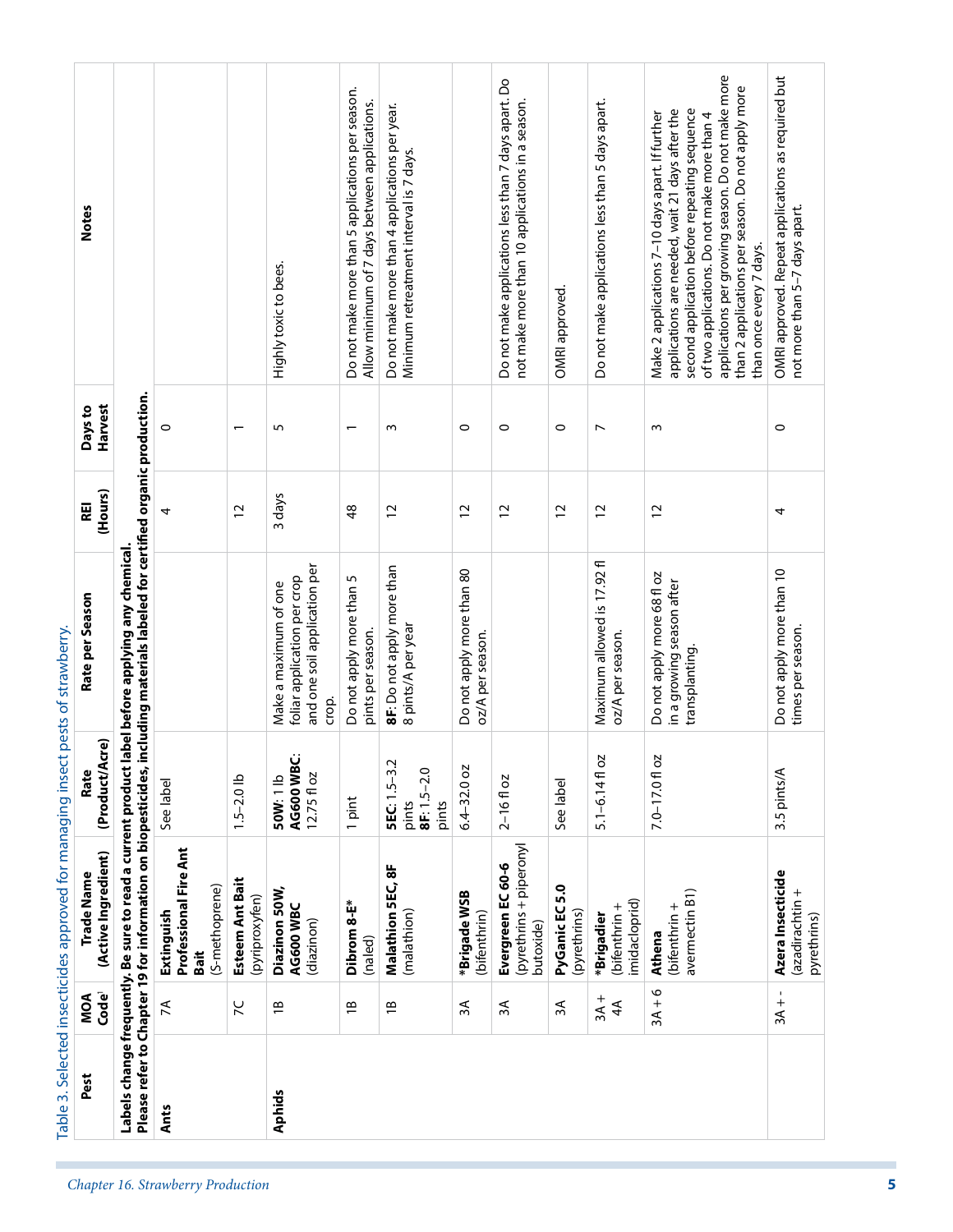| Pest | Code <sup>1</sup><br>MOA | (Active Ingredient)<br>Trade Name                              | (Product/Acre)<br>Rate                                            | Do not exceed a total of<br>Rate per Season                                                                                                                                      | (Hours)<br>廻<br>$\overline{c}$ | Harvest<br>Days to<br>S      | <b>Notes</b>                                                                                                                                                                                                                                                                                                                                                                        |  |
|------|--------------------------|----------------------------------------------------------------|-------------------------------------------------------------------|----------------------------------------------------------------------------------------------------------------------------------------------------------------------------------|--------------------------------|------------------------------|-------------------------------------------------------------------------------------------------------------------------------------------------------------------------------------------------------------------------------------------------------------------------------------------------------------------------------------------------------------------------------------|--|
|      | $4\overline{4}$          | (thiamethoxam)<br>Actara                                       | $1.5 - 4.0$ oz                                                    | thiamethoxam-containing<br>12 oz/A (0.188 lb a.i./A) of<br>Actara or 0.188 lb a.i. of<br>products per acre per<br>growing season.                                                |                                |                              | propagation houses, or on any plants grown for use<br>as transplants. Application restrictions exist for this<br>pollinators. Follow application restrictions found in<br>Minimum interval between applications is 10 days.<br>Do not use Actara in nurseries, greenhouses, plant<br>product because of risk to bees and other insect<br>directions for use to protect pollinators. |  |
|      | 4A                       | (imidacloprid)<br>Admire Pro                                   | 20<br>Soil: 10.5-14<br>Foliar: 1.3 fl<br>fl oz                    | 14.0 fl oz/A for soil and 3.9 fl<br>oz/A for foliar applications<br>Do not apply more than<br>per season.                                                                        | 12                             | Foliar: 5<br><b>Soil: 14</b> | bees and other insect pollinators. Follow application<br>a plant hole treatment, or as a band spray over the<br>restrictions exist for this product because of risk to<br>Soil applications may be made as chemigation, as<br>row followed by overhead irrigation. Application<br>restrictions found in directions for use to protect<br>pollinators.                               |  |
|      | $4\overline{4}$          | Assail 30 SG, 70 WP<br>(acetamiprid)                           | 70 WP: 0.8-3.0<br>Ō,<br>30 SG: 1.9-6<br>2O<br><b>b</b>            | total of 6.0 oz Assail 70 WP/A<br>total of 13.8 oz of Assail 30<br>SG/A during each growing<br>70 WP: Do not exceed a<br>30 SG: Do not exceed a<br>per growing season<br>season. | $\overline{c}$                 | $\overline{\phantom{0}}$     | Do not make more than 2 applications per growing<br>season. Do not apply more than once every 7 days.                                                                                                                                                                                                                                                                               |  |
|      | $\widetilde{4}$          | Platinum 75 SG<br>(thiamethoxam)                               | $1.7 - 4.01$ oz                                                   | Do not exceed 4.01 oz/A per<br>growing season.                                                                                                                                   | $\overline{c}$                 | SO                           |                                                                                                                                                                                                                                                                                                                                                                                     |  |
|      | $4A +$<br>28             | chlorantraniliprole)<br>(thiamethoxam +<br><b>Voliam Flexi</b> | $2 - 5 oz$                                                        | Do not exceed 15.0 oz/A per<br>growing season.                                                                                                                                   | $\overline{c}$                 | S                            | Application restrictions exist for this product because<br>of the risk to bees and other insect pollinators. Follow<br>application restrictions found in the directions for<br>use to protect pollinators.                                                                                                                                                                          |  |
|      | $\overline{4}$           | (flupyradifurone)<br><b>Sivanto Prime</b>                      | $7 - 10.5f$ oz                                                    | Maximum allowed per year<br>is 28.0 fl oz/A.                                                                                                                                     | 4                              | $\circ$                      | 10-day minimum interval between applications.                                                                                                                                                                                                                                                                                                                                       |  |
|      | 6                        | Timectin 0.15 EC Ag<br>(abamectin)                             | 16 fl oz                                                          | Do not apply more than 16<br>floz/A per application and<br>more than 64 fl oz/A per<br>season.                                                                                   | 12                             | ω                            | organisms. Allow a minimum of 7-10 days between<br>Highly toxic to fish, mammals, and aquatic<br>applications.                                                                                                                                                                                                                                                                      |  |
|      | 29                       | Beleaf 50 SG<br>(flonicamid)                                   | 2.8 oz                                                            | Do not apply more than 8.4<br>oz/A Beleaf 50 SG per year.                                                                                                                        | $\overline{c}$                 | $\circ$                      | Allow a minimum of 7 days between applications.<br>Do not apply more than 3 applications per year.                                                                                                                                                                                                                                                                                  |  |
|      | $\blacksquare$           | (azadirachtin)<br>Aza-Direct                                   | pests and crop<br>See label; 1-2<br>pints for most<br>conditions. |                                                                                                                                                                                  | 4                              | $\circ$                      | OMRI approved.                                                                                                                                                                                                                                                                                                                                                                      |  |
|      | $\mathbf{I}$             | Beauveria bassiana<br><b>Botanigard ES</b><br>strain GHA)      | $0.25-1$ quart                                                    |                                                                                                                                                                                  | 4                              | $\circ$                      | Apply in sufficient water to cover foliage, typically<br>5–100 gallons per acre.                                                                                                                                                                                                                                                                                                    |  |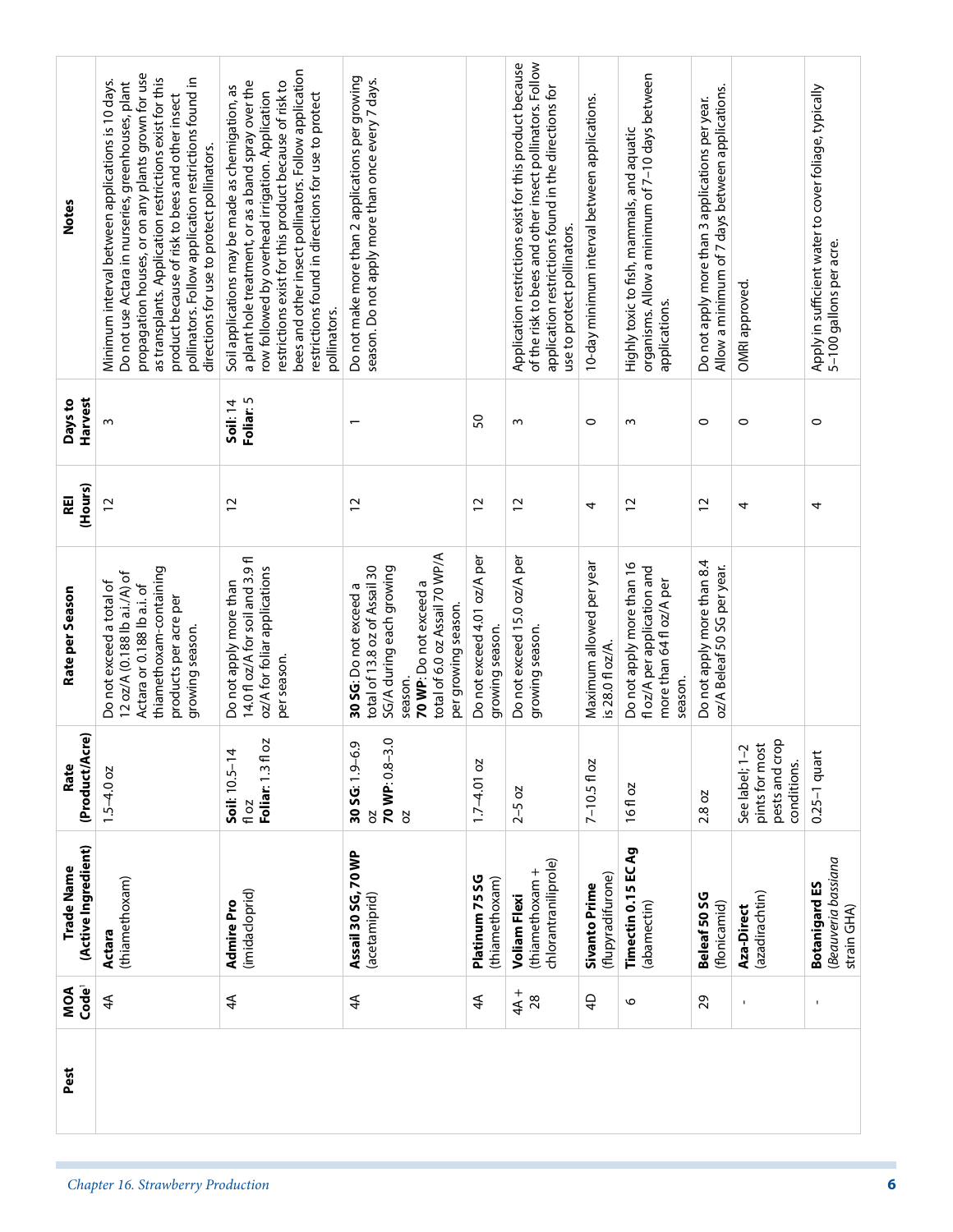| <b>Notes</b>                      | improved control and resistance management of<br>OMRI approved. Broad spectrum, repels, reduces<br>fecundity. Tank-mix with a contact insecticide for<br>targeted pests. | OMRI approved.                                | OMRI approved. Apply in sufficient water to cover<br>foliage, typically 5-100 gallons per acre. | OMRI approved.                   | OMRI approved.                                                    | OMRI approved.                                          | OMRI approved. Avoid tank mixes with captan, sulfur,<br>or other chemically similar products. | exoskeleton, interferes with molting. Tank-mix with<br>a contact insecticide for improved control and<br>OMRI approved. Broad spectrum, degrades<br>resistance management of targeted pests. | Bee restriction: do not apply to target crops in<br>bloom.             |                                                                                                                                                                    |                                               | Do not apply more than twice a year to the same<br>planting. May be tank-mixed with Dipel DF for<br>armyworm control. |
|-----------------------------------|--------------------------------------------------------------------------------------------------------------------------------------------------------------------------|-----------------------------------------------|-------------------------------------------------------------------------------------------------|----------------------------------|-------------------------------------------------------------------|---------------------------------------------------------|-----------------------------------------------------------------------------------------------|----------------------------------------------------------------------------------------------------------------------------------------------------------------------------------------------|------------------------------------------------------------------------|--------------------------------------------------------------------------------------------------------------------------------------------------------------------|-----------------------------------------------|-----------------------------------------------------------------------------------------------------------------------|
| Harvest<br>Days to                | $\circ$                                                                                                                                                                  | $\circ$                                       | 0                                                                                               | $\circ$                          | $\circ$                                                           | $\circ$                                                 | $\circ$                                                                                       | $\circ$                                                                                                                                                                                      | $\overline{ }$                                                         | $\overline{ }$                                                                                                                                                     | $\circ$                                       | $\sim$                                                                                                                |
| (Hours)<br>Æ                      | 4                                                                                                                                                                        | $\overline{c}$                                | 4                                                                                               | $\overline{c}$                   | 4                                                                 | 4                                                       | 4                                                                                             | 4                                                                                                                                                                                            | $\overline{c}$                                                         | 12                                                                                                                                                                 | $\overline{c}$                                | 24                                                                                                                    |
| Rate per Season                   |                                                                                                                                                                          |                                               |                                                                                                 |                                  |                                                                   |                                                         |                                                                                               |                                                                                                                                                                                              | total of 10 quarts/A per crop<br>Do not apply more than a<br>per year. | 4F: Do not apply more than<br>quarts/A per crop per year.<br>80 Solupak: Do not apply<br>a total of 10 quarts/A per<br>more than a total of 12.5<br>crop per year. | Do not apply more than 80<br>oz/A per season. | Do not apply more than<br>42.67 fl oz/A per year.                                                                     |
| (Product/Acre)<br>Rate            | $2-3$ lb                                                                                                                                                                 | See label                                     | $0.25 - 1$ quart                                                                                | 4-16floz                         | $1 - 2$ lb                                                        | 1-2 gallons                                             | $0.5\% - 2\%$                                                                                 | $2-4$ quarts                                                                                                                                                                                 | 1-2 quarts                                                             | 4F: 1-2 quarts<br>80 Solupak:<br>$1.25 - 2.5$ lb                                                                                                                   | $6.4 - 32.0$ oz                               | $10.67 - 21.33$<br>fl oz                                                                                              |
| (Active Ingredient)<br>Trade Name | fermentation media)<br>PRAA4-1 and spent<br>Chromobacterium<br>subtsugae strain<br>(Heat-killed<br>Grandevo                                                              | (potassium salts of<br>fatty acids)<br>M-Pede | Beauveria bassiana<br>Mycotrol ESO<br>strain GHA)                                               | Neemix 4.5% EC<br>(azadirachtin) | (Isaria fumosoroseus<br><b>PFR-97 20%WDG</b><br>Apopka strain 97) | (unsulfonated residue<br>of petroleum oil)<br>SuffOil-X | (neem oil)<br>Trilogy                                                                         | Burkholderia rinojensis<br>strain A396)<br>(Heat-killed<br>Venerate                                                                                                                          | Carbaryl 4L<br>(carbaryl)                                              | Sevin 4F, 80 Solupak<br>(carbaryl)                                                                                                                                 | *Brigade WSB<br>(bifenthrin)                  | *Danitol 2.4 EC<br>(fenpropathrin)                                                                                    |
| Code <sup>1</sup><br>MOA          | $\mathbf{I}$                                                                                                                                                             | $\overline{\phantom{a}}$                      | $\mathbf{I}$                                                                                    | $\mathbf I$                      | $\mathbf{I}$                                                      | 1                                                       | $\blacksquare$                                                                                | $\blacksquare$                                                                                                                                                                               | $\overline{1}$                                                         | $\widetilde{=}$                                                                                                                                                    | ЗÁ                                            | ЗÁ                                                                                                                    |
| Pest                              |                                                                                                                                                                          |                                               |                                                                                                 |                                  |                                                                   |                                                         |                                                                                               |                                                                                                                                                                                              | Armyworms<br>caterpillars)<br>(see also                                |                                                                                                                                                                    |                                               |                                                                                                                       |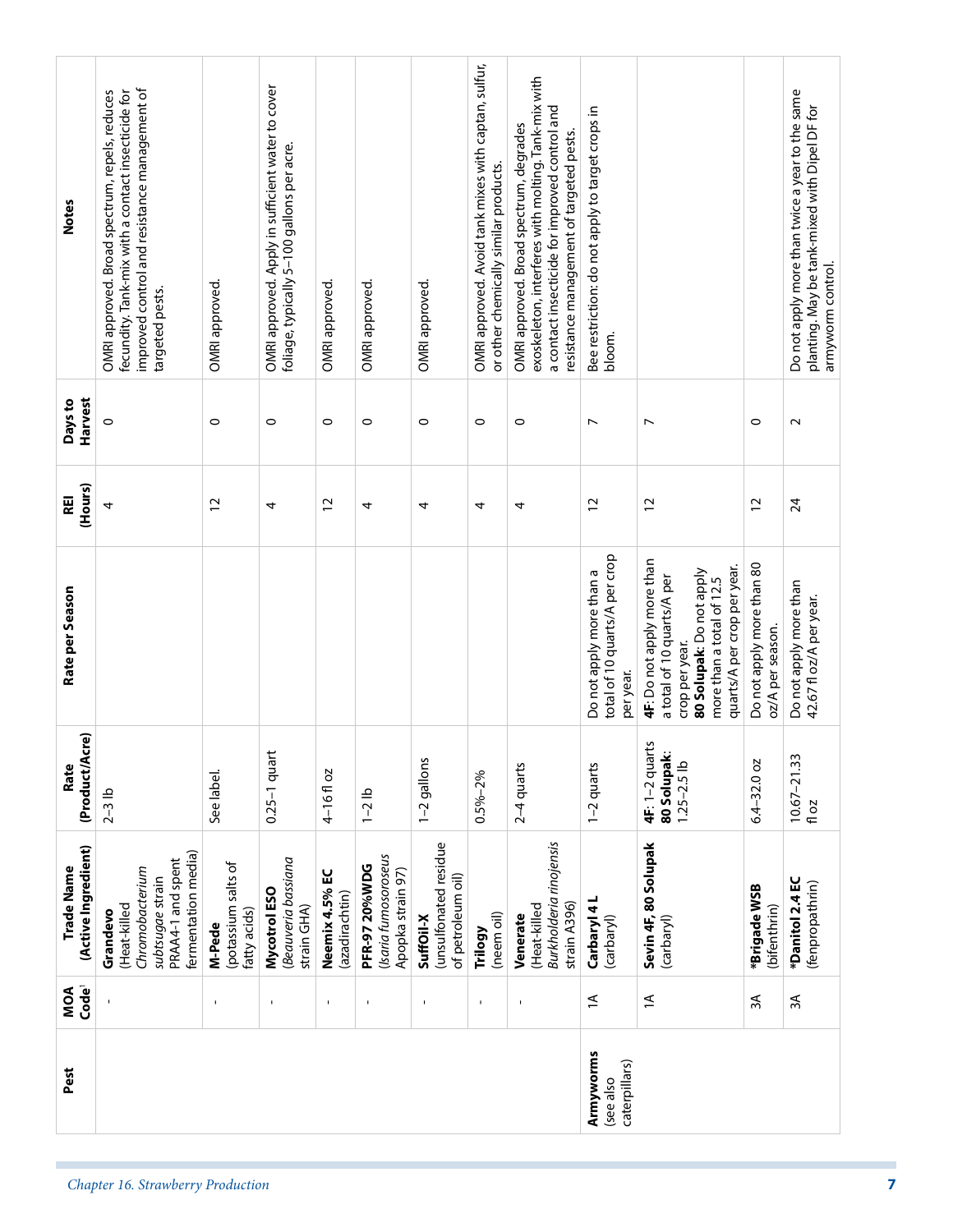| <b>Notes</b>                      |                                                           | OMRI approved.                 | Do not make applications less than 5 days apart. | applications per growing season. Do not make more<br>than 2 applications per season. Do not apply more<br>second application before repeating sequence<br>applications are needed, wait 21 days after the<br>Make 2 applications 7-10 days apart. If further<br>of two applications. Do not make more than 4<br>than once every 7 days. | OMRI approved. Repeat applications as required but<br>no more than 5-7 days apart. | Do not make more than 2 applications per growing<br>season. Do not apply more than once every 7 days.                                                                             | Application restrictions exist for this product because<br>of the risk to bees and other insect pollinators. Follow<br>application restrictions found in the directions for<br>use to protect pollinators. | Do not make more than 3 applications in a year.<br>OMRI approved. |                                                           | OMRI approved.                                                                | OMRI approved.                                                      |
|-----------------------------------|-----------------------------------------------------------|--------------------------------|--------------------------------------------------|-----------------------------------------------------------------------------------------------------------------------------------------------------------------------------------------------------------------------------------------------------------------------------------------------------------------------------------------|------------------------------------------------------------------------------------|-----------------------------------------------------------------------------------------------------------------------------------------------------------------------------------|------------------------------------------------------------------------------------------------------------------------------------------------------------------------------------------------------------|-------------------------------------------------------------------|-----------------------------------------------------------|-------------------------------------------------------------------------------|---------------------------------------------------------------------|
| Harvest<br>Days to                | $\circ$                                                   | $\circ$                        | $\overline{ }$                                   | $\sim$                                                                                                                                                                                                                                                                                                                                  | $\circ$                                                                            |                                                                                                                                                                                   | $\sim$                                                                                                                                                                                                     | $\overline{\phantom{0}}$                                          | $\overline{\phantom{0}}$                                  | $\circ$                                                                       | $\circ$                                                             |
| (Hours)<br>REI                    | 12                                                        | $\overline{c}$                 | $\overline{c}$                                   | 12                                                                                                                                                                                                                                                                                                                                      | 4                                                                                  | $\overline{c}$                                                                                                                                                                    | $\overline{c}$                                                                                                                                                                                             | 4                                                                 | 4                                                         | 4                                                                             | 4                                                                   |
| Rate per Season                   |                                                           |                                | Maximum allowed is 17.92 fl<br>oz/A per season.  | Do not apply more than 68<br>fl oz in a growing season<br>after transplanting.                                                                                                                                                                                                                                                          | Do not apply more than 10<br>times per season                                      | total of 6.0 oz Assail 70 WP/A<br>total of 13.8 oz of Assail 30<br>SG/A during each growing<br>70 WP: Do not exceed a<br>30 SG: Do not exceed a<br>per growing season.<br>season. | Do not exceed 15.0 oz/A per<br>growing season.                                                                                                                                                             | Do not apply more than 18<br>fl oz/A/year.                        | total of 39 fl oz/A per year.<br>Do not apply more than a |                                                                               |                                                                     |
| (Product/Acre)<br>Rate            | $2 - 16f$ oz                                              | See label.                     | $5.1 - 6.14f$ oz                                 | 7.0-17.0 fl oz                                                                                                                                                                                                                                                                                                                          | 3.5 pints/A                                                                        | 70 WP: 0.8-3.0<br>$\mathcal{O}$<br>30 SG: 1.9-6<br>2O<br>S0                                                                                                                       | $2-5$ oz                                                                                                                                                                                                   | 4.0-6.0 fl oz                                                     | $6 - 10f$ oz                                              | $0.5 - 2.0$ lb                                                                | $0.5 - 2.0$ lb                                                      |
| (Active Ingredient)<br>Trade Name | (pyrethrins + piperonyl<br>Evergreen EC 60-6<br>butoxide) | PyGanic EC 5.0<br>(pyrethrins) | midacloprid)<br>(bifenthrin +<br>*Brigadier      | avermectin B1)<br>(bifenthrin +<br>Athena                                                                                                                                                                                                                                                                                               | Azera Insecticide<br>azadirachtin)<br>(pyrethrins+                                 | Assail 30 SG, 70 WP<br>(acetamiprid)                                                                                                                                              | chlorantraniliprole)<br>(thiamethoxam +<br><b>Voliam Flexi</b>                                                                                                                                             | Entrust SC Naturalyte<br>Insect Control<br>(spinosad)             | (spinetoram)<br>Radiant SC                                | (Bacillus thuringiensis<br>subspecies aizawai<br>strain $GC-91$ )<br>Agree WG | (Bacillus thuringiensis<br>subspecies kurstaki)<br><b>Biobit HP</b> |
| Code <sup>1</sup><br>MOA          | $\approx$                                                 | ЗÁ                             | $3A +$<br>4 <sup>4</sup>                         | $3A + 6$                                                                                                                                                                                                                                                                                                                                | $3A +$                                                                             | 4A                                                                                                                                                                                | $4A +$<br>28                                                                                                                                                                                               | 5                                                                 | 5                                                         | 11A                                                                           | 11A                                                                 |
| Pest                              |                                                           |                                |                                                  |                                                                                                                                                                                                                                                                                                                                         |                                                                                    |                                                                                                                                                                                   |                                                                                                                                                                                                            |                                                                   |                                                           |                                                                               |                                                                     |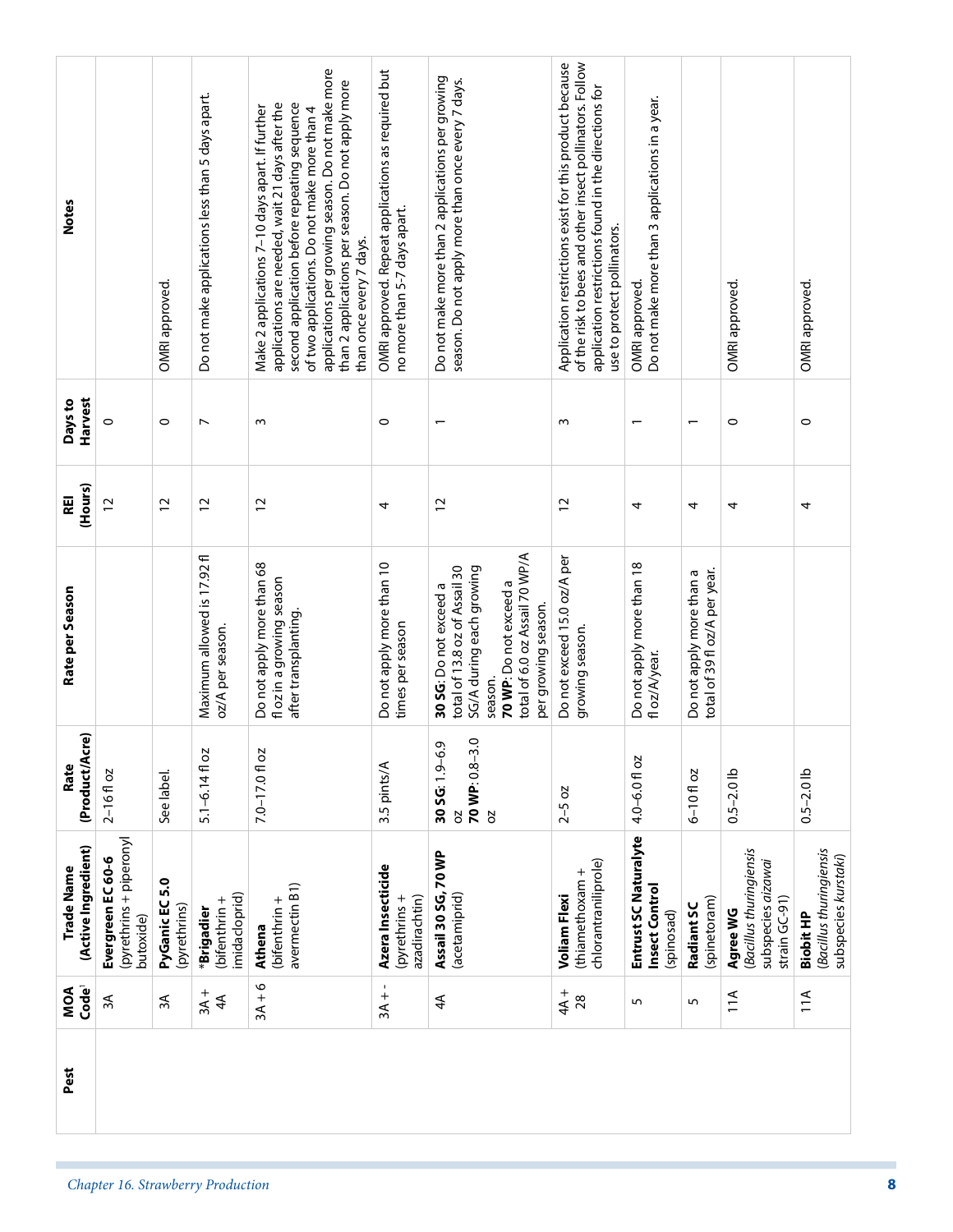| Pest                                     | Code <sup>1</sup><br>MOA | (Active Ingredient)<br><b>Trade Name</b>                                                                    | Cre)<br>(Product/A<br>Rate                                        | Rate per Season                                                                          | (Hours)<br>Æ    | Harvest<br>Days to       | <b>Notes</b>                                                                                                                                                                                 |
|------------------------------------------|--------------------------|-------------------------------------------------------------------------------------------------------------|-------------------------------------------------------------------|------------------------------------------------------------------------------------------|-----------------|--------------------------|----------------------------------------------------------------------------------------------------------------------------------------------------------------------------------------------|
|                                          | 11A                      | (Bacillus thuringiensis<br>subspecies kurstaki)<br><b>Deliver</b>                                           | $0.25 - 1.5$ lb                                                   |                                                                                          | 4               | $\circ$                  | OMRI approved.                                                                                                                                                                               |
|                                          | 11A                      | (Bacillus thuringiensis<br>subspecies kurstaki)<br>DiPel DF                                                 | $0.5 - 2.0$ lb                                                    |                                                                                          | 4               | $\circ$                  | For armyworm and cutworm control, use the higher<br>rate. OMRI approved.                                                                                                                     |
|                                          | 11A                      | (Bacillus thuringiensis<br>subspecies kurstaki)<br>Javelin WG                                               | $0.25 - 1.5$ lb                                                   |                                                                                          | 4               | $\circ$                  | OMRI approved                                                                                                                                                                                |
|                                          | 11A                      | (Bacillus thuringiensis<br>subspecies aizawai)<br>Xentari                                                   | $0.5 - 2.0$ lb                                                    |                                                                                          | 4               | $\circ$                  | For organic production.                                                                                                                                                                      |
|                                          | 15                       | Rimon 0.83EC<br>(novaluron)                                                                                 | $9 - 12f$ oz                                                      | Do not apply more than 36<br>oz/A per season.                                            | $\overline{c}$  | $\overline{\phantom{0}}$ | 7-day minimum interval between applications.                                                                                                                                                 |
|                                          | $\frac{8}{1}$            | (methoxyfenozide)<br>Intrepid 2F                                                                            | $6 - 12f$ oz                                                      | Do not apply more than 64<br>fl oz/A per year.                                           | 4               | $\sim$                   |                                                                                                                                                                                              |
|                                          | 28                       | (chlorantraniliprole)<br>Coragen                                                                            | $3.5 - 7.5 f$ oz                                                  | Do not apply more than<br>15.4 fl oz/A per crop.                                         | 4               | $\overline{\phantom{0}}$ | Minimum interval between treatments is 7 days.<br>Make no more than 4 applications/A per crop.                                                                                               |
|                                          | 28                       | Harvanta 50SL<br>(cyclaniliprole)                                                                           | 20<br>$10.9 - 16.4$ fl                                            | Do not apply more than<br>49.2 fl oz/A/year                                              | 4               | $\overline{\phantom{0}}$ | Minimum interval between treatments is 5 days.<br>Do not make more than 3 applications per year.                                                                                             |
|                                          | 1                        | (azadirachtin)<br>Aza-Direct                                                                                | pests and crop<br>See label; 1-2<br>pints for most<br>conditions. |                                                                                          | 4               | $\circ$                  |                                                                                                                                                                                              |
|                                          | $\mathbf{I}$             | fermentation media)<br>PRAA4-1 and spent<br>Chromobacterium<br>subtsugae strain<br>(Heat-killed<br>Grandevo | $1-3$ lb                                                          |                                                                                          | 4               | $\circ$                  | improved control and resistance management of<br>fecundity. Tank-mix with a contact insecticide for<br>OMRI approved. Broad spectrum, repels, reduces<br>targeted pests.                     |
|                                          |                          | Neemix 4.5% EC<br>(azadirachtin)                                                                            | 4-16fl oz                                                         |                                                                                          | 12              | $\circ$                  |                                                                                                                                                                                              |
|                                          | $\blacksquare$           | Burkholderia rinojensis<br>strain A396)<br>(Heat-killed<br>Venerate                                         | 1-4 quarts                                                        |                                                                                          | 4               | $\circ$                  | exoskeleton, interferes with molting. Tank-mix with<br>a contact insecticide for improved control and<br>OMRI approved. Broad spectrum, degrades<br>resistance management of targeted pests. |
| (including sap<br>Beetles and<br>weevils | $\overline{B}$           | (chlorpyrifos)<br>*Govern4E                                                                                 | See label.                                                        | or 2 quarts foliar/A per year.<br>quarts preplant/A per year<br>Do not apply more than 2 | $\overline{24}$ | $\overline{2}1$          | applications per year. Do not apply after berries form<br>Do not make more than 1 preplant or 2 foliar<br>or when berries are present.                                                       |
| (see also grubs)<br>beetles)             | $\frac{8}{1}$            | Lorsban 75WG<br>(chlorpyrifos)                                                                              | $1.33 - 2.67$ lb                                                  | Do not apply more than<br>2.67 lb/A per year.                                            | 24              | $\overline{21}$          | Do not make more than 1 preplant or 2 foliar<br>applications per year.                                                                                                                       |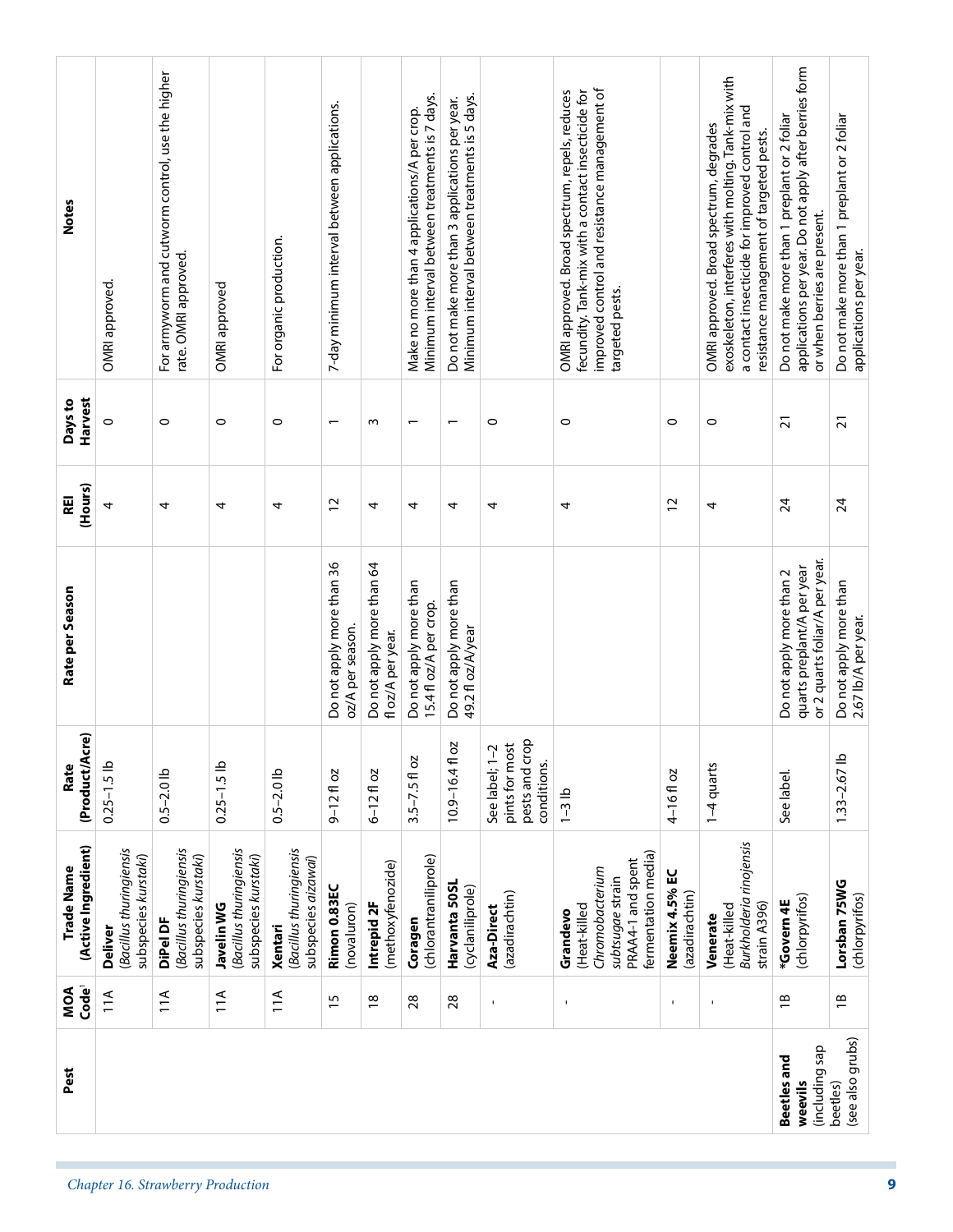| (Product/Acre)<br>70 WP: 0.8-3.0<br>2O<br>Ō.<br>7.0-17.0 fl oz<br>$5.1 - 6.14f$ oz<br>$Soli: 10.5-14$<br>30 SG: 1.9-6<br>$10.67 - 21.33$<br>Foliar: 1.3 fl<br>$6.4 - 32.0$ oz<br>3.5 pints/A<br>Rate<br>$9 - 12f$ oz<br>fl oz<br>fl oz<br><b>b</b><br><b>b</b><br>(Active Ingredient)<br>Assail 30 SG, 70 WP<br>Trade Name<br>Azera Insecticide<br>*Danitol 2.4 EC<br>(fenpropathrin)<br>avermectin B1)<br>Rimon 0.83EC<br>*Brigade WSB<br>(imidacloprid)<br>imidacloprid)<br>(acetamiprid)<br>azadirachtin)<br>(pyrethrins+<br>(bifenthrin +<br>(bifenthrin +<br><b>Admire Pro</b><br>(novaluron)<br>(bifenthrin)<br>*Brigadier<br>Athena<br>$3A + 6$<br>Code <sup>1</sup><br>MOA<br>$3A +$<br>$3A +$<br>4A<br>λξ<br>3A<br>$4\overline{4}$<br>15<br>4A                                                                                                                                                                                                                                                                                                                                                                               | anisopliae strain F52)<br>Harvanta 50SL<br>(cyclaniliprole)<br>(Metarhizium<br>MET52 EC<br>$28$<br>$\mathbf{I}$ | Beauveria bassiana<br>Mycotrol ESO<br>strain GHA)                                               |
|---------------------------------------------------------------------------------------------------------------------------------------------------------------------------------------------------------------------------------------------------------------------------------------------------------------------------------------------------------------------------------------------------------------------------------------------------------------------------------------------------------------------------------------------------------------------------------------------------------------------------------------------------------------------------------------------------------------------------------------------------------------------------------------------------------------------------------------------------------------------------------------------------------------------------------------------------------------------------------------------------------------------------------------------------------------------------------------------------------------------------------------|-----------------------------------------------------------------------------------------------------------------|-------------------------------------------------------------------------------------------------|
|                                                                                                                                                                                                                                                                                                                                                                                                                                                                                                                                                                                                                                                                                                                                                                                                                                                                                                                                                                                                                                                                                                                                       |                                                                                                                 |                                                                                                 |
|                                                                                                                                                                                                                                                                                                                                                                                                                                                                                                                                                                                                                                                                                                                                                                                                                                                                                                                                                                                                                                                                                                                                       |                                                                                                                 |                                                                                                 |
|                                                                                                                                                                                                                                                                                                                                                                                                                                                                                                                                                                                                                                                                                                                                                                                                                                                                                                                                                                                                                                                                                                                                       | 80<br>10.9-16.4 fl oz<br>pint-2 quarts<br>fl oz/100 gal<br>Drench: 40-<br>Foliar: 0.5                           | $0.25-1$ quart                                                                                  |
| total of 6.0 oz Assail 70 WP/A<br>Maximum allowed is 17.92 fl<br>14.0 fl oz/A for soil and 3.9 fl<br>Do not apply more than 36<br>Do not apply more than 80<br>Do not apply more than 10<br>total of 13.8 oz of Assail 30<br>Do not apply more 68 fl oz<br>oz/A for foliar applications<br>SG/A during each growing<br>in a growing season after<br>Do not apply more than<br>Do not apply more than<br>70 WP: Do not exceed a<br>30 SG: Do not exceed a<br>Rate per Season<br>42.67 fl oz/A per year.<br>per growing season.<br>times per season<br>oz/A per season.<br>oz/A per season.<br>oz/A per season.<br>transplanting.<br>per season.<br>season.                                                                                                                                                                                                                                                                                                                                                                                                                                                                             | Do not apply more than<br>49.2 fl oz/A/year                                                                     |                                                                                                 |
| (Hours)<br>REI<br>12<br>24<br>$\overline{c}$<br>12<br>12<br>12<br>12<br>4                                                                                                                                                                                                                                                                                                                                                                                                                                                                                                                                                                                                                                                                                                                                                                                                                                                                                                                                                                                                                                                             | 4<br>4                                                                                                          | 4                                                                                               |
| Harvest<br>Foliar: 5<br>Days to<br><b>Soil: 14</b><br>$\circ$<br>$\circ$<br>$\sim$<br>$\overline{ }$<br>$\sim$<br>$\overline{\phantom{0}}$<br>$\overline{\phantom{0}}$                                                                                                                                                                                                                                                                                                                                                                                                                                                                                                                                                                                                                                                                                                                                                                                                                                                                                                                                                                | $\circ$                                                                                                         | $\circ$                                                                                         |
| applications per growing season. Do not make more<br>bees and other insect pollinators. Follow application<br>OMRI approved. Repeat applications as required but<br>Do not make more than 2 applications per growing<br>season. Do not apply more than once every 7 days.<br>a plant-hole treatment, or as a band spray over the<br>than 2 applications per season. Do not apply more<br>restrictions exist for this product because of risk to<br>Soil applications may be made as chemigation, as<br>row followed by overhead irrigation. Application<br>Do not apply more than twice a year to the same<br>restrictions found in directions for use to protect<br>Do not make applications less than 5 days apart.<br>second application before repeating sequence<br>7-day minimum interval between applications.<br>applications are needed, wait 21 days after the<br>planting. May be tank-mixed with Dipel DF for<br>Make 2 applications 7-10 days apart. If further<br>of two applications. Do not make more than 4<br>Notes<br>no more than every 5-7 days.<br>than once every 7 days.<br>armyworm control.<br>pollinators. | Minimum interval between treatments is 5 days.<br>Do not make more than 3 applications per year.                | OMRI approved. Apply in sufficient water to cover<br>foliage, typically 5-100 gallons per acre. |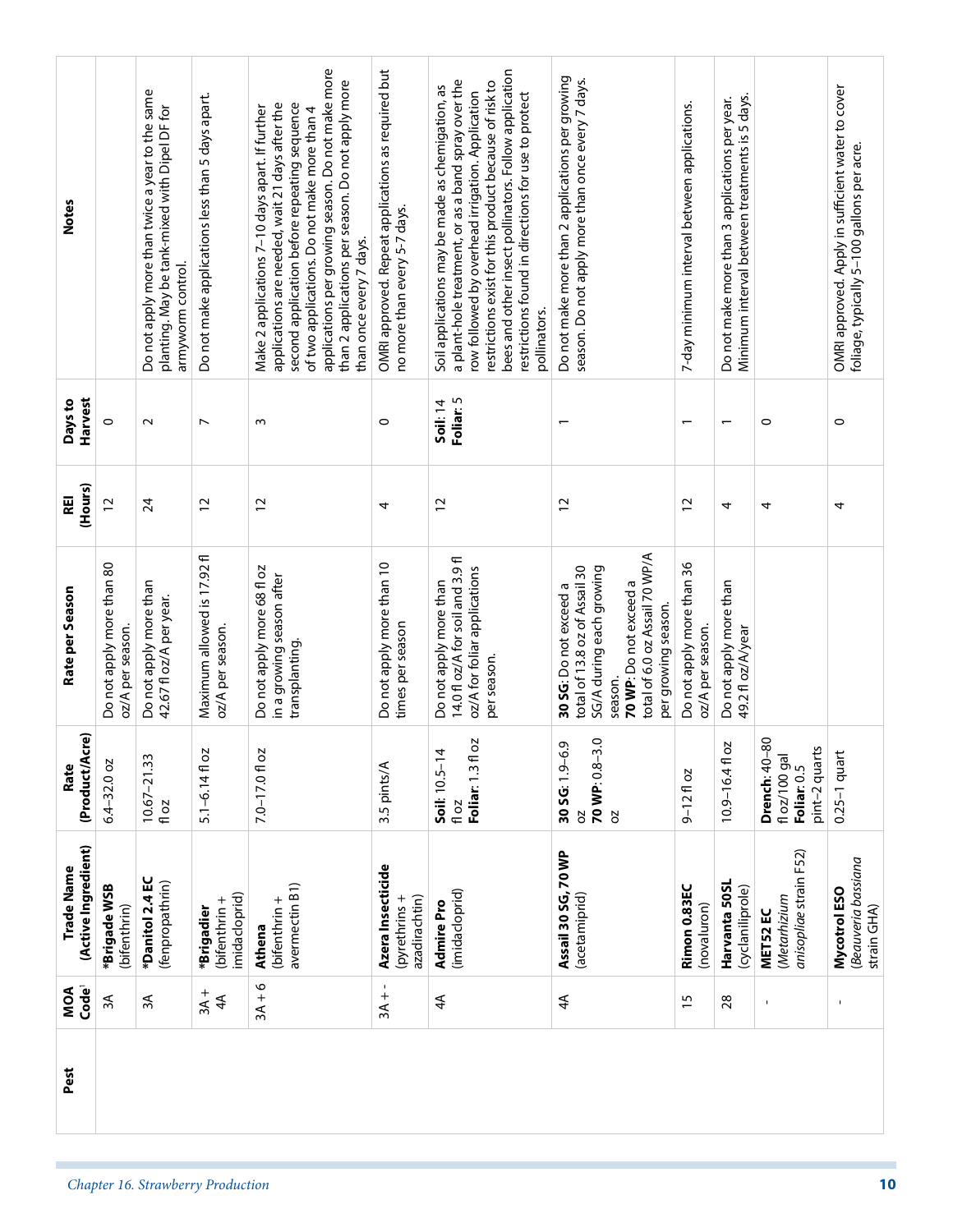| <b>Notes</b>                      | Bee restriction: do not apply to target crops in<br>bloom.             |                                                                                                                                                                    |                                                                                               |                                               | Do not make more than 4 applications per year.<br>Minimum retreatment interval is 7 days. | OMRI approved. Repeat applications as required but<br>no more than every 5-7 days. | Do not make more than 2 applications per growing<br>season. Do not apply more than once every 7 days.                                                                             | OMRI approved. Do not make more than 3<br>applications per year. |                                                           |                                                                     |                                                                   | For armyworm and cutworm control, use the higher<br>rate.   |
|-----------------------------------|------------------------------------------------------------------------|--------------------------------------------------------------------------------------------------------------------------------------------------------------------|-----------------------------------------------------------------------------------------------|-----------------------------------------------|-------------------------------------------------------------------------------------------|------------------------------------------------------------------------------------|-----------------------------------------------------------------------------------------------------------------------------------------------------------------------------------|------------------------------------------------------------------|-----------------------------------------------------------|---------------------------------------------------------------------|-------------------------------------------------------------------|-------------------------------------------------------------|
| Harvest<br>Days to                | $\overline{ }$                                                         | $\overline{ }$                                                                                                                                                     | 5                                                                                             | $\overline{\phantom{0}}$                      | m                                                                                         | $\circ$                                                                            | $\overline{\phantom{0}}$                                                                                                                                                          |                                                                  | $\overline{\phantom{0}}$                                  | $\circ$                                                             | $\circ$                                                           | $\circ$                                                     |
| (Hours)<br>REI                    | $\overline{c}$                                                         | $\overline{c}$                                                                                                                                                     | 3 days                                                                                        | 48                                            | $\overline{c}$                                                                            | 4                                                                                  | $\overline{c}$                                                                                                                                                                    | 4                                                                | 4                                                         | 4                                                                   | 4                                                                 | 4                                                           |
| Rate per Season                   | total of 10 quarts/A per crop<br>Do not apply more than a<br>per year. | 4F: Do not apply more than<br>quarts/A per crop per year.<br>80 Solupak: Do not apply<br>a total of 10 quarts/A per<br>more than a total of 12.5<br>crop per year. | and one soil application per<br>foliar application per crop<br>Make a maximum of one<br>crop. | Do not apply more than 5<br>pints per season. | 8F: Do not apply more than<br>8 pints/A per year.                                         | Do not apply more than 10<br>times per season                                      | total of 6.0 oz Assail 70 WP/A<br>total of 13.8 oz of Assail 30<br>SG/A during each growing<br>70 WP: Do not exceed a<br>30 SG: Do not exceed a<br>per growing season.<br>season. | Do not apply more than 18<br>fl oz/A/year.                       | total of 39 fl oz/A per year.<br>Do not apply more than a |                                                                     |                                                                   |                                                             |
| (Product/Acre)<br>Rate            | 1-2 quarts                                                             | 4F: 1-2 quarts<br>80 Solupak:<br>$1.25 - 2.5$ lb                                                                                                                   | <b>DZ</b><br>AG600 WBC:<br>$12.75 - 25.5$ fl<br>50W: 1-2 lb                                   | 1 pint                                        | 5EC: 1.5-3.2<br>$8F: 1.5 - 2.0$<br>pints<br>pints                                         | 3.5 pints/A                                                                        | 70 WP: 0.8-3.0<br>ن<br>$30 S$ G: $1.9-6$<br>ð<br><b>b</b>                                                                                                                         | $4.0 - 6.0$ fl oz                                                | $6 - 10f$ oz                                              | $0.5 - 2.0$ lb                                                      | $0.25 - 1.5$ lb                                                   | $0.5 - 2.0$ lb                                              |
| (Active Ingredient)<br>Trade Name | Carbaryl 4L<br>(carbaryl)                                              | Sevin 4F, 80 Solupak<br>(carbaryl)                                                                                                                                 | Diazinon 50W,<br>AG600 WBC<br>(diazinon)                                                      | Dibrom 8-E*<br>(naled)                        | Malathion 5EC, 8F<br>(malathion)                                                          | Azera Insecticide<br>azadirachtin)<br>(pyrethrins+                                 | Assail 30 SG, 70 WP<br>(acetamiprid)                                                                                                                                              | Entrust SC Naturalyte<br>Insect Control<br>(spinosad)            | (spinetoram)<br>Radiant SC                                | (Bacillus thuringiensis<br>subspecies kurstaki)<br><b>Biobit HP</b> | (Bacillus thuringiensis<br>subspecies kurstaki)<br><b>Deliver</b> | (Bacillus thuringiensis<br>subspecies kurstaki)<br>DiPel DF |
| Code <sup>1</sup><br>MOA          | $\overline{1}$                                                         | $\widetilde{\mathcal{L}}$                                                                                                                                          | $\overline{B}$                                                                                | $\overline{\mathbf{B}}$                       | $\overline{1}$                                                                            | $3A +$                                                                             | 4A                                                                                                                                                                                | S                                                                | 5                                                         | 11A                                                                 | 11A                                                               | 11A                                                         |
| Pest                              | Caterpillars<br>budworms,<br>(including                                | leaftiers, borers,<br>armyworms)<br>and loopers)<br>earworms,<br>leafrollers,<br>(see also                                                                         |                                                                                               |                                               |                                                                                           |                                                                                    |                                                                                                                                                                                   |                                                                  |                                                           |                                                                     |                                                                   |                                                             |
|                                   |                                                                        | Chapter 16. Strawberry Production                                                                                                                                  |                                                                                               |                                               |                                                                                           |                                                                                    |                                                                                                                                                                                   |                                                                  |                                                           |                                                                     |                                                                   | 11                                                          |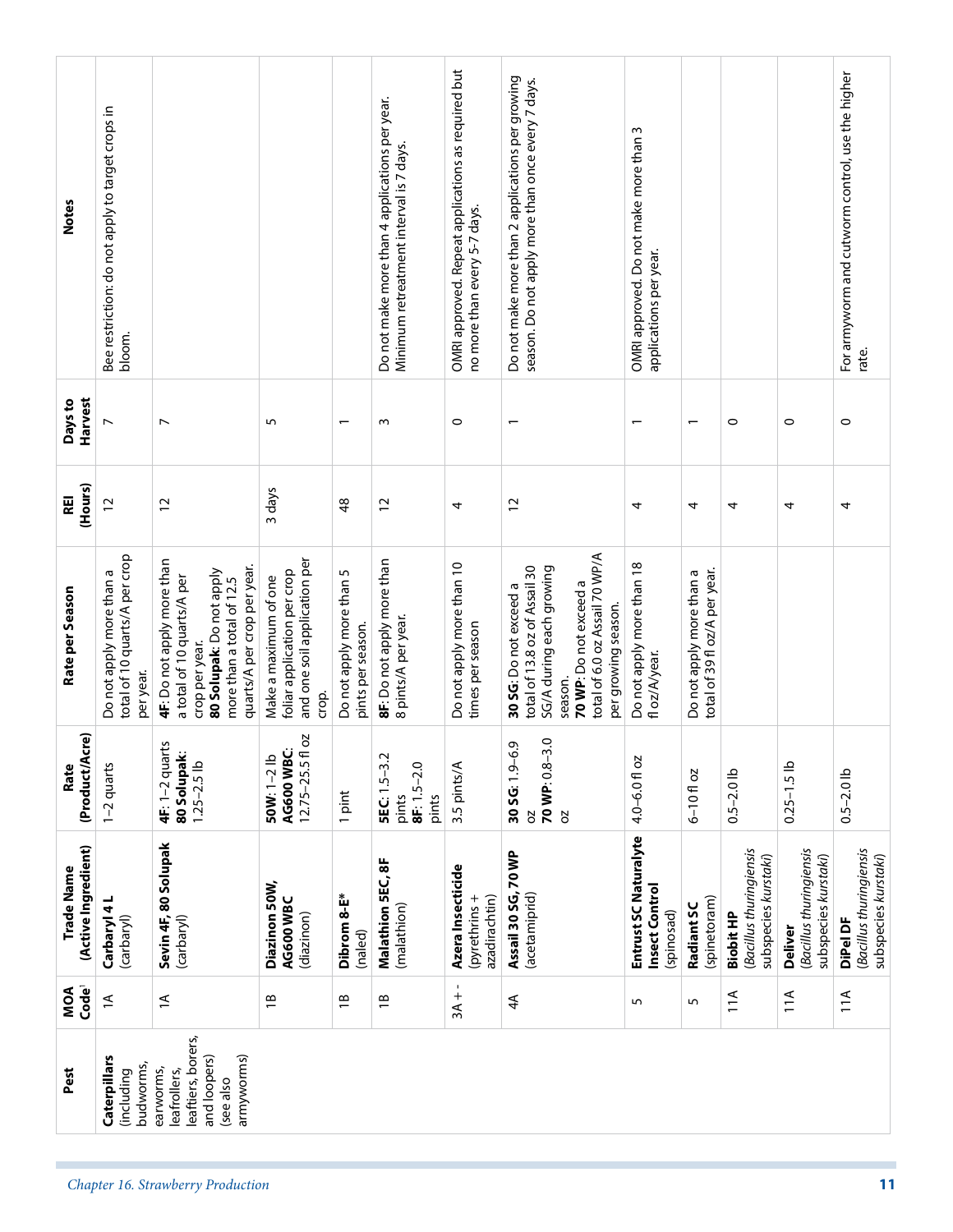| <b>Notes</b>                      |                                                               |                                                           | Minimum interval between treatments is 5 days.<br>Do not make more than 3 applications per year. | Apply in sufficient water to cover foliage, typically<br>5-100 gallons per acre. | improved control and resistance management of<br>OMRI approved. Broad spectrum, repels, reduces<br>fecundity. Tank-mix with a contact insecticide for<br>targeted pests. | OMRI approved. Apply in sufficient water to cover<br>foliage, typically 5-100 gallons per acre. |                                  |                                                                   | exoskeleton, interferes with molting. Tank-mix with<br>a contact insecticide for improved control and<br>OMRI approved. Broad spectrum, degrades<br>resistance management of targeted pests. | Bee restriction: do not apply to target crops in                       |                                                                                               | Do not make more than 4 applications per year.<br>Minimum retreatment interval is 7 days. | 7-day minimum interval between applications.  |
|-----------------------------------|---------------------------------------------------------------|-----------------------------------------------------------|--------------------------------------------------------------------------------------------------|----------------------------------------------------------------------------------|--------------------------------------------------------------------------------------------------------------------------------------------------------------------------|-------------------------------------------------------------------------------------------------|----------------------------------|-------------------------------------------------------------------|----------------------------------------------------------------------------------------------------------------------------------------------------------------------------------------------|------------------------------------------------------------------------|-----------------------------------------------------------------------------------------------|-------------------------------------------------------------------------------------------|-----------------------------------------------|
|                                   |                                                               |                                                           |                                                                                                  |                                                                                  |                                                                                                                                                                          |                                                                                                 |                                  |                                                                   |                                                                                                                                                                                              | bloom.                                                                 |                                                                                               |                                                                                           |                                               |
| Harvest<br>Days to                | $\circ$                                                       | $\circ$                                                   |                                                                                                  | $\circ$                                                                          | $\circ$                                                                                                                                                                  | $\circ$                                                                                         | $\circ$                          | $\circ$                                                           | $\circ$                                                                                                                                                                                      | $\overline{ }$                                                         | 5                                                                                             | m                                                                                         |                                               |
| (Hours)<br>REI                    | 4                                                             | 4                                                         | 4                                                                                                | 4                                                                                | 4                                                                                                                                                                        | 4                                                                                               | $\overline{c}$                   | 4                                                                 | 4                                                                                                                                                                                            | $\overline{c}$                                                         | 3 days                                                                                        | 12                                                                                        | $\overline{12}$                               |
| Rate per Season                   |                                                               |                                                           | Do not apply more than<br>49.2 fl oz/A/year                                                      |                                                                                  |                                                                                                                                                                          |                                                                                                 |                                  |                                                                   |                                                                                                                                                                                              | total of 10 quarts/A per crop<br>Do not apply more than a<br>per year. | and one soil application per<br>foliar application per crop<br>Make a maximum of one<br>crop. | 8F: Do not apply more than<br>8 pints/A per year.                                         | Do not apply more than 36<br>oz/A per season. |
| (Product/Acre)<br>Rate            | $0.25 - 1.5$ lb                                               | $0.5 - 2.0$ lb                                            | <b>b</b><br>$10.9 - 16.4$ fl                                                                     | $0.25-1$ quart                                                                   | $1-3$ lb                                                                                                                                                                 | $0.25-1$ quart                                                                                  | 4-16floz                         | $1 - 2$ lb                                                        | 1-4 quarts                                                                                                                                                                                   | 1-2 quarts                                                             | ō<br>AG600 WBC:<br>50W: 1-2 lb<br>$12.75 - 25.5$ fl                                           | <b>SEC:</b> 1.5-3.2<br>2.0<br>8F: 1.5-<br>pints<br>pints                                  | $9 - 12f$ oz                                  |
| (Active Ingredient)<br>Trade Name | (Bacillus thuringiensis<br>subspecies kurstaki)<br>Javelin WG | (Bacillus thuringiensis<br>subspecies aizawai)<br>Xentari | Harvanta 50SL<br>(cyclaniliprole)                                                                | Beauveria bassiana<br><b>Botanigard ES</b><br>strain GHA)                        | PRAA4-1 and spent<br>Chromobacterium<br>subtsugae strain<br>fermentation)<br>(Heat-killed<br>Grandevo                                                                    | (Beauveria bassiana<br>Mycotrol ESO<br>strain GHA)                                              | Neemix 4.5% EC<br>(azadirachtin) | (Isaria fumosoroseus<br><b>PFR-97 20%WDG</b><br>Apopka strain 97) | Burkholderia rinojensis<br>strain A396)<br>(Heat-killed<br>Venerate                                                                                                                          | Carbaryl 4L<br>(carbaryl)                                              | Diazinon 50W,<br>AG600 WBC<br>(diazinon)                                                      | Malathion SEC, 8F<br>(malathion)                                                          | Rimon 0.83EC<br>(novaluron)                   |
| Code <sup>1</sup><br>MOA          | 11A                                                           | 11A                                                       | 28                                                                                               | $\mathbf{I}$                                                                     | $\mathbf{I}$                                                                                                                                                             | $\mathbf{I}$                                                                                    |                                  | $\mathbf{I}$                                                      | $\mathbf I$                                                                                                                                                                                  | $\overline{1}$                                                         | $\overline{1}$ B                                                                              | $\overline{B}$                                                                            | 15                                            |
| Pest                              |                                                               |                                                           |                                                                                                  |                                                                                  |                                                                                                                                                                          |                                                                                                 |                                  |                                                                   |                                                                                                                                                                                              | cockroaches<br>Crickets and                                            |                                                                                               |                                                                                           |                                               |
|                                   | Chapter 16. Strawberry Production                             |                                                           |                                                                                                  |                                                                                  |                                                                                                                                                                          |                                                                                                 |                                  |                                                                   |                                                                                                                                                                                              |                                                                        |                                                                                               |                                                                                           | 12                                            |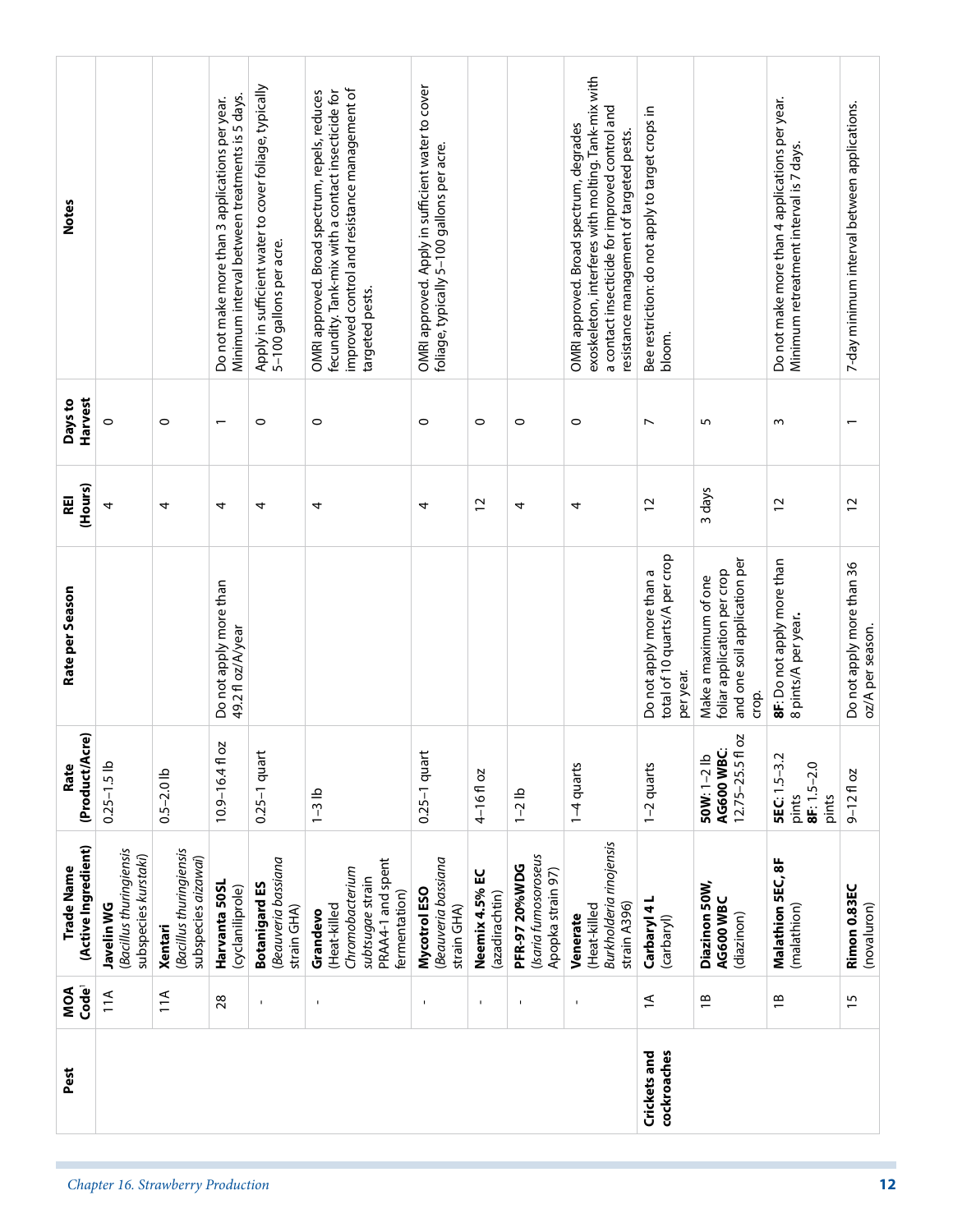| Code <sup>1</sup><br>MOA<br>Pest  |                                                                   | $\mathbf{I}$                                                                     | $\mathbf{I}$                                                                                    | 3A<br><b>vinegar</b><br>Fruit fly             | 3A<br>spotted wing<br>drosophila<br>fly) and                 | 3A                                                        | 3A                                | 4 <sup>4</sup>                                                                                                                                                                                                                                                                                                                                                                      | 4 <sup>4</sup>                                                                                                                                                                                                                                                                                                                                       | $4\overline{4}$                                                                                                                                                                   | 28                                      |
|-----------------------------------|-------------------------------------------------------------------|----------------------------------------------------------------------------------|-------------------------------------------------------------------------------------------------|-----------------------------------------------|--------------------------------------------------------------|-----------------------------------------------------------|-----------------------------------|-------------------------------------------------------------------------------------------------------------------------------------------------------------------------------------------------------------------------------------------------------------------------------------------------------------------------------------------------------------------------------------|------------------------------------------------------------------------------------------------------------------------------------------------------------------------------------------------------------------------------------------------------------------------------------------------------------------------------------------------------|-----------------------------------------------------------------------------------------------------------------------------------------------------------------------------------|-----------------------------------------|
| (Active Ingredient)<br>Trade Name | (azadirachtin)<br>Aza-Direct                                      | (Beauveria bassiana<br><b>Botanigard ES</b><br>strain GHA)                       | Beauveria bassiana<br>Mycotrol ESO<br>strain GHA)                                               | *Brigade WSB<br>(bifenthrin)                  | *Danitol 2.4 EC<br>(fenpropathrin)                           | (pyrethrins + piperonyl<br>Evergreen EC 60-6<br>butoxide) | 5.0<br>PyGanic EC<br>(pyrethrins) | (thiamethoxam)<br>Actara                                                                                                                                                                                                                                                                                                                                                            | (imidacloprid)<br><b>Admire Pro</b>                                                                                                                                                                                                                                                                                                                  | Assail 30 SG, 70 WP<br>(acetamiprid)                                                                                                                                              | (cyantraniliprole)<br><b>Exirel</b>     |
| (Product/Acre)<br>Rate            | pests and crop<br>See label; 1-2<br>pints for most<br>conditions. | $0.25-1$ quart                                                                   | $0.25-1$ quart                                                                                  | $6.4 - 32.0$ oz                               | $10.67 - 21.33$<br>fl oz                                     | $2 - 16f$ oz                                              | See label.                        | $1.5 - 4.0$ oz                                                                                                                                                                                                                                                                                                                                                                      | 5<br>Soil: 10.5-14<br>Foliar: 1.3 fl<br>fl oz                                                                                                                                                                                                                                                                                                        | $\ddot{\circ}$<br>ō<br>$30 S G: 1.9-6$<br>70 WP: 0.8-3<br>2O<br>SO                                                                                                                | 13.5-20.5 fl oz                         |
| Rate per Season                   |                                                                   |                                                                                  |                                                                                                 | Do not apply more than 80<br>oz/A per season. | Do not apply more than<br>42.67 fl oz/A per year.            |                                                           |                                   | thiamethoxam-containing<br>12 oz/A (0.188 lb a.i./A) of<br>Do not exceed a total of<br>Actara or 0.188 lb a.i. of<br>products per acre per<br>growing season.                                                                                                                                                                                                                       | 14.0 fl oz/A for soil and 3.9 fl<br>oz/A for foliar applications<br>Do not apply more than<br>per season.                                                                                                                                                                                                                                            | total of 6.0 oz Assail 70 WP/A<br>SG/A during each growing<br>total of 13.8 oz of Assail 30<br>70 WP: Do not exceed a<br>30 SG: Do not exceed a<br>per growing season.<br>season. |                                         |
| (Hours)<br>REI                    | 4                                                                 | 4                                                                                | 4                                                                                               | $\overline{c}$                                | 24                                                           | $\overline{c}$                                            | $\overline{c}$                    | $\overline{c}$                                                                                                                                                                                                                                                                                                                                                                      | $\overline{c}$                                                                                                                                                                                                                                                                                                                                       | $\overline{c}$                                                                                                                                                                    | $\overline{c}$                          |
| Harvest<br>Days to                | $\circ$                                                           | $\circ$                                                                          | 0                                                                                               | $\circ$                                       | $\sim$                                                       | $\circ$                                                   | $\circ$                           | $\mathsf{c}$                                                                                                                                                                                                                                                                                                                                                                        | Foliar: 5<br>Soil: 14                                                                                                                                                                                                                                                                                                                                |                                                                                                                                                                                   | $\overline{\phantom{0}}$                |
| <b>Notes</b>                      | OMRI approved.                                                    | Apply in sufficient water to cover foliage, typically<br>5–100 gallons per acre. | OMRI approved. Apply in sufficient water to cover<br>foliage, typically 5-100 gallons per acre. |                                               | Do not apply more than twice a year to the same<br>planting. |                                                           | OMRI approved.                    | propagation houses, or on any plants grown for use<br>as transplants. Application restrictions exist for this<br>pollinators. Follow application restrictions found in<br>Minimum interval between applications is 10 days.<br>Do not use Actara in nurseries, greenhouses, plant<br>product because of risk to bees and other insect<br>directions for use to protect pollinators. | bees and other insect pollinators. Follow application<br>restrictions exist for this product because of risk to<br>a plant-hole treatment or as a band spray over the<br>Soil applications may be made as chemigation, as<br>row followed by overhead irrigation. Application<br>restrictions found in directions for use to protect<br>pollinators. | Do not make more than 2 applications per growing<br>season. Do not apply more than once every 7 days.                                                                             | For control of spotted wing drosophila. |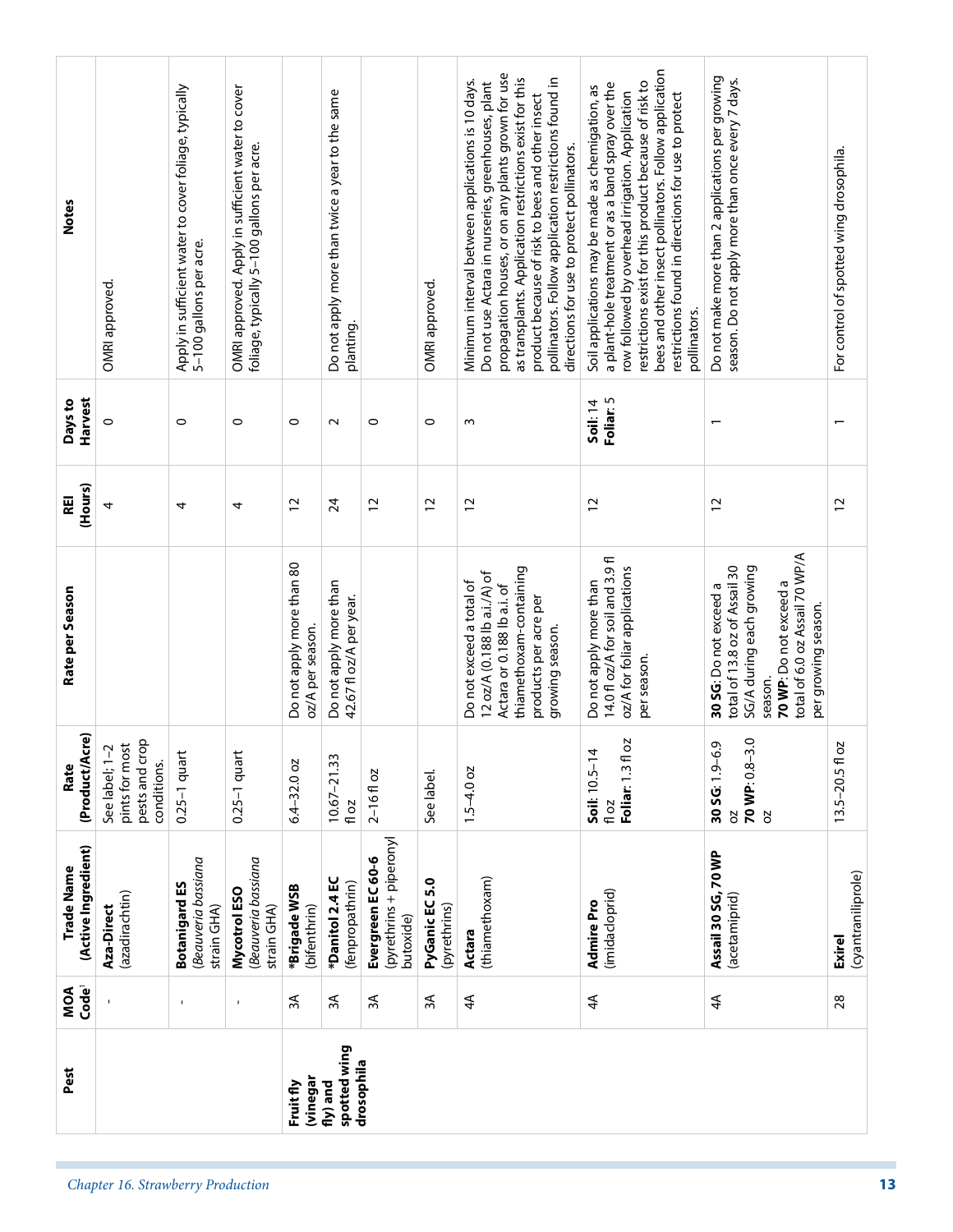| <b>Notes</b>                      | OMRI approved.                                                    | improved control and resistance management of<br>fecundity. Tank-mix with a contact insecticide for<br>OMRI approved. Broad spectrum, repels, reduces<br>targeted pests. | exoskeleton, interferes with molting. Tank-mix with<br>a contact insecticide for improved control and<br>OMRI approved. Broad spectrum, degrades<br>resistance management of targeted pests. | applications per year. Do not apply after berries form<br>Do not make more than 1 preplant or 2 foliar<br>or when berries are present. | Do not make more than 1 preplant or 2 foliar<br>applications per year. |                                                                                | bees and other insect pollinators. Follow application<br>restrictions exist for this product because of risk to<br>a plant-hole treatment or as a band spray over the<br>Soil applications may be made as chemigation, as<br>row followed by overhead irrigation. Application<br>restrictions found in directions for use to protect<br>pollinators. |                                                | Apply in sufficient water to cover foliage, typically<br>5–100 gallons per acre. | OMRI approved. Apply in sufficient water to cover<br>foliage, typically 5-100 gallons per acre. |
|-----------------------------------|-------------------------------------------------------------------|--------------------------------------------------------------------------------------------------------------------------------------------------------------------------|----------------------------------------------------------------------------------------------------------------------------------------------------------------------------------------------|----------------------------------------------------------------------------------------------------------------------------------------|------------------------------------------------------------------------|--------------------------------------------------------------------------------|------------------------------------------------------------------------------------------------------------------------------------------------------------------------------------------------------------------------------------------------------------------------------------------------------------------------------------------------------|------------------------------------------------|----------------------------------------------------------------------------------|-------------------------------------------------------------------------------------------------|
| Harvest<br>Days to                | $\circ$                                                           | $\circ$                                                                                                                                                                  | $\circ$                                                                                                                                                                                      | $\overline{2}1$                                                                                                                        | $\overline{2}1$                                                        | $\mathsf{c}$                                                                   | Foliar: 5<br><b>Soil: 14</b>                                                                                                                                                                                                                                                                                                                         | 50                                             | $\circ$                                                                          | $\circ$                                                                                         |
| (Hours)<br>REI                    | 4                                                                 | 4                                                                                                                                                                        | 4                                                                                                                                                                                            | $\overline{2}$                                                                                                                         | $\overline{24}$                                                        | $\overline{c}$                                                                 | $\overline{c}$                                                                                                                                                                                                                                                                                                                                       | $\overline{c}$                                 | 4                                                                                | 4                                                                                               |
| Rate per Season                   |                                                                   |                                                                                                                                                                          |                                                                                                                                                                                              | or 2 quarts foliar/A per year.<br>quarts preplant/A per year<br>Do not apply more than 2                                               | Do not apply more than<br>2.67 lb/A per year.                          | Do not apply more than 68<br>fl oz in a growing season<br>after transplanting. | 14.0 fl oz/A for soil and 3.9 fl<br>oz/A for foliar applications<br>Do not apply more than<br>per season.                                                                                                                                                                                                                                            | Do not exceed 4.01 oz/A per<br>growing season. |                                                                                  |                                                                                                 |
| (Product/Acre)<br>Rate            | pests and crop<br>See label; 1-2<br>pints for most<br>conditions. | $2-3$ lb                                                                                                                                                                 | $2-4$ quarts                                                                                                                                                                                 | See label.                                                                                                                             | $1.33 - 2.67$ lb                                                       | 8.5-17.0 fl oz at<br>plant                                                     | Foliar: 1.3 fl oz<br>Soil: 10.5-14<br>fl oz                                                                                                                                                                                                                                                                                                          | $1.7 - 4.01$ oz                                | $0.25-1$ quar                                                                    | $0.25-1$ quar                                                                                   |
| (Active Ingredient)<br>Trade Name | (azadirachtin)<br>Aza-Direct                                      | fermentation media)<br>PRAA4-1 and spent<br>Chromobacterium<br>subtsugae strain<br>(Heat-killed<br>Grandevo                                                              | Burkholderia rinojensis<br>strain A396)<br>(Heat-killed<br>Venerate                                                                                                                          | (chlorpyrifos)<br>*Govern4E                                                                                                            | Lorsban 75WG<br>(chlorpyrifos)                                         | avermectin B1)<br>(bifenthrin +<br>Athena                                      | (imidacloprid)<br>Admire Pro                                                                                                                                                                                                                                                                                                                         | Platinum 75 SG<br>(thiamethoxam)               | Beauveria bassiana<br><b>Botanigard ES</b><br>strain GHA)                        | Beauveria bassiana<br>Mycotrol ESO<br>strain GHA)                                               |
| Code <sup>1</sup><br>MOA          |                                                                   | $\mathbf{I}$                                                                                                                                                             | $\mathbf{I}$                                                                                                                                                                                 | $\overline{B}$                                                                                                                         | $\overline{\Xi}$                                                       | $3A + 6$                                                                       | 4A                                                                                                                                                                                                                                                                                                                                                   | 4A                                             | $\mathbf{I}$                                                                     | $\mathbf{I}$                                                                                    |
| Pest                              |                                                                   |                                                                                                                                                                          |                                                                                                                                                                                              | (see also<br>beetles)<br>Grubs                                                                                                         |                                                                        |                                                                                |                                                                                                                                                                                                                                                                                                                                                      |                                                |                                                                                  |                                                                                                 |
|                                   |                                                                   | Chapter 16. Strawberry Production                                                                                                                                        |                                                                                                                                                                                              |                                                                                                                                        |                                                                        |                                                                                |                                                                                                                                                                                                                                                                                                                                                      |                                                |                                                                                  |                                                                                                 |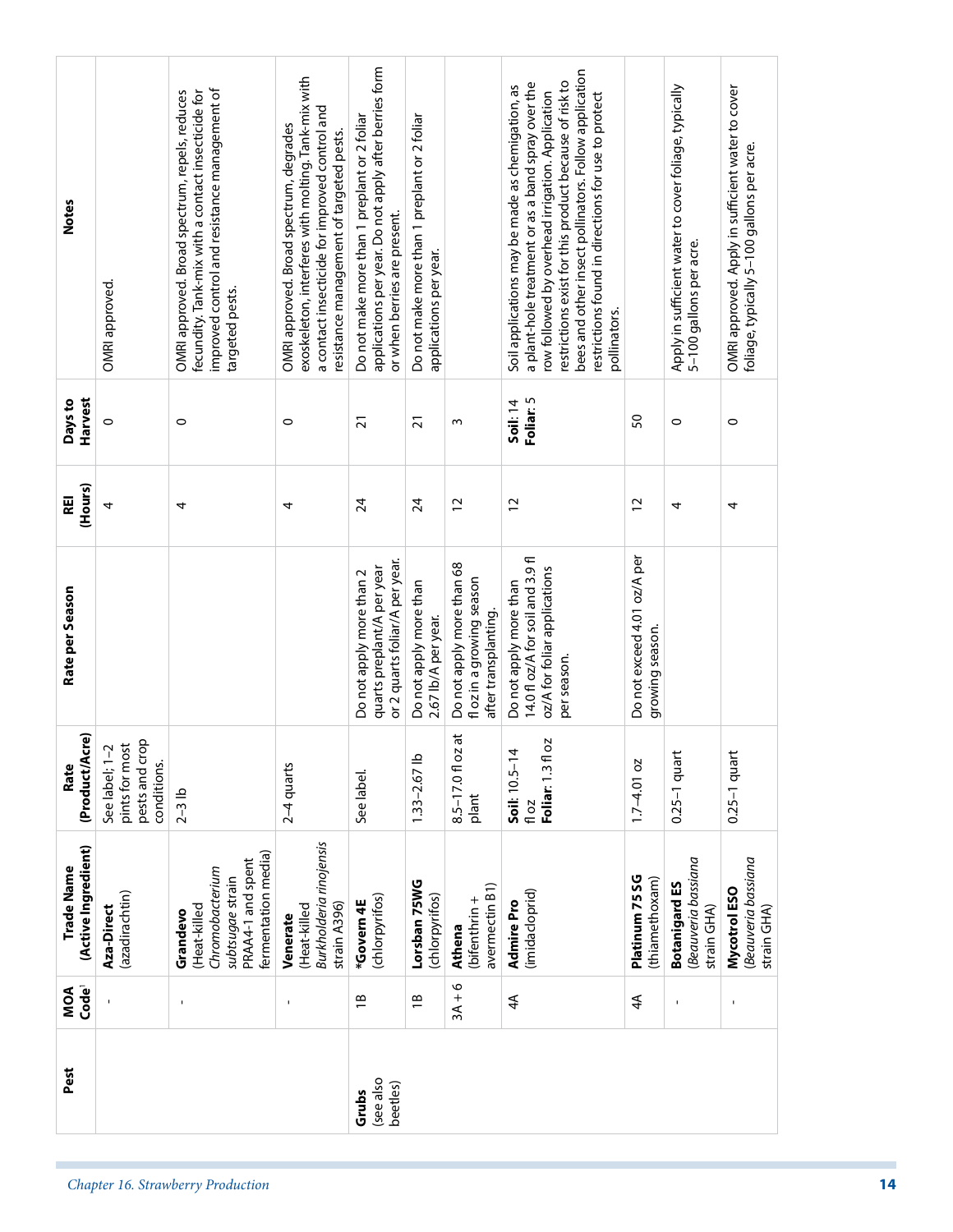| <b>Notes</b>                      |                                                                                               | Do not make more than 4 applications per year.<br>Minimum retreatment interval is 7 days. | applications per growing season. Do not make more<br>than 2 applications per season. Do not apply more<br>second application before repeating sequence<br>applications are needed, wait 21 days after the<br>Make 2 applications 7-10 days apart. If further<br>of two applications. Do not make more than 4<br>than once every 7 days. | Do not apply more than twice a year to the same<br>planting. May be tank-mixed with Dipel DF for<br>armyworm control. |                                                   |                                                                                | Make 2 applications 7-10 days apart when mites first<br>Wait at least 21 days after second application before<br>with a surfactant approved for use on strawberries.<br>repeating application. Agri-Mek SC must be mixed<br>appear.                                                                                                                 | Do not make more than 1 application per season. | Make no more than 4 applications per season.   | Allow a minimum of 21 days between treatments. Do<br>not make more than 2 applications per year. | Allow 14 days between applications.              |
|-----------------------------------|-----------------------------------------------------------------------------------------------|-------------------------------------------------------------------------------------------|-----------------------------------------------------------------------------------------------------------------------------------------------------------------------------------------------------------------------------------------------------------------------------------------------------------------------------------------|-----------------------------------------------------------------------------------------------------------------------|---------------------------------------------------|--------------------------------------------------------------------------------|-----------------------------------------------------------------------------------------------------------------------------------------------------------------------------------------------------------------------------------------------------------------------------------------------------------------------------------------------------|-------------------------------------------------|------------------------------------------------|--------------------------------------------------------------------------------------------------|--------------------------------------------------|
| Harvest<br>Days to                | 5                                                                                             | $\overline{\phantom{0}}$                                                                  | w                                                                                                                                                                                                                                                                                                                                       | $\circ$                                                                                                               | $\sim$                                            | w                                                                              | $\sim$                                                                                                                                                                                                                                                                                                                                              | ω                                               |                                                | $\overline{\phantom{0}}$                                                                         | $\overline{\phantom{0}}$                         |
| (Hours)<br>REI                    | 3 days                                                                                        | $\frac{8}{3}$                                                                             | $\overline{c}$                                                                                                                                                                                                                                                                                                                          | $\overline{c}$                                                                                                        | 24                                                | 12                                                                             | $\overline{c}$                                                                                                                                                                                                                                                                                                                                      | 2                                               | 12                                             | \$                                                                                               | $\overline{c}$                                   |
| Rate per Season                   | and one soil application per<br>foliar application per crop<br>Make a maximum of one<br>crop. | Do not apply more than 5<br>pints per season.                                             | 8F: Do not apply more than<br>8 pints/A per year.                                                                                                                                                                                                                                                                                       | Do not apply more than 80<br>oz/A per season.                                                                         | Do not apply more than<br>42.67 fl oz/A per year. | Do not apply more than 68<br>fl oz in a growing season<br>after transplanting. | 0.15 EC: Do not apply more<br>SC: Do not apply more than<br>14 fl oz/A (0.075 lb a.i./A) of<br>Agri-Mek SC or any other<br>foliar-applied abamectin-<br>than 64 fl oz/A (0.075 lb<br>a.i./A) of Agri-Mek SC or<br>containing product in a<br>any other foliar-applied<br>abamectin-containing<br>product in a growing<br>growing season.<br>season. | Do not apply more than 6<br>oz/A per year.      | Do not apply more than 3.0<br>oz/A per season. | Apply no more than 4 lb/A<br>per season.                                                         | Do not apply more than 62<br>fl oz/A per season. |
| (Product/Acre)<br>Rate            | 12.75-25.5 fl oz<br>AG600 WBC:<br>50W: 1-2 lb                                                 | 1 pint                                                                                    | <b>SEC:</b> 1.5-3.2<br>$8F: 1.5 - 2.0$<br>pints<br>pints                                                                                                                                                                                                                                                                                | $6.4 - 32.0$ oz                                                                                                       | $10.67 - 21.33$<br>fl oz                          | 7.0-17.0 fl oz                                                                 | 2O<br>SC: 3.5 fl oz<br>0.15 EC: 16                                                                                                                                                                                                                                                                                                                  | 20 9                                            | <b>SO</b><br>$2 - 3$                           | $1.5 - 2.0$ lb                                                                                   | $21 - 31 f$ oz                                   |
| (Active Ingredient)<br>Trade Name | Diazinon 50W,<br>AG600 WBC<br>(diazinon)                                                      | Dibrom 8-E*<br>(naled)                                                                    | Malathion 5EC, 8F<br>(malathion)                                                                                                                                                                                                                                                                                                        | *Brigade WSB<br>(bifenthrin)                                                                                          | *Danitol 2.4 EC<br>(fenpropathrin)                | avermectin B1)<br>(bifenthrin +<br>Athena                                      | Agri-Mek 0.15 EC*,<br>(abamectin)<br>ຽ                                                                                                                                                                                                                                                                                                              | (hexythiazox)<br>Savey 50 DF                    | (etoxazole)<br><b>Zeal</b>                     | (fenbutatin oxide)<br>*Vendex 50 WP                                                              | Kanemite 15 SC<br>(acequinocyl)                  |
| Code <sup>1</sup><br>MOA          | $\overline{B}$                                                                                | $\overline{1}$                                                                            | $\overline{1}$                                                                                                                                                                                                                                                                                                                          | 3A                                                                                                                    | 3A                                                | $3A + 6$                                                                       | 6                                                                                                                                                                                                                                                                                                                                                   | 10A                                             | 10B                                            | 12B                                                                                              | 20B                                              |
| Pest                              | two-spotted<br>spider mite,<br>(including<br><b>Mites</b>                                     | spider mite,<br>strawberry                                                                | mite, cyclamen<br>carmine spider<br>mite, broad<br>mite)                                                                                                                                                                                                                                                                                |                                                                                                                       |                                                   |                                                                                |                                                                                                                                                                                                                                                                                                                                                     |                                                 |                                                |                                                                                                  |                                                  |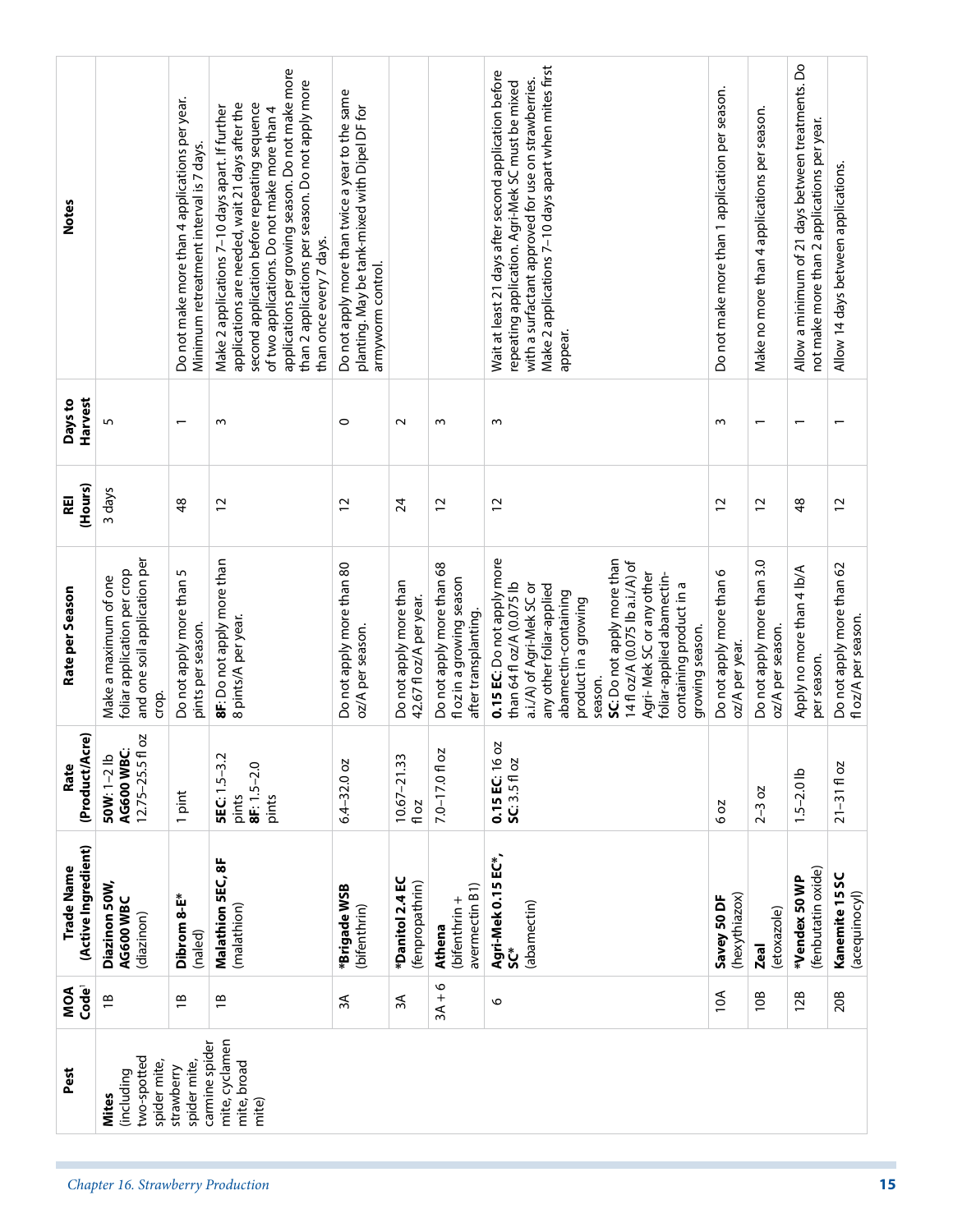| <b>Notes</b>                      | surfaces and of fruit is necessary for effective control.<br>complete coverage of both upper and lower leaf<br>Acramite is not systemic in action; therefore, |                                                                                                          | Do not make more than 2 applications per crop<br>season. Allow a minimum of 14 days between<br>applications. | Active against eggs, nymphs, and adults. Thorough<br>coverage is necessary. | Active against eggs, nymphs and adults. Thorough<br>applications per year. Allow a minimum of 14 days<br>coverage is necessary. Do not make more than 2<br>between applications. | OMRI-listed.                                                     | improved control and resistance management of<br>fecundity. Tank-mix with a contact insecticide for<br>OMRI approved. Broad spectrum, repels, reduces<br>targeted pests. | OMRI approved.                     |                                                                    | OMRI approved.                                | OMRI approved.                                                    | OMRI approved.                                          |
|-----------------------------------|---------------------------------------------------------------------------------------------------------------------------------------------------------------|----------------------------------------------------------------------------------------------------------|--------------------------------------------------------------------------------------------------------------|-----------------------------------------------------------------------------|----------------------------------------------------------------------------------------------------------------------------------------------------------------------------------|------------------------------------------------------------------|--------------------------------------------------------------------------------------------------------------------------------------------------------------------------|------------------------------------|--------------------------------------------------------------------|-----------------------------------------------|-------------------------------------------------------------------|---------------------------------------------------------|
|                                   |                                                                                                                                                               |                                                                                                          |                                                                                                              |                                                                             |                                                                                                                                                                                  |                                                                  |                                                                                                                                                                          |                                    |                                                                    |                                               |                                                                   |                                                         |
| Harvest<br>Days to                |                                                                                                                                                               | $\overline{C}$                                                                                           | $\overline{\phantom{m}}$                                                                                     | $\sim$                                                                      | $\overline{\phantom{0}}$                                                                                                                                                         | $\circ$                                                          | $\circ$                                                                                                                                                                  | $\circ$                            | $\circ$                                                            | $\circ$                                       | $\circ$                                                           | $\circ$                                                 |
| (Hours)<br>REI                    | $\overline{c}$                                                                                                                                                | $\overline{c}$                                                                                           | $\overline{c}$                                                                                               | $\overline{c}$                                                              | $\approx$                                                                                                                                                                        | 4                                                                | 4                                                                                                                                                                        | 4                                  | 4                                                                  | $\overline{c}$                                | 4                                                                 | 4                                                       |
| Rate per Season                   | Two applications allowed<br>per season; 21 days<br>minimum between<br>applications.                                                                           | Do not make more than two<br>30 days between sequential<br>applications per year. Allow<br>applications. | Do not apply more than 4.0<br>pints/A per crop cycle.                                                        | Do not apply more than 48<br>fl oz/A per crop season.                       | Do not apply more than 27.4<br>fl oz/A per season per crop.                                                                                                                      |                                                                  |                                                                                                                                                                          |                                    |                                                                    |                                               | $1 - 2$ lb                                                        |                                                         |
| (Product/Acre)<br>Rate            | $0.75 - 1.0$ lb                                                                                                                                               | $7.5 - 17$ oz                                                                                            | 2 pints                                                                                                      | $12 - 16f$ oz                                                               | $13.7f$ oz                                                                                                                                                                       | pests and crop<br>See label; 1-2<br>pints for most<br>conditions | $2-3$ lb                                                                                                                                                                 | 3 quarts/100<br>gal water          | 80<br>pint-2 quarts<br>fl oz/100 gal<br>Drench: 40-<br>Foliar: 0.5 | See label.                                    |                                                                   | 1-2 gallons                                             |
| (Active Ingredient)<br>Trade Name | Acramite 50 WS<br>(bifenazate)                                                                                                                                | (pyridaben)<br>Nexter                                                                                    | (fenpyroximate)<br>Portal XLO                                                                                | (spiromesifen)<br>Oberon 25C                                                | (cyflumetofen)<br><b>Nealta</b>                                                                                                                                                  | (azadirachtin)<br>Aza-Direct                                     | fermentation media)<br>PRAA4-1 and spent<br>Chromobacterium<br>subtsugae strain<br>(Heat-killed<br>Grandevo                                                              | JMS Stylet Oil<br>(paraffinic oil) | anisopliae strain F52)<br>(Metarhizium<br>MET52 EC                 | (potassium salts of<br>fatty acids)<br>M-Pede | (Isaria fumosoroseus<br><b>PFR-97 20%WDG</b><br>Apopka strain 97) | (unsulfonated residue<br>of petroleum oil)<br>SuffOil-X |
| Code <sup>1</sup><br>MOA          | 20D                                                                                                                                                           | 21A                                                                                                      | 21A                                                                                                          | 23                                                                          | 25                                                                                                                                                                               |                                                                  | $\blacksquare$                                                                                                                                                           | $\mathbf{I}$                       | ٠                                                                  |                                               | $\mathbf I$                                                       | $\blacksquare$                                          |
| Pest                              | Chapter 16. Strawberry Production                                                                                                                             |                                                                                                          |                                                                                                              |                                                                             |                                                                                                                                                                                  |                                                                  |                                                                                                                                                                          |                                    |                                                                    |                                               |                                                                   | 16                                                      |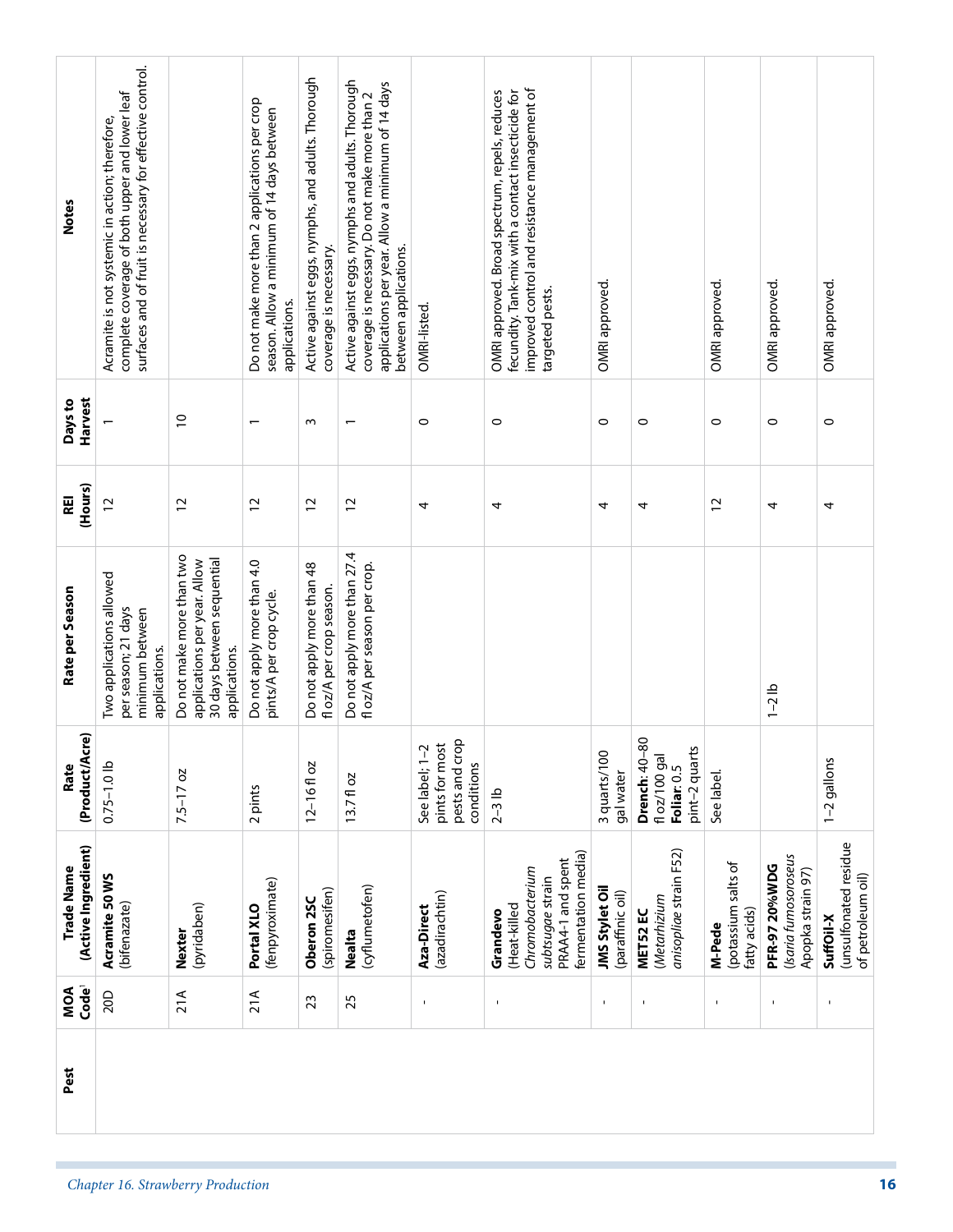| <b>Notes</b>                      | OMRI approved. Avoid tank mixes with captan, sulfur,<br>or other chemically similar products. | exoskeleton, interferes with molting. Tank-mix with<br>a contact insecticide for improved control and<br>OMRI approved. Broad spectrum, degrades<br>resistance management of targeted pests. |                                                                        | Do not make more than 4 applications per year.<br>Minimum retreatment interval is 7 days.                                                                          | applications per growing season. Do not make more<br>than 2 applications per season. Do not apply more<br>second application before repeating sequence<br>applications are needed, wait 21 days after the<br>Make 2 applications 7-10 days apart. If further<br>of two applications. Do not make more than 4<br>than once every 7 days. | Do not make applications less than 5 days apart. |                                                   | Allow a minimum of 7 days between applications. Do<br>not make more than 10 applications per season. | applications per growing season. Do not apply more<br>OMRI approved. Do not make more than 2<br>than once every 7 days. | Do not apply more than twice a year to the same<br>planting. May be tank-mixed with Dipel DF for<br>armyworm control. |                                                                                |
|-----------------------------------|-----------------------------------------------------------------------------------------------|----------------------------------------------------------------------------------------------------------------------------------------------------------------------------------------------|------------------------------------------------------------------------|--------------------------------------------------------------------------------------------------------------------------------------------------------------------|-----------------------------------------------------------------------------------------------------------------------------------------------------------------------------------------------------------------------------------------------------------------------------------------------------------------------------------------|--------------------------------------------------|---------------------------------------------------|------------------------------------------------------------------------------------------------------|-------------------------------------------------------------------------------------------------------------------------|-----------------------------------------------------------------------------------------------------------------------|--------------------------------------------------------------------------------|
| Harvest<br>Days to                | $\circ$                                                                                       | $\circ$                                                                                                                                                                                      | $\overline{ }$                                                         | $\overline{ }$                                                                                                                                                     | $\sim$                                                                                                                                                                                                                                                                                                                                  | $\circ$                                          | $\sim$                                            | $\circ$                                                                                              | $\circ$                                                                                                                 | $\overline{ }$                                                                                                        | $\sim$                                                                         |
| (Hours)<br>REI                    | 4                                                                                             | 4                                                                                                                                                                                            | $\overline{c}$                                                         | $\overline{c}$                                                                                                                                                     | $\overline{c}$                                                                                                                                                                                                                                                                                                                          | 12                                               | 24                                                | $\overline{c}$                                                                                       | $\overline{c}$                                                                                                          | 12                                                                                                                    | $\overline{c}$                                                                 |
| Rate per Season                   |                                                                                               |                                                                                                                                                                                              | total of 10 quarts/A per crop<br>Do not apply more than a<br>per year. | 4F: Do not apply more than<br>quarts/A per crop per year.<br>80 Solupak: Do not apply<br>a total of 10 quarts/A per<br>more than a total of 12.5<br>crop per year. | 8F: Do not apply more than<br>8 pints/A per year.                                                                                                                                                                                                                                                                                       | Do not apply more than 80<br>oz/A per season.    | Do not apply more than<br>42.67 fl oz/A per year. |                                                                                                      |                                                                                                                         | Maximum allowed is 17.92 fl<br>oz/A per season.                                                                       | Do not apply more than 68<br>fl oz in a growing season<br>after transplanting. |
| (Product/Acre)<br>Rate            | $0.5\% - 2\%$                                                                                 | $2-3$ lb                                                                                                                                                                                     | 1-2 quarts                                                             | 4F: 1-2 quarts<br>80 Solupak:<br>$1.25 - 2.5$ lb                                                                                                                   | <b>SEC:</b> 1.5-3.2<br>$8F: 1.5 - 2.0$<br>pints<br>pints                                                                                                                                                                                                                                                                                | $6.4 - 32.0$ oz                                  | $10.67 - 21.33$<br>fl oz                          | $2 - 16f$ oz                                                                                         | See label                                                                                                               | $5.1 - 6.14f$ oz                                                                                                      | $7.0 - 17.0$ fl oz                                                             |
| (Active Ingredient)<br>Trade Name | (neem oil)<br>Trilogy                                                                         | Burkholderia rinojensis<br>strain A396)<br>(Heat-killed<br>Venerate                                                                                                                          | Carbaryl 4L<br>(carbaryl)                                              | Sevin 4F, 80 Solupak<br>(carbaryl)                                                                                                                                 | Malathion 5EC, 8F<br>(malathion)                                                                                                                                                                                                                                                                                                        | *Brigade WSB<br>(bifenthrin)                     | *Danitol 2.4 EC<br>(fenpropathrin)                | (pyrethrins + piperonyl<br>Evergreen EC 60-6<br>butoxide)                                            | PyGanic EC 5.0<br>(pyrethrins)                                                                                          | imidacloprid)<br>(bifenthrin +<br>*Brigadier                                                                          | avermectin B1)<br>(bifenthrin +<br>Athena                                      |
| MOA<br>Code                       |                                                                                               | $\mathbf{I}$                                                                                                                                                                                 | $\overline{1}$                                                         | $\overline{1}$                                                                                                                                                     | $\overline{1}$                                                                                                                                                                                                                                                                                                                          | $\approx$                                        | 3A                                                | 3A                                                                                                   | 3A                                                                                                                      | $3A +$<br>4A                                                                                                          | $3A + 6$                                                                       |
| Pest                              |                                                                                               |                                                                                                                                                                                              | Plant bugs,<br>including<br>rnbh                                       |                                                                                                                                                                    |                                                                                                                                                                                                                                                                                                                                         |                                                  |                                                   |                                                                                                      |                                                                                                                         |                                                                                                                       |                                                                                |
|                                   |                                                                                               | Chapter 16. Strawberry Production                                                                                                                                                            |                                                                        |                                                                                                                                                                    |                                                                                                                                                                                                                                                                                                                                         |                                                  |                                                   |                                                                                                      |                                                                                                                         |                                                                                                                       |                                                                                |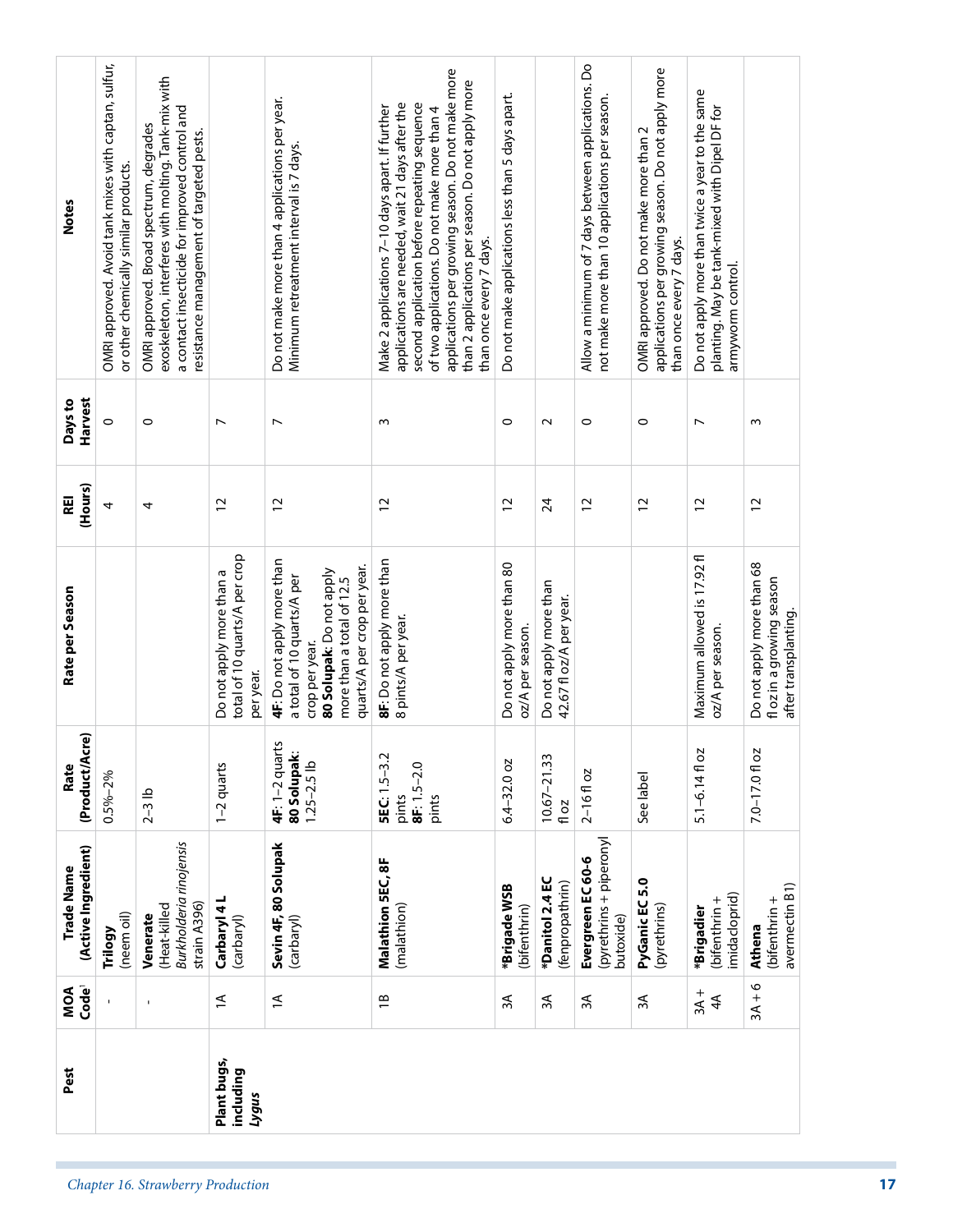| Pest                              |                                                                                                                                                                                   |                                                                                                    |                                                                                  |                                                                                                 |                                                                                                                                                                          |                                                   |                                                                   |                                                                                                                                                                                                                                  | (including<br>Thrips                                                                      | flower thrips,<br>chilli thrips)                         |                                                           |                                                                                                                         |
|-----------------------------------|-----------------------------------------------------------------------------------------------------------------------------------------------------------------------------------|----------------------------------------------------------------------------------------------------|----------------------------------------------------------------------------------|-------------------------------------------------------------------------------------------------|--------------------------------------------------------------------------------------------------------------------------------------------------------------------------|---------------------------------------------------|-------------------------------------------------------------------|----------------------------------------------------------------------------------------------------------------------------------------------------------------------------------------------------------------------------------|-------------------------------------------------------------------------------------------|----------------------------------------------------------|-----------------------------------------------------------|-------------------------------------------------------------------------------------------------------------------------|
| Code <sup>1</sup><br>MOA          | $4\overline{4}$                                                                                                                                                                   | $\overline{15}$                                                                                    | 29                                                                               |                                                                                                 | $\mathbf I$                                                                                                                                                              | $\blacksquare$                                    | $\blacksquare$                                                    | $\mathbf{I}$                                                                                                                                                                                                                     | $\overline{1}$                                                                            | $\overline{1}$                                           | 3A                                                        | ЗÁ                                                                                                                      |
| (Active Ingredient)<br>Trade Name | Assail 30 SG, 70 WP<br>(acetamiprid)                                                                                                                                              | Rimon 0.83EC<br>(novaluron)                                                                        | Beleaf 50 SG<br>(flonicamid)                                                     | Beauveria bassiana<br><b>Botanigard ES</b><br>strain GHA)                                       | fermentation media)<br>PRAA4-1 and spent<br>Chromobacterium<br>subtsugae strain<br>(Heat-killed<br>Grandevo                                                              | Beauveria bassiana<br>Mycotrol ESO<br>strain GHA) | (Isaria fumosoroseus<br><b>PFR-97 20%WDG</b><br>Apopka strain 97) | Burkholderia rinojensis<br>strain A396)<br>(Heat-killed<br>Venerate                                                                                                                                                              | Dibrom 8-E*<br>(naled)                                                                    | Malathion 5EC, 8F<br>(malathion)                         | (pyrethrins + piperonyl<br>Evergreen EC 60-6<br>butoxide) | PyGanic EC 5.0<br>(pyrethrins)                                                                                          |
| (Product/Acre)<br>Rate            | 70 WP: 0.8-3.0<br>Ō,<br>30 SG: 1.9-6<br>ð<br>S                                                                                                                                    | $9 - 12f$ oz                                                                                       | 2.8 oz                                                                           | $0.25-1$ quart                                                                                  | $2-3$ lb                                                                                                                                                                 | $0.25 - 1$ quart                                  | $1 - 2$ lb                                                        | $2-4$ quarts                                                                                                                                                                                                                     | 1 pint                                                                                    | <b>SEC: 1.5-3.2</b><br>$8F: 1.5 - 2.0$<br>pints<br>pints | $2 - 16f$ oz                                              | See label.                                                                                                              |
| Rate per Season                   | total of 6.0 oz Assail 70 WP/A<br>SG/A during each growing<br>total of 13.8 oz of Assail 30<br>70 WP: Do not exceed a<br>30 SG: Do not exceed a<br>per growing season.<br>season. | Do not apply more than 36<br>oz/A per season.                                                      | Do not apply more than 8.4<br>oz/A Beleaf 50 SG per year.                        |                                                                                                 |                                                                                                                                                                          |                                                   |                                                                   |                                                                                                                                                                                                                                  | Do not apply more than 5<br>pints per season.                                             | 8F: Do not apply more than<br>8 pints/A per year.        |                                                           |                                                                                                                         |
| (Hours)<br>REI                    | $\overline{c}$                                                                                                                                                                    | $\overline{c}$                                                                                     | $\overline{c}$                                                                   | 4                                                                                               | 4                                                                                                                                                                        | 4                                                 | 4                                                                 | 4                                                                                                                                                                                                                                | $\frac{8}{3}$                                                                             | $\overline{c}$                                           | $\overline{c}$                                            | $\overline{c}$                                                                                                          |
| Harvest<br>Days to                |                                                                                                                                                                                   | $\overline{\phantom{0}}$                                                                           | $\circ$                                                                          | $\circ$                                                                                         | $\circ$                                                                                                                                                                  | $\circ$                                           | $\circ$                                                           | $\circ$                                                                                                                                                                                                                          | $\overline{\phantom{0}}$                                                                  | $\sim$                                                   | $\circ$                                                   | $\circ$                                                                                                                 |
| <b>Notes</b>                      | 7-day minimum interval between applications.                                                                                                                                      | Allow a minimum of 7 days between applications.<br>Do not apply more than 3 applications per year. | Apply in sufficient water to cover foliage, typically<br>5-100 gallons per acre. | OMRI approved. Apply in sufficient water to cover<br>foliage, typically 5-100 gallons per acre. | improved control and resistance management of<br>OMRI approved. Broad spectrum, repels, reduces<br>fecundity. Tank-mix with a contact insecticide for<br>targeted pests. |                                                   | Bee restriction: do not apply to target crops in<br>bloom.        | with molting. Tank-mix with a contact insecticide for<br>Broad spectrum, degrades exoskeleton, interferes<br>improved control and resistance management of<br>Can be used in organic production. OMRI-listed.<br>targeted pests. | Do not make more than 4 applications per year.<br>Minimum retreatment interval is 7 days. |                                                          |                                                           | applications per growing season. Do not apply more<br>OMRI approved. Do not make more than 2<br>than once every 7 days. |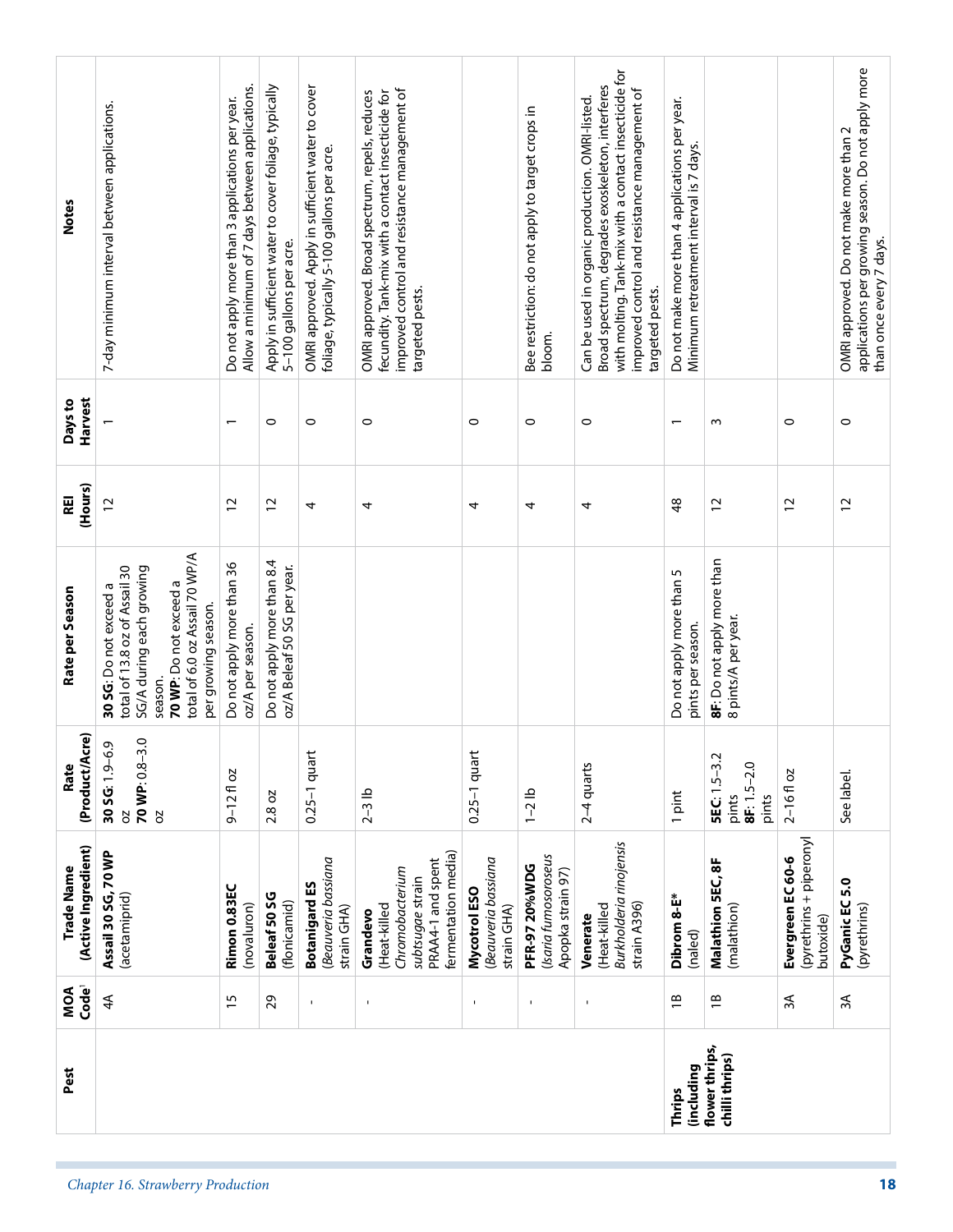| Suppression only. Do not make more than 4<br>OMRI approved. Do not make more than 3<br>Minimum application interval is 7 days.<br><b>Notes</b><br>not more than every 5-7 days.<br>5 days apart except for thrips.<br>protection of pollinators.<br>5-100 gallons per acre.<br>applications is 7 days.<br>Highly toxic to bees!<br>applications a year.<br>OMRI approved.<br>applications.<br>Harvest<br>Days to<br>$\circ$<br>$\circ$<br>$\circ$<br>ω<br>$\sim$<br>$\overline{\phantom{0}}$<br>$\overline{\phantom{0}}$<br>$\overline{\phantom{0}}$<br>$\overline{\phantom{0}}$<br>$\overline{\phantom{0}}$<br>$\overline{\phantom{0}}$<br>(Hours)<br>REI<br>$\overline{c}$<br>12<br>$\overline{c}$<br>$\overline{c}$<br>$\overline{c}$<br>$\overline{c}$<br>$\overline{c}$<br>4<br>4<br>4<br>4<br>4<br>total of 6.0 oz Assail 70 WP/A<br>Do not apply more than 18<br>Do not apply more than 16<br>Do not apply more than 40<br>Do not apply more than 36<br>Do not apply more than 10<br>Do not apply more than 28<br>Do not apply more than 17<br>total of 13.8 oz of Assail 30<br>SG/A during each growing<br>fl oz/A per application and<br>total of 39 fl oz/A per year.<br>Do not apply more than a<br>Do not apply more than<br>70 WP: Do not exceed a<br>30 SG: Do not exceed a<br>Rate per Season<br>64 fl oz/A per season.<br>81.0 fl oz/A per year.<br>per growing season.<br>times per season.<br>fl oz/A per year.<br>fl oz/A per year<br>oz/A per year.<br>fl oz/A/year.<br>oz per year<br>season.<br>(Product/Acre)<br>70 WP: 0.8-3.0<br>ن<br>20<br>See label; 1-2<br>pints for most<br>30 SG: 1.9-6<br>4.0-6.0 fl oz<br>$13.5 - 20.5$ fl<br>3.5 pints/A<br>Rate<br>$6 - 10f$ oz<br>$6 - 12$ floz<br>10.0 fl oz<br>27.0 fl oz<br>16 fl oz<br>4.5 oz<br>14 oz<br><b>b</b><br>SQ<br>(Active Ingredient)<br>Trade Name<br>(abamectin + | Code <sup>1</sup> | $3A +$                                            | 4A                                                | ¥                                               | $\overline{4}$                                   | 5                                                     | $\overline{5}$                                        | $\mathbf \circ$                                                                                        | $6 + 28$                                       | $\overline{15}$                                                                                   | 21A                                                                                                | 28                                                   |                               | $\blacksquare$                                            |
|------------------------------------------------------------------------------------------------------------------------------------------------------------------------------------------------------------------------------------------------------------------------------------------------------------------------------------------------------------------------------------------------------------------------------------------------------------------------------------------------------------------------------------------------------------------------------------------------------------------------------------------------------------------------------------------------------------------------------------------------------------------------------------------------------------------------------------------------------------------------------------------------------------------------------------------------------------------------------------------------------------------------------------------------------------------------------------------------------------------------------------------------------------------------------------------------------------------------------------------------------------------------------------------------------------------------------------------------------------------------------------------------------------------------------------------------------------------------------------------------------------------------------------------------------------------------------------------------------------------------------------------------------------------------------------------------------------------------------------------------------------------------------------------------------------------------------------------------------|-------------------|---------------------------------------------------|---------------------------------------------------|-------------------------------------------------|--------------------------------------------------|-------------------------------------------------------|-------------------------------------------------------|--------------------------------------------------------------------------------------------------------|------------------------------------------------|---------------------------------------------------------------------------------------------------|----------------------------------------------------------------------------------------------------|------------------------------------------------------|-------------------------------|-----------------------------------------------------------|
|                                                                                                                                                                                                                                                                                                                                                                                                                                                                                                                                                                                                                                                                                                                                                                                                                                                                                                                                                                                                                                                                                                                                                                                                                                                                                                                                                                                                                                                                                                                                                                                                                                                                                                                                                                                                                                                      |                   | Azera Insecticid<br>(pyrethrins+<br>azadirachtin) | Assail 30 SG, 70 WP<br>(acetamiprid)              | (sulfoxaflor)<br>Closer SC                      | (flupyradifurone)<br>Sivanto Prime               | Entrust SC Naturalyte<br>Insect Control<br>(spinosad) | (spinetoram)<br>Radiant SC                            | Timectin 0.15 EC Ag<br>(abamectin)                                                                     | cyantraniliprole)<br>Minecto Pro               | Rimon 0.83EC<br>(novaluron)                                                                       | (tolfenpyrad)<br>Apta                                                                              | (cyantraniliprole)<br><b>Exirel</b>                  | (azadirachtin)<br>Aza-Direct  | Beauveria bassiana<br><b>BotaniGard ES</b><br>strain GHA) |
|                                                                                                                                                                                                                                                                                                                                                                                                                                                                                                                                                                                                                                                                                                                                                                                                                                                                                                                                                                                                                                                                                                                                                                                                                                                                                                                                                                                                                                                                                                                                                                                                                                                                                                                                                                                                                                                      |                   |                                                   |                                                   |                                                 |                                                  |                                                       |                                                       |                                                                                                        |                                                |                                                                                                   |                                                                                                    |                                                      | pests and crop<br>conditions. | $0.25-1$ quart                                            |
|                                                                                                                                                                                                                                                                                                                                                                                                                                                                                                                                                                                                                                                                                                                                                                                                                                                                                                                                                                                                                                                                                                                                                                                                                                                                                                                                                                                                                                                                                                                                                                                                                                                                                                                                                                                                                                                      |                   |                                                   |                                                   |                                                 |                                                  |                                                       |                                                       |                                                                                                        |                                                |                                                                                                   |                                                                                                    |                                                      |                               |                                                           |
|                                                                                                                                                                                                                                                                                                                                                                                                                                                                                                                                                                                                                                                                                                                                                                                                                                                                                                                                                                                                                                                                                                                                                                                                                                                                                                                                                                                                                                                                                                                                                                                                                                                                                                                                                                                                                                                      |                   |                                                   |                                                   |                                                 |                                                  |                                                       |                                                       |                                                                                                        |                                                |                                                                                                   |                                                                                                    |                                                      |                               | 4                                                         |
|                                                                                                                                                                                                                                                                                                                                                                                                                                                                                                                                                                                                                                                                                                                                                                                                                                                                                                                                                                                                                                                                                                                                                                                                                                                                                                                                                                                                                                                                                                                                                                                                                                                                                                                                                                                                                                                      |                   |                                                   |                                                   |                                                 |                                                  |                                                       |                                                       |                                                                                                        |                                                |                                                                                                   |                                                                                                    |                                                      |                               | 0                                                         |
|                                                                                                                                                                                                                                                                                                                                                                                                                                                                                                                                                                                                                                                                                                                                                                                                                                                                                                                                                                                                                                                                                                                                                                                                                                                                                                                                                                                                                                                                                                                                                                                                                                                                                                                                                                                                                                                      |                   | OMRI approved. Repeat application as required but | OMRI approved. Do not make applications less than | applications per year. Minimum interval between | Minimum interval between applications is 10 days |                                                       | Apply in sufficient water to cover foliage, typically | Highly toxic to fish, mammals and aquatic organisms.<br>Minimum interval of 7-10 days required between | Toxic to fish, mammals, and aquatic organisms. | Minimum interval between applications is 7 days.<br>Apply when thrips populations begin to build. | Minimum interval between applications is 7 days.<br>Do not make more than 3 applications per year. | The label for this product contains warnings for the |                               |                                                           |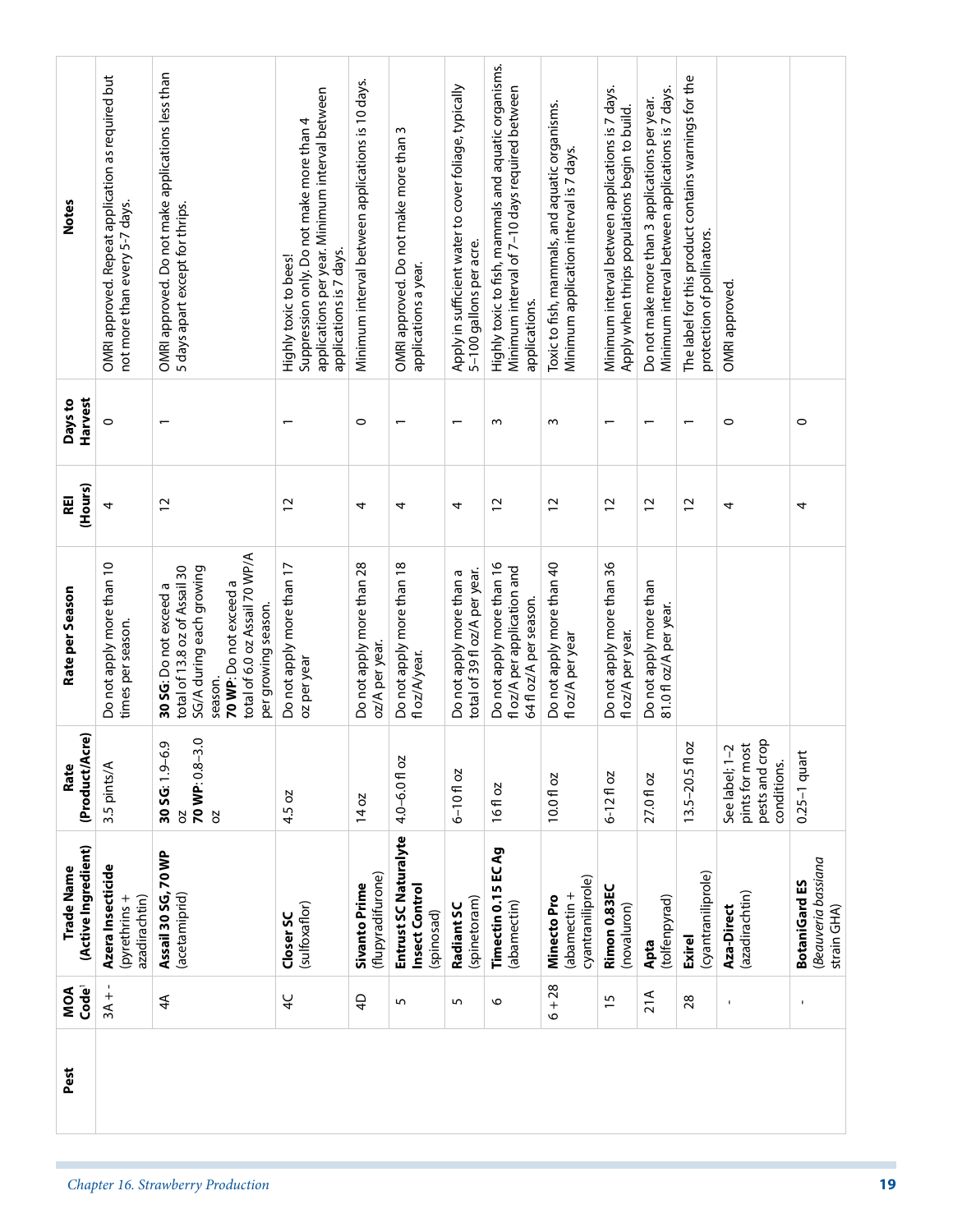| Pest                              |                                                                               |                                                                                                                                                                          |                                                                                                 |                                                   |                                  |                                                                   |                                                                                                                                                                                                                                    | Whiteflies                                                                                                                                                                                                                                                                                                                              |                                                           |                                                |                                                 |
|-----------------------------------|-------------------------------------------------------------------------------|--------------------------------------------------------------------------------------------------------------------------------------------------------------------------|-------------------------------------------------------------------------------------------------|---------------------------------------------------|----------------------------------|-------------------------------------------------------------------|------------------------------------------------------------------------------------------------------------------------------------------------------------------------------------------------------------------------------------|-----------------------------------------------------------------------------------------------------------------------------------------------------------------------------------------------------------------------------------------------------------------------------------------------------------------------------------------|-----------------------------------------------------------|------------------------------------------------|-------------------------------------------------|
| Code <sup>1</sup><br>MOA          |                                                                               | $\mathbf{I}$                                                                                                                                                             | J,                                                                                              | $\mathbf{I}$                                      | $\mathbf{I}$                     | $\blacksquare$                                                    | ٠                                                                                                                                                                                                                                  | $\overline{1}$                                                                                                                                                                                                                                                                                                                          | $\approx$                                                 | 3A                                             | $3A +$<br>4 <sup>4</sup>                        |
| (Active Ingredient)<br>Trade Name | (capsicum oleoresin<br>extract + garlic oil +<br>Captiva Prime<br>canola oil) | fermentation media)<br>PRAA4-1 and spent<br>Chromobacterium<br>subtsugae strain<br>(Heat-killed<br>Grandevo                                                              | anisopliae strain F52)<br>(Metarhizium<br>MET52 EC                                              | Beauveria bassiana<br>Mycotrol ESO<br>strain GHA) | Neemix 4.5% EC<br>(azadirachtin) | (Isaria fumosoroseus<br><b>PFR-97 20%WDG</b><br>Apopka strain 97) | Burkholderia rinojensis<br>strain A396)<br>(Heat-killed<br>Venerate                                                                                                                                                                | Malathion 5EC, 8F<br>(malathion)                                                                                                                                                                                                                                                                                                        | (pyrethrins + piperonyl<br>Evergreen EC 60-6<br>butoxide) | 5.0<br>PyGanic EC<br>(pyrethrins)              | imidacloprid)<br>(bifenthrin +<br>*Brigadier    |
| (Product/Acre)<br>Rate            | $1-2$ pints                                                                   | $2-3$ lb                                                                                                                                                                 | 80<br>pint-2 quarts<br>floz/100 gal<br>Drench: 40-<br>Foliar: 0.5                               | $0.25-1$ quart                                    | 4-16floz                         | $1 - 2$ lb                                                        | $2-4$ quarts                                                                                                                                                                                                                       | <b>SEC:</b> 1.5-3.2<br>$8F: 1.5 - 2.0$<br>pints<br>pints                                                                                                                                                                                                                                                                                | $2 - 16f$ oz                                              | See label.                                     | $5.1 - 6.14f$ oz                                |
| Rate per Season                   | preventative management.<br>Spray every 4-7 days for                          |                                                                                                                                                                          |                                                                                                 |                                                   |                                  |                                                                   |                                                                                                                                                                                                                                    | 8F: Do not apply more than<br>8 pints/A per year.                                                                                                                                                                                                                                                                                       |                                                           | Do not apply more than 10<br>times per season. | Maximum allowed is 17.92 fl<br>oz/A per season. |
| (Hours)<br>REI                    | 4                                                                             | 4                                                                                                                                                                        | 4                                                                                               | 4                                                 | 2                                | 4                                                                 | 4                                                                                                                                                                                                                                  | $\overline{c}$                                                                                                                                                                                                                                                                                                                          | $\overline{c}$                                            | $\overline{c}$                                 | 12                                              |
| Harvest<br>Days to                | $\circ$                                                                       | $\circ$                                                                                                                                                                  | $\circ$                                                                                         | $\circ$                                           | $\circ$                          | $\circ$                                                           | $\circ$                                                                                                                                                                                                                            | $\sim$                                                                                                                                                                                                                                                                                                                                  | $\circ$                                                   | $\circ$                                        | $\overline{ }$                                  |
| <b>Notes</b>                      | OMRI approved.                                                                | improved control and resistance management of<br>OMRI approved. Broad spectrum, repels, reduces<br>fecundity. Tank-mix with a contact insecticide for<br>targeted pests. | OMRI approved. Apply in sufficient water to cover<br>foliage, typically 5-100 gallons per acre. |                                                   | OMRI approved.                   | OMRI approved.                                                    | with molting. Tank-mix with a contact insecticide for<br>Can be used in organic production. OMRI approved.<br>Broad spectrum, degrades exoskeleton, interferes<br>improved control and resistance management of<br>targeted pests. | applications per growing season. Do not make more<br>than 2 applications per season. Do not apply more<br>second application before repeating sequence<br>applications are needed, wait 21 days after the<br>Make 2 applications 7-10 days apart. If further<br>of two applications. Do not make more than 4<br>than once every 7 days. |                                                           | OMRI approved.                                 |                                                 |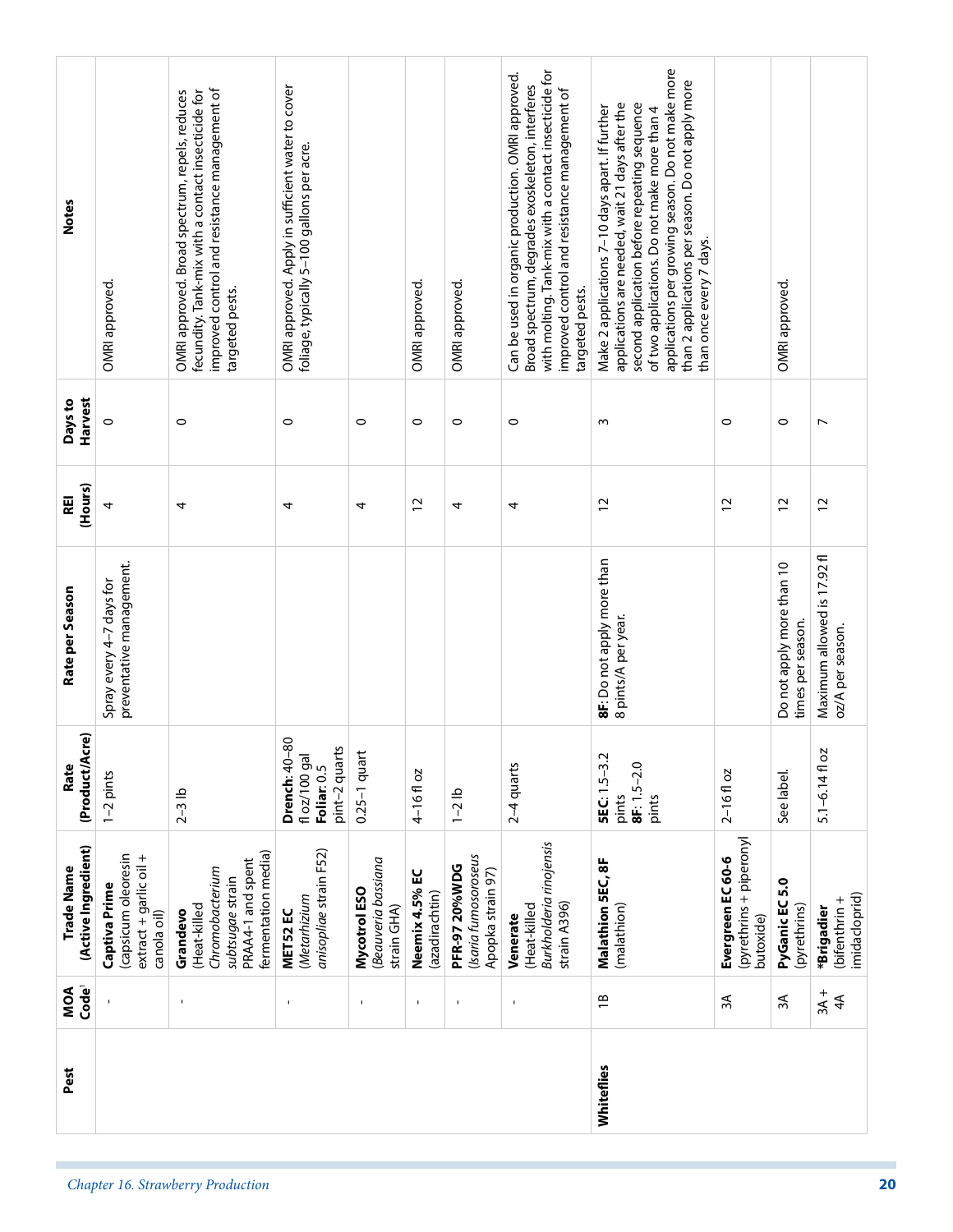| Code <sup>1</sup><br>MOA | (Active Ingredient)<br>Trade Name                              | <u>e)</u><br>(Product/Ac<br>Rate                       | Rate per Season                                                                                                                                                                   | (Hours)<br>REI | Harvest<br>Days to           | <b>Notes</b>                                                                                                                                                                                               |  |
|--------------------------|----------------------------------------------------------------|--------------------------------------------------------|-----------------------------------------------------------------------------------------------------------------------------------------------------------------------------------|----------------|------------------------------|------------------------------------------------------------------------------------------------------------------------------------------------------------------------------------------------------------|--|
| $3A + 6$                 | avermectin B1)<br>(bifenthrin +<br>Athena                      | $7.0 - 17.0$ fl oz                                     | Do not apply more than 68<br>fl oz in a growing season<br>after transplanting.                                                                                                    | $\overline{c}$ | ω                            |                                                                                                                                                                                                            |  |
| $3A +$                   | Azera Insecticide<br>azadirachtin)<br>(pyrethrins+             | 3.5 pints                                              | Do not apply more than 10<br>times per season.                                                                                                                                    | 4              | $\circ$                      | OMRI approved. Do not make applications less than<br>5-7 days apart.                                                                                                                                       |  |
| $4\overline{4}$          | (thiamethoxam)<br>Actara                                       | $3.0 - 4.0$ oz                                         | thiamethoxam-containing<br>12 oz/A (0.188 lb a.i./A) of<br>Do not exceed a total of<br>Actara or 0.188 lb a.i. of<br>products per acre per<br>growing season.                     | $\overline{c}$ | S                            | Application restrictions exist for this product because<br>application restrictions found in directions for use to<br>of risk to bees and other insect pollinators. Follow<br>protect pollinators.         |  |
| $4\overline{4}$          | (imidacloprid)<br>Admire Pro                                   | <b>S</b><br>$Soli: 10.5-14$<br>Foliar: 1.3 fl<br>fl oz | 14.0 fl oz/A for soil and 3.9 fl<br>oz/A for foliar applications<br>Do not apply more than<br>per season.                                                                         | $\overline{c}$ | Foliar: 5<br><b>Soil:</b> 14 | Do not make more than 2 applications per growing<br>season. Do not apply more than once every 7 days.                                                                                                      |  |
| $4\overline{4}$          | Assail 30 SG, 70 WP<br>(acetamiprid)                           | 9<br>Ō<br>30 SG: 1.9-6.<br>70 WP: 0.8-3<br>5Q<br>5     | total of 6.0 oz Assail 70 WP/A<br>SG/A during each growing<br>total of 13.8 oz of Assail 30<br>70 WP: Do not exceed a<br>30 SG: Do not exceed a<br>per growing season.<br>season. | $\overline{c}$ | $\overline{\phantom{0}}$     |                                                                                                                                                                                                            |  |
| 4A                       | Platinum 75 SG<br>(thiamethoxam)                               | $1.7 - 4.01$ oz                                        | Do not exceed 4.01 oz/A per<br>growing season.                                                                                                                                    | $\overline{c}$ | SO                           | Application restrictions exist for this product because<br>of the risk to bees and other insect pollinators. Follow<br>application restrictions found in the directions for<br>use to protect pollinators. |  |
| $+4A$<br>28              | chlorantraniliprole)<br>(thiamethoxam +<br><b>Voliam Flexi</b> | $2 - 5 oz$                                             | Do not exceed 15.0 oz/A per<br>growing season.                                                                                                                                    | $\overline{c}$ | w                            | 10-day minimum interval between applications.                                                                                                                                                              |  |
| $\overline{4}$           | (flupyradifurone)<br>Sivanto Prime                             | ŏ<br>$7 - 14$ fl $($                                   | Maximum allowed per year<br>is 28.0 fl oz/A.                                                                                                                                      | 4              | 0                            | Do not make more than 2 applications per growing<br>season. Do not apply more than once every 7 days.                                                                                                      |  |
| 5                        | Esteem 0.86 EC<br>(pyriproxyfen)                               | 10 fl oz                                               | Do not exceed 20 fl oz/A per<br>season.                                                                                                                                           | $\overline{c}$ | $\sim$                       | Do not make more than 2 applications per crop cycle.<br>Allow at least 10 days between applications.                                                                                                       |  |
| $\frac{9}{2}$            | (buprofezin)<br>Courier SC                                     | $9.0 - 13.6$ oz                                        | Do not apply more than 27.2<br>fl oz/A per crop cycle.                                                                                                                            | $\overline{c}$ | w                            | Do not make more than 2 applications per crop cycle.                                                                                                                                                       |  |
| 21A                      | (fenpyroximate)<br>Portal XLO                                  | 2 pints                                                | Do not apply more than 4.0<br>pints/A per crop cycle.                                                                                                                             | $\overline{c}$ |                              | Do not make more than 3 applications per crop<br>season.                                                                                                                                                   |  |
| 23                       | (spiromesifen)<br>Oberon 25C                                   | $12 - 16f$ oz                                          | Do not apply more than 48<br>fl oz/A per crop season.                                                                                                                             | $\overline{c}$ | S                            |                                                                                                                                                                                                            |  |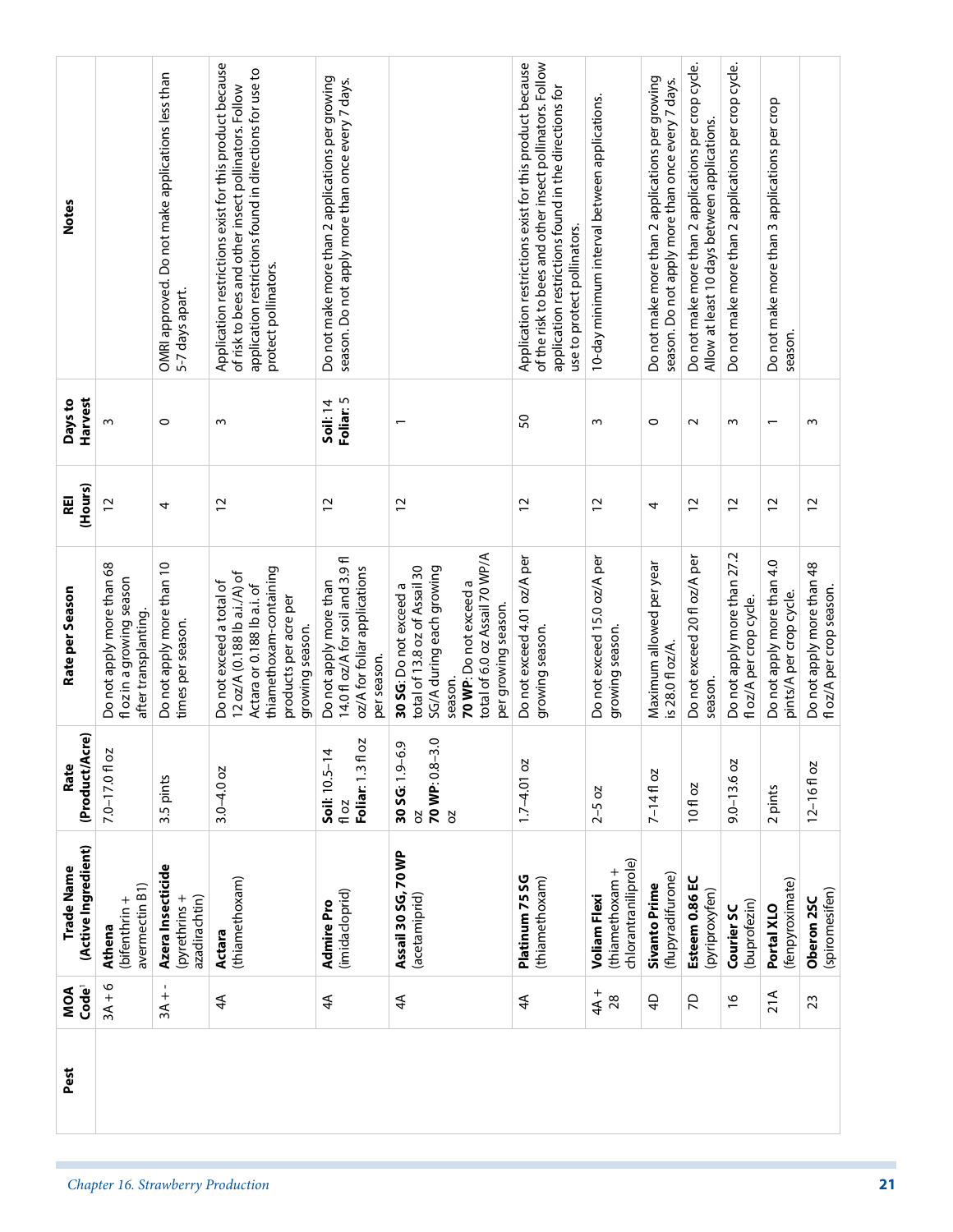|                                   | Pest                                                                      | Code <sup>1</sup><br>MOA | (Active Ingredient)<br>Trade Name                                                                           | (Product/Acre)<br>Rate                                             | Rate per Season | (Hours)<br>REI | Harvest<br>Days to | <b>Notes</b>                                                                                                                                                                                                                                                                                                                                                                                                                                                                                                                                                                                                                                                                                                                                                                                                                                                                                                                                                                                                                                                          |  |
|-----------------------------------|---------------------------------------------------------------------------|--------------------------|-------------------------------------------------------------------------------------------------------------|--------------------------------------------------------------------|-----------------|----------------|--------------------|-----------------------------------------------------------------------------------------------------------------------------------------------------------------------------------------------------------------------------------------------------------------------------------------------------------------------------------------------------------------------------------------------------------------------------------------------------------------------------------------------------------------------------------------------------------------------------------------------------------------------------------------------------------------------------------------------------------------------------------------------------------------------------------------------------------------------------------------------------------------------------------------------------------------------------------------------------------------------------------------------------------------------------------------------------------------------|--|
| Chapter 16. Strawberry Production |                                                                           |                          | (azadirachtin)<br>Aza-Direct                                                                                | pests and crop<br>pints for most<br>See label; 1-2<br>conditions.  |                 | 4              | $\circ$            | OMRI approved.                                                                                                                                                                                                                                                                                                                                                                                                                                                                                                                                                                                                                                                                                                                                                                                                                                                                                                                                                                                                                                                        |  |
|                                   |                                                                           | $\mathbf I$              | Beauveria bassiana<br><b>BotaniGard ES</b><br>strain GHA)                                                   | $0.25-1$ quart                                                     |                 | 4              | $\circ$            |                                                                                                                                                                                                                                                                                                                                                                                                                                                                                                                                                                                                                                                                                                                                                                                                                                                                                                                                                                                                                                                                       |  |
|                                   |                                                                           | $\blacksquare$           | fermentation media)<br>PRAA4-1 and spent<br>Chromobacterium<br>subtsugae strain<br>(Heat-killed<br>Grandevo | $2-3$ lb                                                           |                 | 4              | $\circ$            | improved control and resistance management of<br>OMRI approved. Broad spectrum, repels, reduces<br>fecundity. Tank-mix with a contact insecticide for<br>targeted pests.                                                                                                                                                                                                                                                                                                                                                                                                                                                                                                                                                                                                                                                                                                                                                                                                                                                                                              |  |
|                                   |                                                                           | 1                        | JMS Stylet Oil<br>(paraffinic oil)                                                                          | 3 quarts/100<br>gal water                                          |                 | 4              | $\circ$            |                                                                                                                                                                                                                                                                                                                                                                                                                                                                                                                                                                                                                                                                                                                                                                                                                                                                                                                                                                                                                                                                       |  |
|                                   |                                                                           | $\overline{\phantom{a}}$ | anisopliae strain F52)<br>(Metarhizium<br>MET52 EC                                                          | 80<br>pint-2 quarts<br>fl oz/100 gal<br>Drench: 40-<br>Foliar: 0.5 |                 | 4              | $\circ$            |                                                                                                                                                                                                                                                                                                                                                                                                                                                                                                                                                                                                                                                                                                                                                                                                                                                                                                                                                                                                                                                                       |  |
|                                   |                                                                           | $\blacksquare$           | (potassium salts of<br>fatty acids)<br>M-Pede                                                               | See label.                                                         |                 | $\overline{c}$ | $\circ$            | OMRI approved. Apply in sufficient water to cover<br>foliage, typically 5-100 gallons per acre.                                                                                                                                                                                                                                                                                                                                                                                                                                                                                                                                                                                                                                                                                                                                                                                                                                                                                                                                                                       |  |
|                                   |                                                                           | $\blacksquare$           | Beauveria bassiana<br>Mycotrol ESO<br>strain GHA)                                                           | $0.25-1$ quart                                                     |                 | 4              | $\circ$            |                                                                                                                                                                                                                                                                                                                                                                                                                                                                                                                                                                                                                                                                                                                                                                                                                                                                                                                                                                                                                                                                       |  |
|                                   |                                                                           | $\mathbf{I}$             | Neemix 4.5% EC<br>(azadirachtin)                                                                            | 4-16floz                                                           |                 | $\overline{c}$ | $\circ$            | OMRI approved.                                                                                                                                                                                                                                                                                                                                                                                                                                                                                                                                                                                                                                                                                                                                                                                                                                                                                                                                                                                                                                                        |  |
|                                   |                                                                           | Ţ                        | (Isaria fumosoroseus<br><b>PFR-97 20%WDG</b><br>Apopka strain 97)                                           | $1 - 2$ lb                                                         |                 | 4              | $\circ$            | OMRI approved.                                                                                                                                                                                                                                                                                                                                                                                                                                                                                                                                                                                                                                                                                                                                                                                                                                                                                                                                                                                                                                                        |  |
|                                   |                                                                           | $\blacksquare$           | unsulfonated residue<br>of petroleum oil)<br>SuffOil-X                                                      | 1-2 gallons                                                        |                 | 4              | $\circ$            | applications per year. Minimum retreatment interval<br>OMRI approved. Do not make more than 4<br>is 7 days.                                                                                                                                                                                                                                                                                                                                                                                                                                                                                                                                                                                                                                                                                                                                                                                                                                                                                                                                                           |  |
|                                   |                                                                           |                          | Burkholderia rinojensis<br>strain A396)<br>(Heat-killed<br>Venerate                                         | $2-4$ quarts                                                       |                 | 4              | $\circ$            | exoskeleton, interferes with molting. Tank-mix with<br>a contact insecticide for improved control and<br>OMRI approved. Broad spectrum, degrades<br>resistance management of targeted pests.                                                                                                                                                                                                                                                                                                                                                                                                                                                                                                                                                                                                                                                                                                                                                                                                                                                                          |  |
| 22                                | Institute for use in organic production.<br>* Restricted use insecticide. |                          |                                                                                                             |                                                                    |                 |                |                    | same active ingredient or similar mode of action. This information must be considered for the insecticide resistance management decisions. - = unknown, or a mode of action that has not been classified yet.<br>I Mode of Action (MOA) codes for plant pest insecticides from the Insecticide Resistance Action Committee (IRAC) Mode of Action Classification v. 9.4 March 2020. Number codes (1 through 29) are used to<br>or services in the publication does not imply endorsement by UF/IFAS Extension nor discrimination against similar products or services not mentioned. OMRI-listed by the Organic Materials Review<br><sup>2</sup> Information provided in this table applies only to Florida. Be sure to read a current product label before applying any product. The use of brand names and any mention or listing of commercial products<br>distinguish the main insecticide mode of action groups, with additional letters for certain subgroups within each main group. All insecticides within the same group (with the same number) indicate the |  |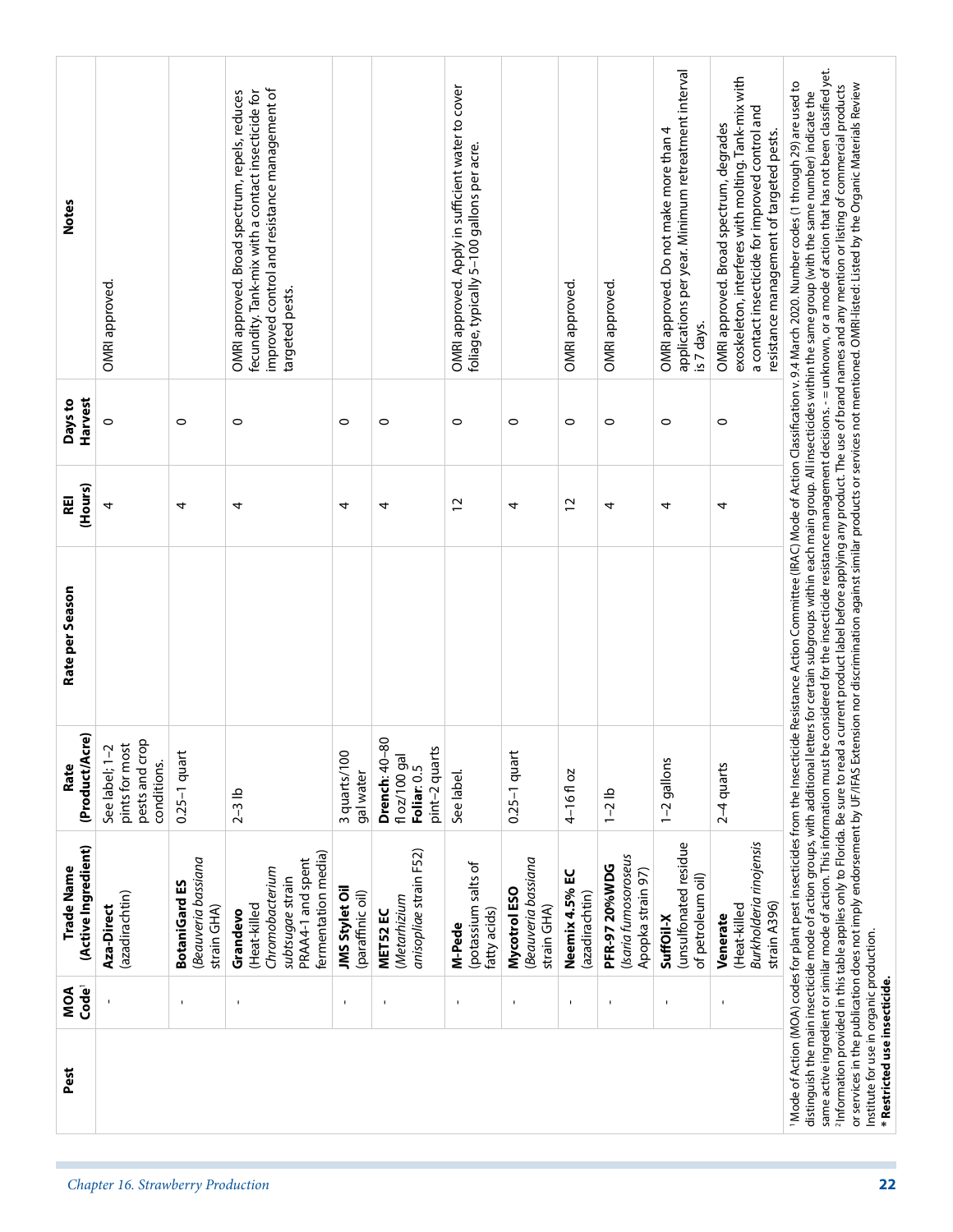| 16fl oz<br>80 fl oz<br>20 fl oz<br>4 fl oz<br>(propiconazore,<br><b>Many brands available</b> : Amtide<br>--'- FC Rumper 41 8 EC,<br>Fitness, Orbit, Propi-Star EC, Shar-<br>(difenoconazole + cyprodinil)<br>Shield PPZ, Tilt, Topaz<br>Inspire Super<br>Ō<br>$\frac{1}{3}$<br>S | applications.<br>of action.<br>action.<br>0.5<br>0.5<br>$\circ$<br>0<br>5.3 pt | applications.<br>$\overline{\phantom{0}}$<br>$\circ$<br>$\overline{ }$ | season.<br>$\overline{ }$ | 0.5<br>$\circ$<br>6 oz                   | cause foliar burn.<br>product from 4<br>hr to 2 days<br>Varies by<br>$\overline{1}$ -2<br>SEE INDIVIDUAL LABELS | Remarks <sup>2</sup><br>Reentry<br>Please refer to Chapter 19 for information on biopesticides, including materials labeled for certified organic production.<br>Harvest<br>Season | Min. Days to | another fungicide with a different mode<br>Do not apply to plants that are stressed<br>Frequent use of copper fungicides may<br>applications before rotating to another<br>Do not make more than 2 consecutive<br>Do not make more than 2 consecutive<br>Do not make more than 2 consecutive<br>Rate per treated acre. Special label for<br>Do not make more than 2 sequential<br>due to drought, excessive moisture,<br>fungicide with a different mode of<br>FL allows up to 24 applications per<br>cold weather, herbicide injury, etc.<br>applications before alternating to |
|-----------------------------------------------------------------------------------------------------------------------------------------------------------------------------------------------------------------------------------------------------------------------------------|--------------------------------------------------------------------------------|------------------------------------------------------------------------|---------------------------|------------------------------------------|-----------------------------------------------------------------------------------------------------------------|------------------------------------------------------------------------------------------------------------------------------------------------------------------------------------|--------------|----------------------------------------------------------------------------------------------------------------------------------------------------------------------------------------------------------------------------------------------------------------------------------------------------------------------------------------------------------------------------------------------------------------------------------------------------------------------------------------------------------------------------------------------------------------------------------|
| 56 fl oz<br>14fl oz<br>(difenoconazole + azoxystrobin)<br><b>Quadris Top</b><br>$3 + 11$                                                                                                                                                                                          | $\circ$                                                                        |                                                                        |                           | SEE INDIVIDUAL LABELS<br>21 <sub>1</sub> |                                                                                                                 |                                                                                                                                                                                    |              | another fungicide group, and no more<br>Do not make more than 2 sequential<br>applications before alternating to<br>than 4 appl./crop per year.<br>0.5                                                                                                                                                                                                                                                                                                                                                                                                                           |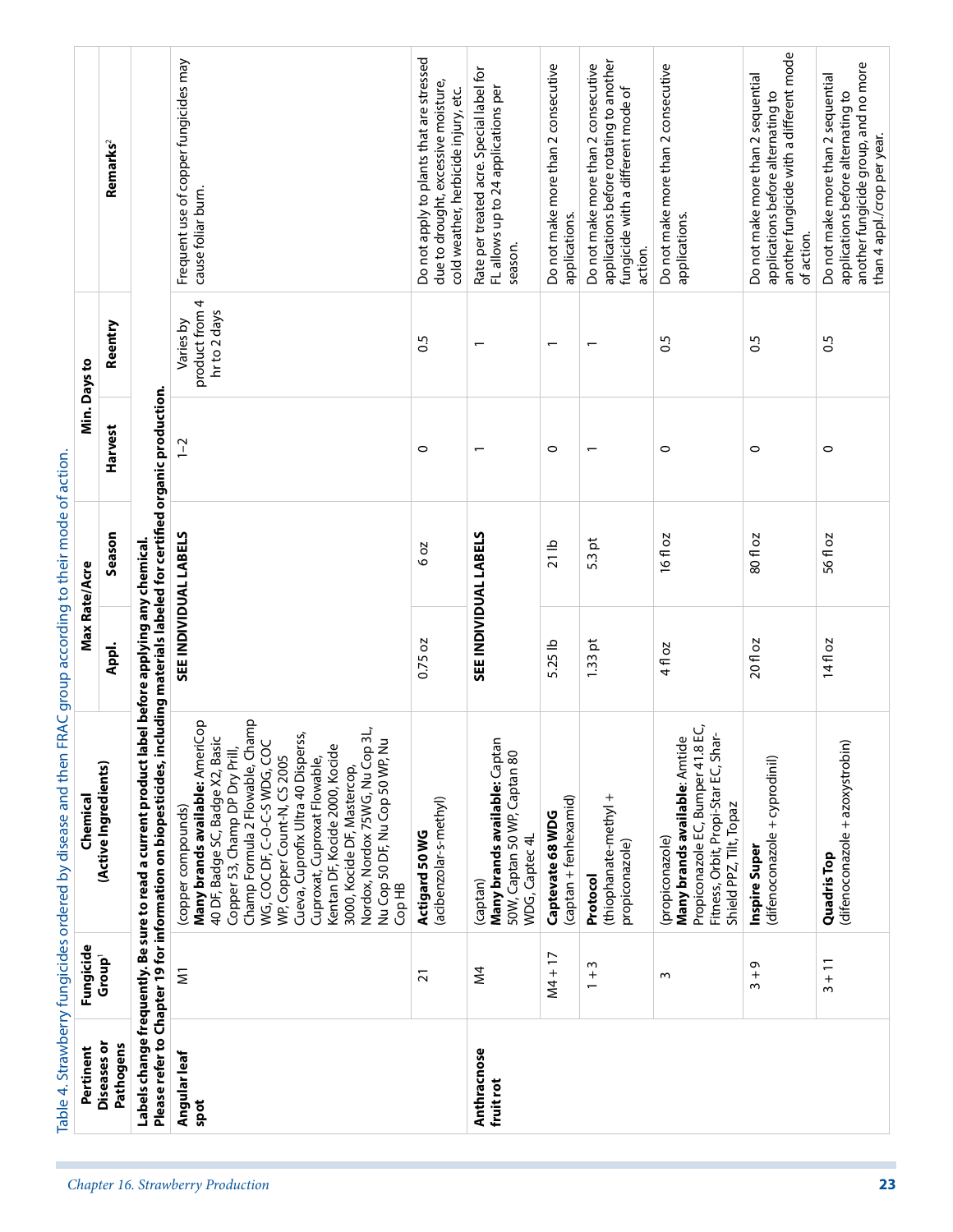|                                   | Pertinent                       | Fungicide                       | Chemical                                                                                                    | Max Rate/Acre                |                  |                  | Min. Days to     |                                                                                                                                                                                                  |
|-----------------------------------|---------------------------------|---------------------------------|-------------------------------------------------------------------------------------------------------------|------------------------------|------------------|------------------|------------------|--------------------------------------------------------------------------------------------------------------------------------------------------------------------------------------------------|
|                                   | <b>Diseases</b> or<br>Pathogens | Group <sup>1</sup>              | (Active Ingredients)                                                                                        | Appl.                        | Season           | Harvest          | Reentry          | Remarks <sup>2</sup>                                                                                                                                                                             |
|                                   |                                 | $3 + 11$                        | (propiconazole + azoxystrobin)<br>Quilt Xcel                                                                | $14$ oz                      | 56 oz            | $\circ$          | $\frac{5}{2}$    | applications and no more than 4 appl./<br>Do not make more than 2 consecutive<br>crop.                                                                                                           |
| Chapter 16. Strawberry Production |                                 | $\frac{1}{1}$<br>$\overline{ }$ | (fluopyram + trifloxystrobin)<br>Luna Sensation                                                             | 7.6 fl oz                    | $27.3f$ oz       | $\circ$          | $\overline{0}$   | Do not make more than 2 sequential<br>applications before rotating with a<br>fungicide from a different group.                                                                                   |
|                                   |                                 | $\frac{1}{1}$<br>$\overline{ }$ | (fluxapyroxad + pyraclostrobin)<br>Merivon                                                                  | 11 fl oz                     | 33 fl oz         | 0                | $\overline{0}$   | Do not make more than 2 sequential<br>another non-Group 7, non-Group 11<br>applications before alternating to<br>fungicide.                                                                      |
|                                   |                                 | $7 + 11$                        | (boscalid + pyraclostrobin)<br>Pristine                                                                     | <b>DZ</b><br>23 <sub>1</sub> | SO<br><b>115</b> | $\circ$          | $\overline{0.5}$ | applications, and no more than 5 appl./<br>Do not make more than 2 consecutive<br>crop.                                                                                                          |
|                                   |                                 | $9 + 12$                        | (cyprodinil + fludioxonil)<br>Switch 62.5 WG                                                                | 14 oz                        | 56 oz            | $\circ$          | $\overline{0}$   | Do not make more than 2 consecutive<br>applications. Do not plant crops not<br>instructions on dipping transplants.<br>on the label for 30 days after last<br>application. See special label for |
|                                   |                                 | $\overline{1}$                  | (fluoxastrobin)<br>Aftershock<br>Evito                                                                      | 5.7 fl oz                    | 22.8 fl oz       | $\overline{ }$   | $\overline{0}$   | minimum interval of 14 days between<br>Do not make more than 2 sequential<br>applications per season, and leave a<br>applications and no more than 4<br>applications.                            |
|                                   |                                 | $\overline{1}$                  | Aframe, Azaka, Azoxy 2SC, Equation<br>Many brands available: Abound,<br>SC, Satori, Trevo<br>(azoxystrobin) | 15.4fl oz                    | $1.92$ qt        | 0                | $4 h$ r          | applications and no more than 4 appl./<br>crop year. See label for instructions on<br>Do not make more than 2 sequential<br>dipping transplants.                                                 |
|                                   |                                 | $\overline{1}$                  | (pyraclostrobin)<br>Cabrio EG                                                                               | 14 fl oz                     | 70 fl oz         | $\circ$          | S.O              | applications and no more than 5 appl./<br>Do not make more than 2 sequential<br>crop year.                                                                                                       |
|                                   |                                 | $\overline{1}$                  | (trifloxystrobin)<br>i.<br>Eliat                                                                            | 3.2 oz                       | 19.2 oz          | $\circ$          | 0.5              | Do not apply more than 2 sequential<br>than 6 total applications of Group 11<br>applications of Flint or other Group<br>11 fungicides. Do not exceed more<br>fungicides per season.              |
|                                   |                                 | $\overline{6}$                  | 용<br>Affirm WDG, Ph-D, Oso, Veran<br>(polyoxin-D)<br>$\circ$                                                | SEE INDIVIDUAL LABELS        |                  | $\circ$          | $4\overline{h}$  | have different modes of action. Do not<br>Use in alternation with fungicides that<br>make more than 3 applications per<br>season.                                                                |
|                                   |                                 | 48                              | (natamycin)<br>Zivion                                                                                       | SEE LABEL                    |                  | $\sum_{i=1}^{n}$ | $4 h$ r          | For use as preplant dip of transplants.                                                                                                                                                          |
| 24                                |                                 |                                 |                                                                                                             |                              |                  |                  |                  |                                                                                                                                                                                                  |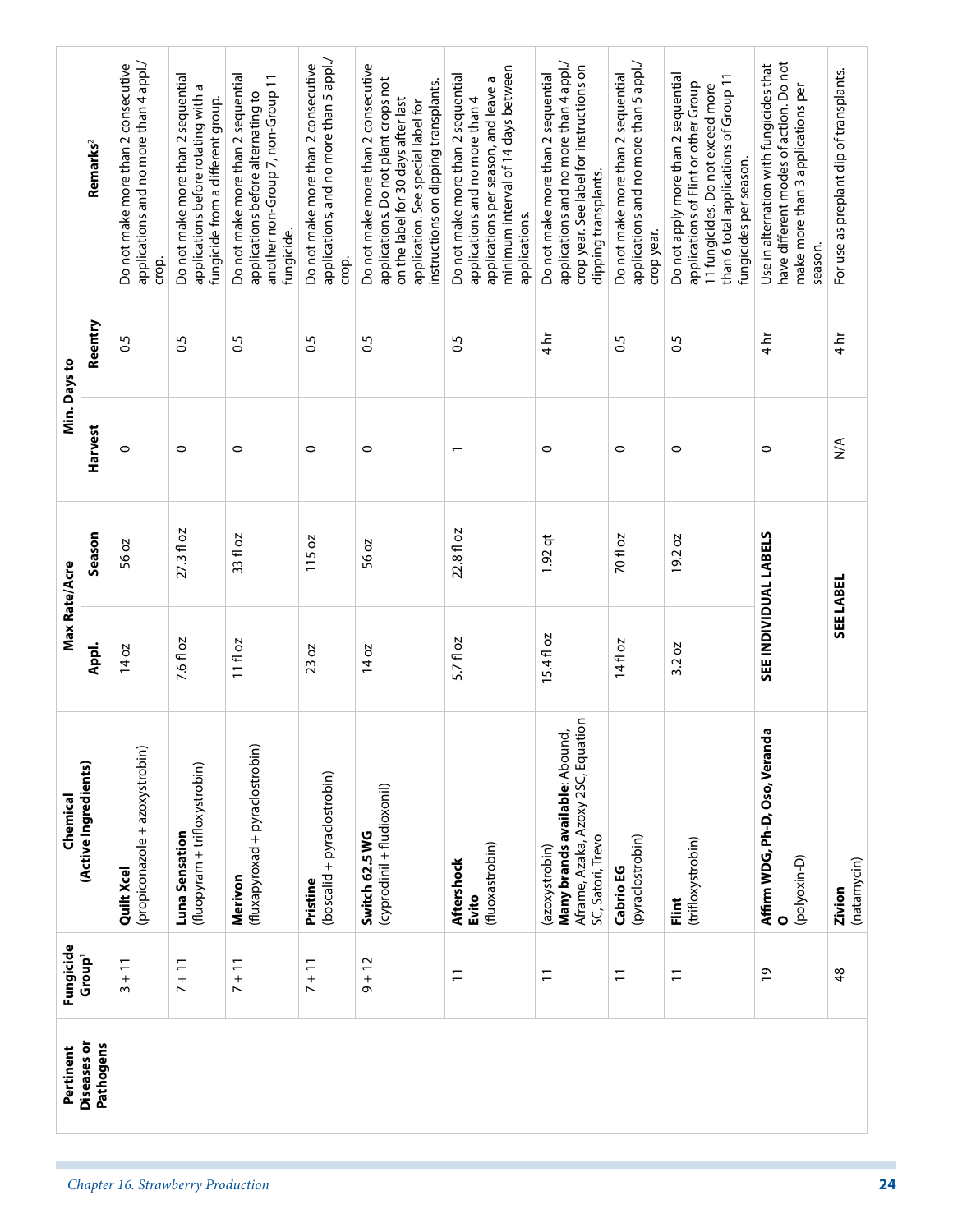|               | Remarks <sup>2</sup>            | crops for which Thiram is not registered.<br>Do not rotate treated crops with other | Rate per treated acre. Special label for<br>FL allows up to 24 applications per<br>season.  | Do not make more than 2 consecutive<br>applications. | Do not make more than 2 sequential<br>applications.      | Fungicides from different chemical<br>groups should be used in spray<br>program for disease resistance<br>management.                                                                                                      | applications before rotating to another<br>Do not make more than 2 consecutive<br>fungicide with a different mode of<br>action. | Do not make more than 1 application<br>per season. Do not apply after first<br>fruiting flower.                | another fungicide with a different mode<br>Do not make more than 2 sequential<br>applications before alternating to<br>of action. | Do not make more than 2 sequential<br>applications before alternating to a<br>fungicide from a different group. | Do not plant other crops not registered<br>within 30 days after last application. | Do not make more than 2 sequential<br>applications before rotating with a<br>fungicide from a different group. | Do not make more than 2 sequential<br>applications before rotating with a<br>fungicide from a different group. |
|---------------|---------------------------------|-------------------------------------------------------------------------------------|---------------------------------------------------------------------------------------------|------------------------------------------------------|----------------------------------------------------------|----------------------------------------------------------------------------------------------------------------------------------------------------------------------------------------------------------------------------|---------------------------------------------------------------------------------------------------------------------------------|----------------------------------------------------------------------------------------------------------------|-----------------------------------------------------------------------------------------------------------------------------------|-----------------------------------------------------------------------------------------------------------------|-----------------------------------------------------------------------------------|----------------------------------------------------------------------------------------------------------------|----------------------------------------------------------------------------------------------------------------|
| Min. Days to  | Reentry                         |                                                                                     | ٣                                                                                           | $\overline{\phantom{0}}$                             | $\frac{1}{4}$                                            |                                                                                                                                                                                                                            |                                                                                                                                 |                                                                                                                | 0.5                                                                                                                               | $\overline{0}$                                                                                                  | $\frac{5}{2}$                                                                     | 0.5                                                                                                            | 0.5                                                                                                            |
|               | Harvest                         |                                                                                     | ۳                                                                                           | $\circ$                                              | $\overline{\phantom{0}}$                                 |                                                                                                                                                                                                                            | $\overline{\phantom{0}}$                                                                                                        | $\sum_{i=1}^{n}$                                                                                               | 0                                                                                                                                 | $\circ$                                                                                                         | $\circ$                                                                           |                                                                                                                | $\circ$                                                                                                        |
| Max Rate/Acre | Season                          | SEE INDIVIDUAL LABELS                                                               | SEE INDIVIDUAL LABELS                                                                       | 21 <sub>1</sub>                                      | 183 fl oz                                                | SEE INDIVIDUAL LABELS                                                                                                                                                                                                      | 5.3 pt                                                                                                                          | 2pt                                                                                                            | 80 fl oz                                                                                                                          | 72 fl oz                                                                                                        | 54 fl oz                                                                          | 54.71 oz                                                                                                       | 27.3 fl oz                                                                                                     |
|               | Appl.                           |                                                                                     |                                                                                             | 5.25 lb                                              | ō<br>36.61                                               |                                                                                                                                                                                                                            | ħ<br>1.33                                                                                                                       | 2pt                                                                                                            | 20 fl oz                                                                                                                          | 24 fl oz                                                                                                        | 15.5 fl oz                                                                        | 27 fl oz                                                                                                       | 7.6 fl oz                                                                                                      |
| Chemical      | (Active Ingredients)            | Thiram Granuflo<br>Thiram 24/7<br>(thiram)                                          | Many brands available: Captan<br>50W, Captan 50 WP, Captan 80<br>WDG, Captec 4L<br>(captan) | (captan + fenhexamid)<br>Captevate 68 WDG            | (banda de lupinus albus doce-<br>Fracture<br><b>BLAD</b> | Many brands available: Cercobin,<br>Incognito 4.5F, Nufarm T-Methy<br>Topsin M 70 WP, Topsin M WSB<br>4.5 F, Nufarm T-Methyl 70WSB,<br>Thiophanate-methyl 85 WDG,<br>Topsin 4.5 FL, Topsin 70 WDG,<br>(thiophanate-methyl) | (thiophanate-methyl +<br>propiconazole)<br>Protocol                                                                             | 4, Iprodione 4L AG, Meteor, Nevado<br>Many brands available: Enclosure<br>4F, Rovral 4 Flowable<br>(iprodione) | (difenoconazole + cyprodinil)<br>Inspire Super                                                                                    | (penthiopyrad)<br>Fontelis                                                                                      | Kenja 400 SC<br>(isofetamid)                                                      | (fluopyram + pyrimethanil)<br>Luna Tranquility                                                                 | (fluopyram + trifloxystrobin)<br>Luna Sensation                                                                |
| Fungicide     | Group <sup>1</sup>              | $\widetilde{\Xi}$                                                                   | ΣÁ                                                                                          | $NA + 17$                                            | M12                                                      |                                                                                                                                                                                                                            | $\omega$<br>$^{+}$<br>$\overline{ }$                                                                                            | $\sim$                                                                                                         | $3 + 9$                                                                                                                           | $\overline{ }$                                                                                                  | $\overline{\phantom{a}}$                                                          | Ō<br>$\frac{1}{2}$                                                                                             | $7 + 11$                                                                                                       |
| Pertinent     | <b>Diseases or</b><br>Pathogens | Botrytis fruit rot                                                                  |                                                                                             |                                                      |                                                          |                                                                                                                                                                                                                            |                                                                                                                                 |                                                                                                                |                                                                                                                                   |                                                                                                                 |                                                                                   |                                                                                                                |                                                                                                                |
|               |                                 |                                                                                     | Chapter 16. Strawberry Production                                                           |                                                      |                                                          |                                                                                                                                                                                                                            |                                                                                                                                 |                                                                                                                |                                                                                                                                   |                                                                                                                 |                                                                                   |                                                                                                                | 25                                                                                                             |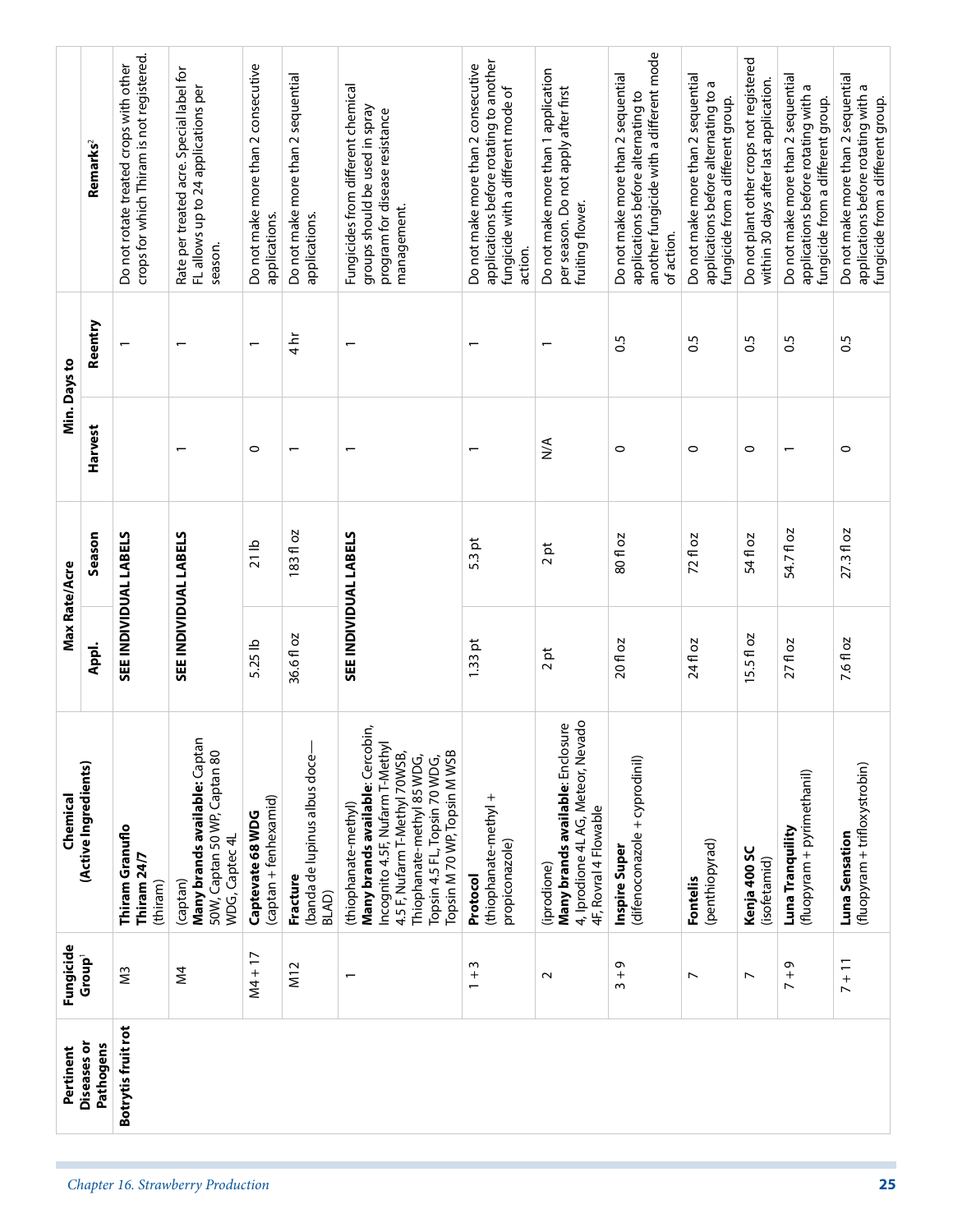|               | Remarks <sup>2</sup>     | Do not make more than 2 sequential<br>another non-Group 7, non-Group 11<br>applications before alternating to<br>fungicide. | applications, and no more than 5 appl./<br>Do not make more than 2 consecutive<br>crop. | applications. Do not use more than 2 of<br>Do not make more than 2 consecutive<br>6 applications in any one season. | Do not make more than 2 consecutive<br>applications. Do not plant crops not<br>instructions on dipping transplants.<br>on the label for 30 days after last<br>application. See special label for | Do not make more than 2 consecutive<br>applications. | have different modes of action. Do not<br>Use in alternation with fungicides that<br>make more than 3 applications per<br>season. | Do not apply more than 4 applications<br>per year. | minimum interval of 14 days between<br>Do not make more than 2 sequential<br>applications, and no more than 4<br>applications per season; leave a<br>applications. | applications, and no more than 4 appl./<br>crop year. See label for instructions on<br>Do not make more than 2 sequential<br>dipping transplants. | applications and no more than 5 appl./<br>Do not make more than 2 sequential<br>crop year. | Do not apply more than 2 sequential<br>than 6 total applications of Group 11<br>applications of Flint or other Group<br>11 fungicides. Do not exceed more<br>fungicides per season. | Do not make more than 2 applications<br>per year. Do not apply at intervals of<br>less than 14 days. |
|---------------|--------------------------|-----------------------------------------------------------------------------------------------------------------------------|-----------------------------------------------------------------------------------------|---------------------------------------------------------------------------------------------------------------------|--------------------------------------------------------------------------------------------------------------------------------------------------------------------------------------------------|------------------------------------------------------|-----------------------------------------------------------------------------------------------------------------------------------|----------------------------------------------------|--------------------------------------------------------------------------------------------------------------------------------------------------------------------|---------------------------------------------------------------------------------------------------------------------------------------------------|--------------------------------------------------------------------------------------------|-------------------------------------------------------------------------------------------------------------------------------------------------------------------------------------|------------------------------------------------------------------------------------------------------|
|               | Reentry                  | $\overline{0}$                                                                                                              | $\overline{0}$                                                                          | $\overline{0.5}$                                                                                                    | S.O                                                                                                                                                                                              | $\frac{5}{2}$                                        | $\frac{1}{4}$                                                                                                                     | $\overline{0}$                                     | $\overline{0}$                                                                                                                                                     | $\frac{1}{4}$                                                                                                                                     | $\overline{0}$                                                                             | 0.5                                                                                                                                                                                 | $\overline{0}$                                                                                       |
| Min. Days to  | Harvest                  | 0                                                                                                                           | $\circ$                                                                                 | $\overline{\phantom{0}}$                                                                                            | $\circ$                                                                                                                                                                                          | $\circ$                                              | $\circ$                                                                                                                           | $\circ$                                            | $\overline{ }$                                                                                                                                                     | $\circ$                                                                                                                                           | $\circ$                                                                                    | $\circ$                                                                                                                                                                             | 0                                                                                                    |
|               | Season                   | 33 fl oz                                                                                                                    | 115 oz                                                                                  | 54 fl oz                                                                                                            | 56 oz                                                                                                                                                                                            | $\frac{9}{6}$                                        |                                                                                                                                   | 32 fl oz                                           | 22.8 fl oz                                                                                                                                                         | $1.92$ qt                                                                                                                                         | 70 fl oz                                                                                   | 2O<br>19.2                                                                                                                                                                          | $12f$ oz                                                                                             |
| Max Rate/Acre | Appl.                    | 11 fl oz                                                                                                                    | 23 oz                                                                                   | 18fl oz                                                                                                             | 14 oz                                                                                                                                                                                            | 1.5 <sub>1</sub>                                     | <b>SEE INDIVIDUAL LABELS</b>                                                                                                      | 8 fl oz                                            | 5.7 fl oz                                                                                                                                                          | 15.4 fl oz                                                                                                                                        | 14fl oz                                                                                    | SO<br>3.2                                                                                                                                                                           | 6 fl oz                                                                                              |
| Chemical      | (Active Ingredients)     | (fluxapyroxad + pyraclostrobin)<br>Merivon                                                                                  | (boscalid + pyraclostrobin)<br>Pristine                                                 | (pyrimethanil)<br>Scala SC                                                                                          | (cyprodinil + fludioxonil)<br>Switch 62.5 WG                                                                                                                                                     | Elevate 50 WDG<br>(fenhexamid)                       | Affirm WDG, Ph-D, Oso, Veranda<br>(polyoxin-D)<br>$\circ$                                                                         | (flutriafol + azoxystrobin)<br>Topguard            | (fluoxastrobin)<br>Aftershock<br>Evito                                                                                                                             | Aframe, Azaka, Azoxy 2SC, Equation<br>Many brands available: Abound,<br>SC, Satori, Trevo<br>(azoxystrobin)                                       | (pyraclostrobin)<br>Cabrio EG                                                              | (trifloxystrobin)<br>Flint                                                                                                                                                          | (mandestrobin)<br>Intuity                                                                            |
| Fungicide     | Group <sup>1</sup>       | $7 + 11$                                                                                                                    | $7 + 11$                                                                                | $\sigma$                                                                                                            | $9 + 12$                                                                                                                                                                                         | $\overline{1}$                                       | $\overline{0}$                                                                                                                    | $3 + 11$                                           | $\Xi$                                                                                                                                                              | $\overline{1}$                                                                                                                                    | $\overline{1}$                                                                             | $\overline{1}$                                                                                                                                                                      | $\Xi$                                                                                                |
| Pertinent     | Diseases or<br>Pathogens |                                                                                                                             |                                                                                         |                                                                                                                     |                                                                                                                                                                                                  |                                                      |                                                                                                                                   | (suppression<br><b>Botrytis</b>                    | only)                                                                                                                                                              |                                                                                                                                                   |                                                                                            |                                                                                                                                                                                     |                                                                                                      |
|               |                          | Chapter 16. Strawberry Production                                                                                           |                                                                                         |                                                                                                                     |                                                                                                                                                                                                  |                                                      |                                                                                                                                   |                                                    |                                                                                                                                                                    |                                                                                                                                                   |                                                                                            |                                                                                                                                                                                     | 26                                                                                                   |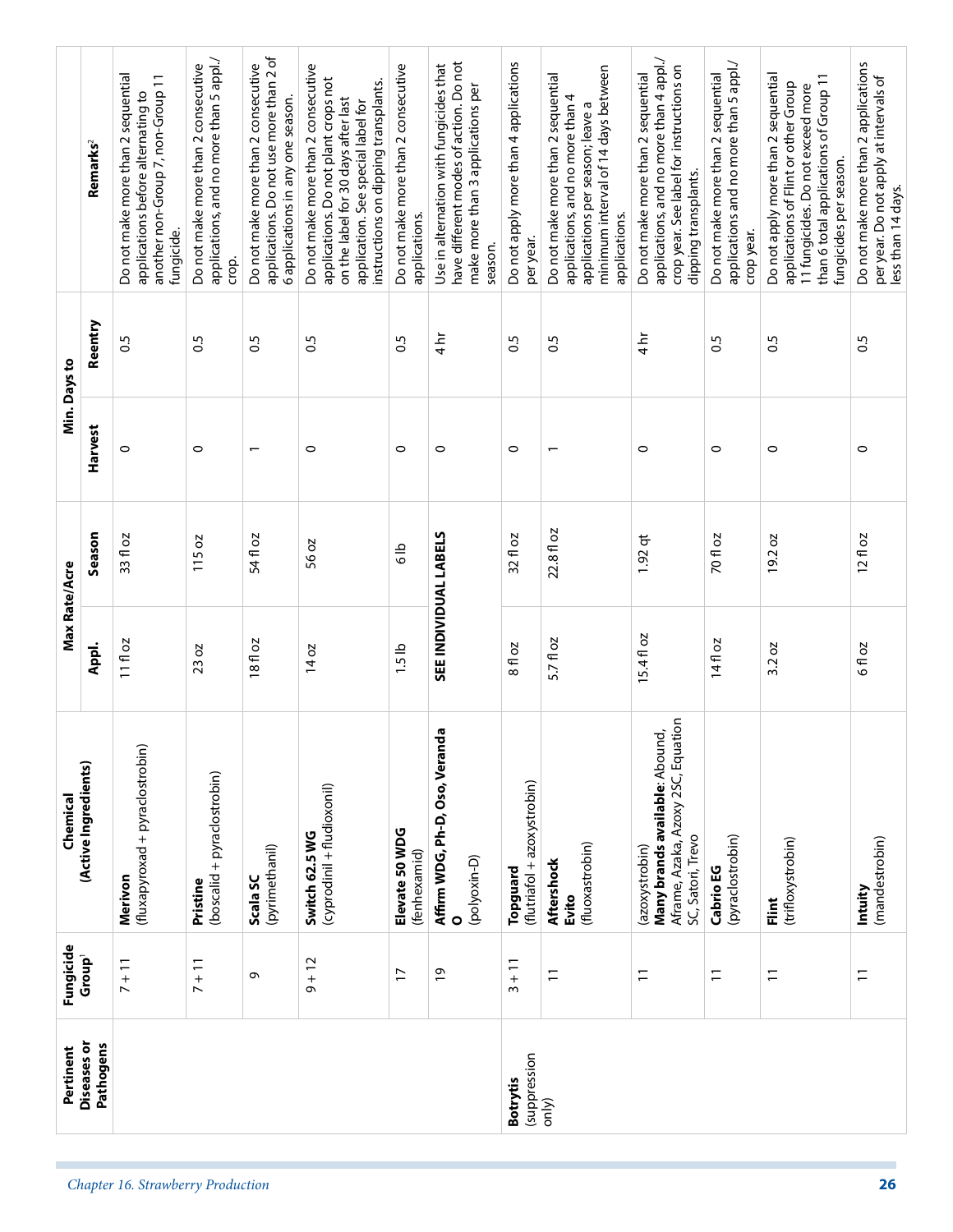|                                                                  | Pertinent                       | Fungicide                | Chemical                                                                                                                                                                                                                     | Max Rate/Acre         |          |         | Min. Days to             |                                                                                                                                 |
|------------------------------------------------------------------|---------------------------------|--------------------------|------------------------------------------------------------------------------------------------------------------------------------------------------------------------------------------------------------------------------|-----------------------|----------|---------|--------------------------|---------------------------------------------------------------------------------------------------------------------------------|
|                                                                  | <b>Diseases</b> or<br>Pathogens | Group <sup>1</sup>       | (Active Ingredients)                                                                                                                                                                                                         | Appl.                 | Season   | Harvest | Reentry                  | Remarks <sup>2</sup>                                                                                                            |
| Charcoal rot<br>phaseolina)                                      | (Macrophomina                   | $\sim$                   | (flutriafol)<br>Rhyme                                                                                                                                                                                                        | 7 fl oz               | 28 fl oz | $\circ$ | 0.5                      | Product is to be applied through drip<br>irrigation (see label for chemigation<br>directions).                                  |
|                                                                  |                                 | 48                       | (natamycin)<br>Zivion                                                                                                                                                                                                        | SEE LABEL             |          | n/a     | $4\overline{\text{hr}}$  | For use as preplant dip of transplants.                                                                                         |
| Colletotrichum<br>crown rot<br>Chapter 16. Strawberry Production |                                 | $\overline{\phantom{0}}$ | Many brands available: Cercobin,<br>Incognito 4.5F, Nufarm T-Methyl<br>Topsin M 70 WP, Topsin M WSB<br>4.5 F, Nufarm T-Methyl 70WSB,<br>Thiophanate-methyl 85 WDG,<br>Topsin 4.5 FL, Topsin 70 WDG,<br>(thiophanate-methyl)  | SEE INDIVIDUAL LABELS |          |         |                          | Fungicides from different chemical<br>groups should be used in spray<br>program for disease resistance<br>management.           |
|                                                                  |                                 | $3 + 11$                 | (flutriafol + azoxystrobin)<br>Topguard                                                                                                                                                                                      | 8 fl oz               | 32 fl oz | $\circ$ | 0.5                      | Do not apply more than 4 applications<br>per year.                                                                              |
|                                                                  |                                 | $\overline{ }$           | Kenja 400 SC<br>(isofetamid)                                                                                                                                                                                                 | 15.5 fl oz            | 54 fl oz | $\circ$ | 0.5                      | Do not plant other crops not registered<br>within 30 days after last application.                                               |
| Leaf scorch                                                      |                                 | $\overline{\phantom{0}}$ | Many brands available: Cercobin,<br>Incognito 4.5F, Nufarm T-Methyl<br>Topsin M 70 WP, Topsin M WSB,<br>4.5 F, Nufarm T-Methyl 70WSB,<br>Thiophanate-methyl 85 WDG,<br>Topsin 4.5 FL, Topsin 70 WDG,<br>(thiophanate-methyl) | SEE INDIVIDUAL LABELS |          |         | $\overline{\phantom{0}}$ | Fungicides from different chemical<br>groups should be used in spray<br>program for disease resistance<br>management.           |
|                                                                  |                                 | $1 + 3$                  | (thiophanate-methyl +<br>propiconazole)<br>Protocol                                                                                                                                                                          | $1.33$ pt             | $5.3$ pt |         |                          | applications before rotating to another<br>Do not make more than 2 consecutive<br>fungicide with a different mode of<br>action. |
| Leaf spot                                                        |                                 | $\geq$                   | Many brands available: Captar<br>50W, Captan 50 WP, Captan 80<br>WDG, Captec 4L<br>(captan)                                                                                                                                  | SEE INDIVIDUAL LABELS |          |         |                          | Rate per treated acre. Special label for<br>FL allows up to 24 applications per<br>season.                                      |
|                                                                  |                                 | $\sim$                   | 4, Iprodione 4L AG, Meteor, Nevado<br>Many brands available: Enclosure<br>4F, Rovral 4 Flowable<br>(iprodione)                                                                                                               | ħ<br>$\sim$           | 2pt      | n/a     |                          | Do not make more than 1 application<br>per season. Do not apply after first<br>fruiting flower.                                 |
|                                                                  |                                 | $\sim$                   | Mettle 125 ME<br>(tetraconazole)                                                                                                                                                                                             | 5 fl oz               | 20 fl oz | $\circ$ | 0.5                      | 14 days. Do not apply more than 4<br>Do not apply same product within<br>applications per season.                               |
| 27                                                               |                                 | $\sim$                   | Sonoma 40 WSP<br>(myclobutanil)<br>Rally 40WSP<br><b>Nova 40W</b>                                                                                                                                                            | 5 0 2                 | 30 oz    | $\circ$ |                          | Do not plant rotational crops until 30<br>days after last application.                                                          |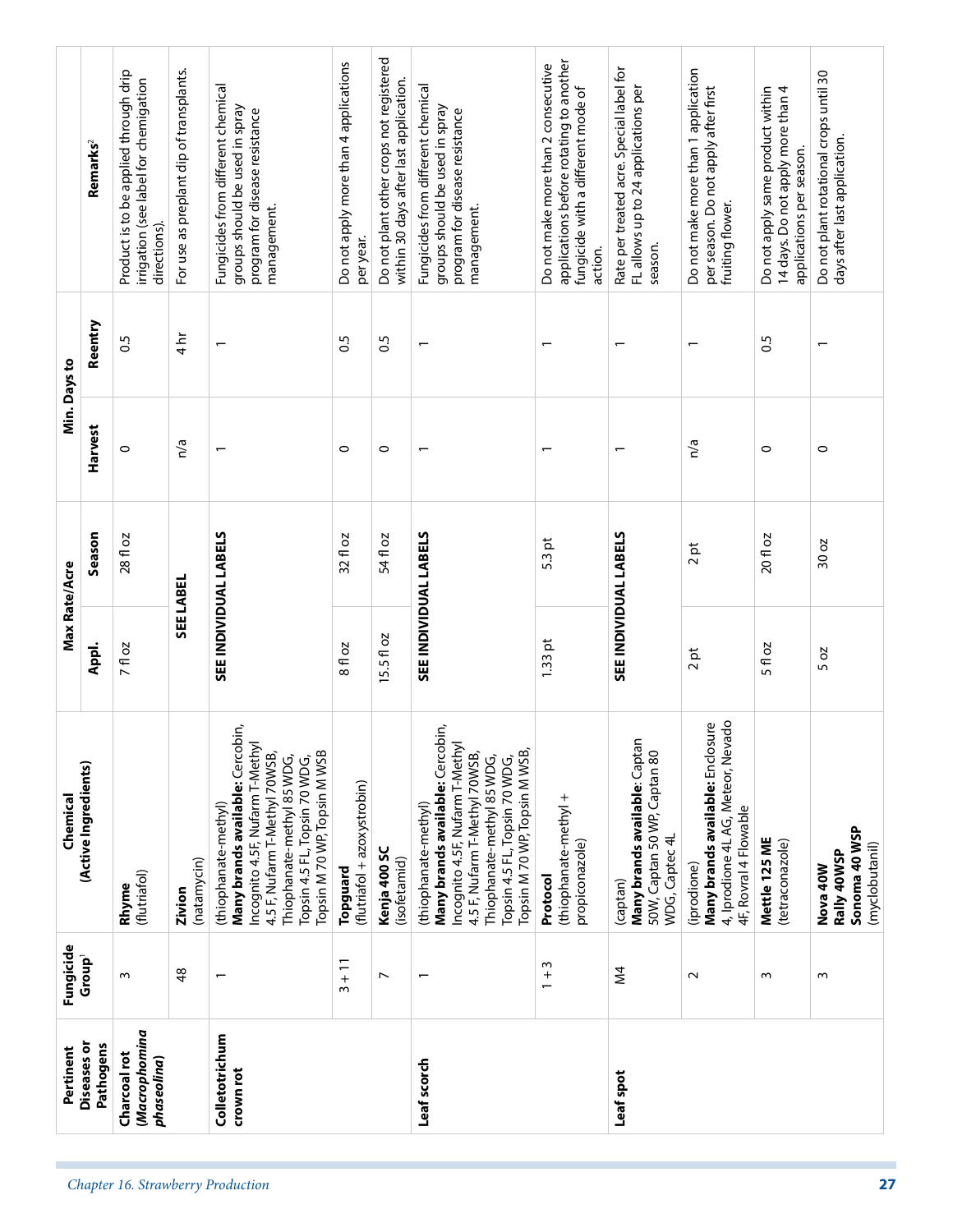| <b>Diseases</b> or    | Fungicide          | Chemical                                                                                                                                                   | Max Rate/Acre        |                        |                          | Min. Days to     |                                                                                                                                                   |
|-----------------------|--------------------|------------------------------------------------------------------------------------------------------------------------------------------------------------|----------------------|------------------------|--------------------------|------------------|---------------------------------------------------------------------------------------------------------------------------------------------------|
| Pathogens             | Group <sup>1</sup> | (Active Ingredients)                                                                                                                                       | Appl.                | Season                 | Harvest                  | Reentry          | Remarks <sup>2</sup>                                                                                                                              |
|                       | $\sim$             | (propiconazure,<br><b>Many brands available</b> : Amtide<br><b>Many brands available</b> : Amtide<br>Orbit, Propi-Star EC, Shar-Shield<br>PPZ, Tilt, Topaz | 4 fl oz              | 16fl oz                | $\circ$                  | $\overline{0}$   | Do not make more than 2 consecutive<br>applications.                                                                                              |
|                       | $3 + 11$           | (difenoconazole + azoxystrobin)<br><b>Quadris Top</b>                                                                                                      | 14fl oz              | 56 fl oz               | $\circ$                  | 0.5              | another fungicide group, and no more<br>Do not make more than 2 sequential<br>applications before alternating to<br>than 4 appl./crop per year.   |
|                       | $3 + 11$           | (propiconazole + azoxystrobin)<br>Quilt Xcel                                                                                                               | $14$ oz              | 56 oz                  | $\circ$                  | $\overline{0}$   | applications, and no more than 4 appl./<br>Do not make more than 2 consecutive<br>crop.                                                           |
| (suppression<br>only) | Ō<br>$\frac{1}{2}$ | (fluopyram + pyrimethanil)<br>Luna Tranquility                                                                                                             | $27f$ l oz           | 54.7 fl oz             | $\overline{\phantom{0}}$ | 0.5              | Do not make more than 2 sequential<br>applications before rotating with a<br>fungicide from a different group.                                    |
| (suppression<br>only) | $7 + 11$           | (fluopyram + trifloxystrobin)<br>Luna Sensation                                                                                                            | 7.6 fl oz            | 27.3 fl oz             | $\circ$                  | $\overline{0.5}$ | Do not make more than 2 sequential<br>applications before rotating with a<br>fungicide from a different group.                                    |
|                       | $7 + 11$           | (fluxapyroxad + pyraclostrobin)<br>Merivon                                                                                                                 | $11f$ oz             | 33 fl oz               | $\circ$                  | $\overline{0}$   | Do not make more than 2 sequential<br>another non-Group 7, non-Group 11<br>applications before alternating to<br>fungicide.                       |
|                       | $7 + 11$           | (boscalid + pyraclostrobin)<br>Pristine                                                                                                                    | 23 oz                | 115 oz                 | $\circ$                  | 0.5              | applications, and no more than 5 appl./<br>Do not make more than 2 consecutive<br>crop.                                                           |
|                       | $\overline{1}$     | (pyraclostrobin)<br>Cabrio EG                                                                                                                              | 14fl oz              | <b>70 fl oz</b>        | $\circ$                  | $\overline{0}$   | applications, and no more than 5 appl./<br>Do not make more than 2 sequential<br>crop year.                                                       |
| Leather rot           | $3 + 11$           | (flutriafol + azoxystrobin)<br>Topguard                                                                                                                    | 8 fl oz              | 32 fl oz               | $\circ$                  | $\overline{0.5}$ | Do not apply more than 4 applications<br>per year.                                                                                                |
|                       | 4                  | Metalaxyl 2E AG<br>MetaStar 2E AG<br>(metalaxyl)                                                                                                           | $2$ qt               | $6$ qt                 | $\circ$                  | $\sim$           | See label for use in drip irrigation.                                                                                                             |
|                       | 4                  | Ridomil Gold EC<br>Ridomil Gold SL<br>Ultra Flourish<br>(mefenoxam)                                                                                        | 1 pt/treated<br>acre | 1.5 qt/treated<br>acre | $\circ$                  | $\sim$           | See label for use in drip irrigation.                                                                                                             |
|                       | $\overline{1}$     | Aframe, Azaka, Azoxy 2SC, Equation<br>Many brands available: Abound,<br>SC, Satori, Trevo<br>(azoxystrobin)                                                | 15.4 fl oz           | $1.92$ qt              | $\circ$                  | $\frac{1}{4}$    | applications, and no more than 4 appl./<br>crop year. See label for instructions on<br>Do not make more than 2 sequential<br>dipping transplants. |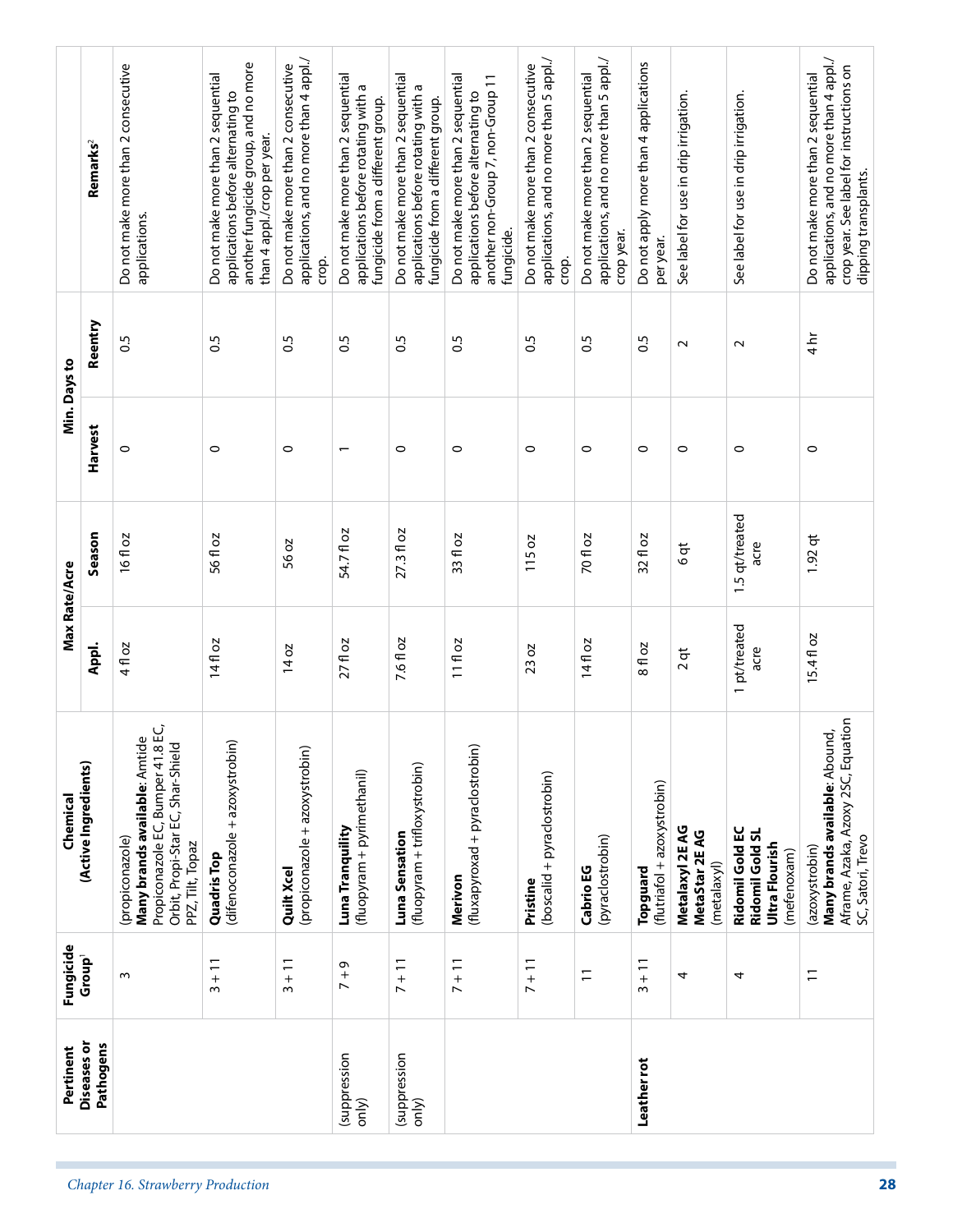| Do not make more than 1 application<br>Do not make more than 2 sequential<br>Do not make more than 2 sequential<br>Do not apply more than 2 sequential<br>Do not make more than 2 sequential<br>than 6 total applications of Group 11<br>applications of Flint or other Group<br>11 fungicides. Do not exceed more<br>applications before rotating with a<br>per season. Do not apply after first<br>applications before rotating with a<br>fungicide from a different group.<br>fungicide from a different group.<br>fungicide from a different group.<br>fungicides per season.<br>fruiting flower.<br>0.5<br>$\overline{0}$<br>0.5<br>$\overline{0}$<br>n/a<br>$\circ$<br>$\circ$<br>0<br>$\overline{\phantom{0}}$<br>27.3 fl oz<br>54.7 fl oz<br>$27.3 f$ oz<br>$19.2 \text{ oz}$<br>$\overline{p}$<br>$\sim$<br>7.6 fl oz<br>7.6 fl oz<br>$27f$ l oz<br>3.2 oz<br>ħ<br>$\sim$<br>4, Iprodione 4L AG, Meteor, Nevado<br>Many brands available: Enclosure<br>(fluopyram + trifloxystrobin)<br>(fluopyram + pyrimethanil)<br>4F, Rovral 4 Flowable<br>Luna Tranquility<br>Luna Sensation<br>Luna Sensation<br>(trifloxystrobin)<br>(iprodione)<br>int<br>Ein<br>$7 + 11$<br>$7 + 11$<br>Q<br>$\Xi$<br>$\frac{1}{2}$<br>$\sim$<br>Phomopsis soft<br>(suppression<br>(suppression<br>only)<br>only)<br>č | applications before rotating with a<br>0.5<br>$\overline{ }$<br>54.71 oz<br>$27f$ l oz<br>(fluopyram + pyrimethanil)<br>Luna Tranquility<br>$7 + 9$<br>(suppression<br>only) | Do not plant rotational crops until 30<br>days after last application.<br>$\overline{\phantom{0}}$<br>$\circ$<br>30 oz<br>5 oz<br>Sonoma 40 WSP<br>(myclobutanil)<br>Rally 40WSP<br>Nova 40W<br>$\sim$ | Do not apply same product within<br>14 days. Do not apply more than 4<br>Do not tank-mix with copper<br>Do not tank-mix with copper<br>Remarks <sup>2</sup><br>applications per season.<br>fungicides. | Reentry<br>$4 h$ r<br>0.5<br>$\frac{5}{2}$ | Min. Days to<br>Harvest<br>C5<br>$\circ$<br>$\circ$ | Season<br>20 fl oz<br>30lb | Max Rate/Acre<br>5 fl oz<br>Appl.<br>$\frac{5}{5}$ | <b>Fosphite, Fungi-Phite, K-Phite,<br/>Phorcephite, Phostrol, Rampart</b><br>(mono- and dipotassium salts of<br>(Active Ingredients)<br>Chemical<br>Alude, Confine Extra,<br>phosphorous acid)<br>Linebacker WDG<br>Legion 80WDG<br>Mettle 125 ME<br>(tetraconazole)<br>Aliette WDG<br>(fosetyl-Al) | Fungicide<br>Group <sup>1</sup><br>33<br>33<br>$\sim$ | Phomopsis leaf<br><b>Diseases</b> or<br>Pathogens<br>Pertinent<br>blight |
|----------------------------------------------------------------------------------------------------------------------------------------------------------------------------------------------------------------------------------------------------------------------------------------------------------------------------------------------------------------------------------------------------------------------------------------------------------------------------------------------------------------------------------------------------------------------------------------------------------------------------------------------------------------------------------------------------------------------------------------------------------------------------------------------------------------------------------------------------------------------------------------------------------------------------------------------------------------------------------------------------------------------------------------------------------------------------------------------------------------------------------------------------------------------------------------------------------------------------------------------------------------------------------------------------------|------------------------------------------------------------------------------------------------------------------------------------------------------------------------------|--------------------------------------------------------------------------------------------------------------------------------------------------------------------------------------------------------|--------------------------------------------------------------------------------------------------------------------------------------------------------------------------------------------------------|--------------------------------------------|-----------------------------------------------------|----------------------------|----------------------------------------------------|-----------------------------------------------------------------------------------------------------------------------------------------------------------------------------------------------------------------------------------------------------------------------------------------------------|-------------------------------------------------------|--------------------------------------------------------------------------|
| applications before rotating with a<br>(fluopyram + trifloxystrobin)                                                                                                                                                                                                                                                                                                                                                                                                                                                                                                                                                                                                                                                                                                                                                                                                                                                                                                                                                                                                                                                                                                                                                                                                                                     |                                                                                                                                                                              |                                                                                                                                                                                                        | fungicide from a different group.                                                                                                                                                                      |                                            |                                                     |                            |                                                    |                                                                                                                                                                                                                                                                                                     |                                                       |                                                                          |
| Do not make more than 2 sequential                                                                                                                                                                                                                                                                                                                                                                                                                                                                                                                                                                                                                                                                                                                                                                                                                                                                                                                                                                                                                                                                                                                                                                                                                                                                       |                                                                                                                                                                              |                                                                                                                                                                                                        |                                                                                                                                                                                                        |                                            |                                                     |                            |                                                    |                                                                                                                                                                                                                                                                                                     |                                                       |                                                                          |
|                                                                                                                                                                                                                                                                                                                                                                                                                                                                                                                                                                                                                                                                                                                                                                                                                                                                                                                                                                                                                                                                                                                                                                                                                                                                                                          |                                                                                                                                                                              |                                                                                                                                                                                                        |                                                                                                                                                                                                        |                                            |                                                     |                            |                                                    |                                                                                                                                                                                                                                                                                                     |                                                       |                                                                          |
| SEE INDIVIDUAL LABELS                                                                                                                                                                                                                                                                                                                                                                                                                                                                                                                                                                                                                                                                                                                                                                                                                                                                                                                                                                                                                                                                                                                                                                                                                                                                                    |                                                                                                                                                                              |                                                                                                                                                                                                        |                                                                                                                                                                                                        |                                            |                                                     |                            |                                                    |                                                                                                                                                                                                                                                                                                     |                                                       |                                                                          |
| fungicides, adjuvants, or foliar fertilizers.                                                                                                                                                                                                                                                                                                                                                                                                                                                                                                                                                                                                                                                                                                                                                                                                                                                                                                                                                                                                                                                                                                                                                                                                                                                            |                                                                                                                                                                              |                                                                                                                                                                                                        |                                                                                                                                                                                                        |                                            |                                                     |                            |                                                    |                                                                                                                                                                                                                                                                                                     |                                                       |                                                                          |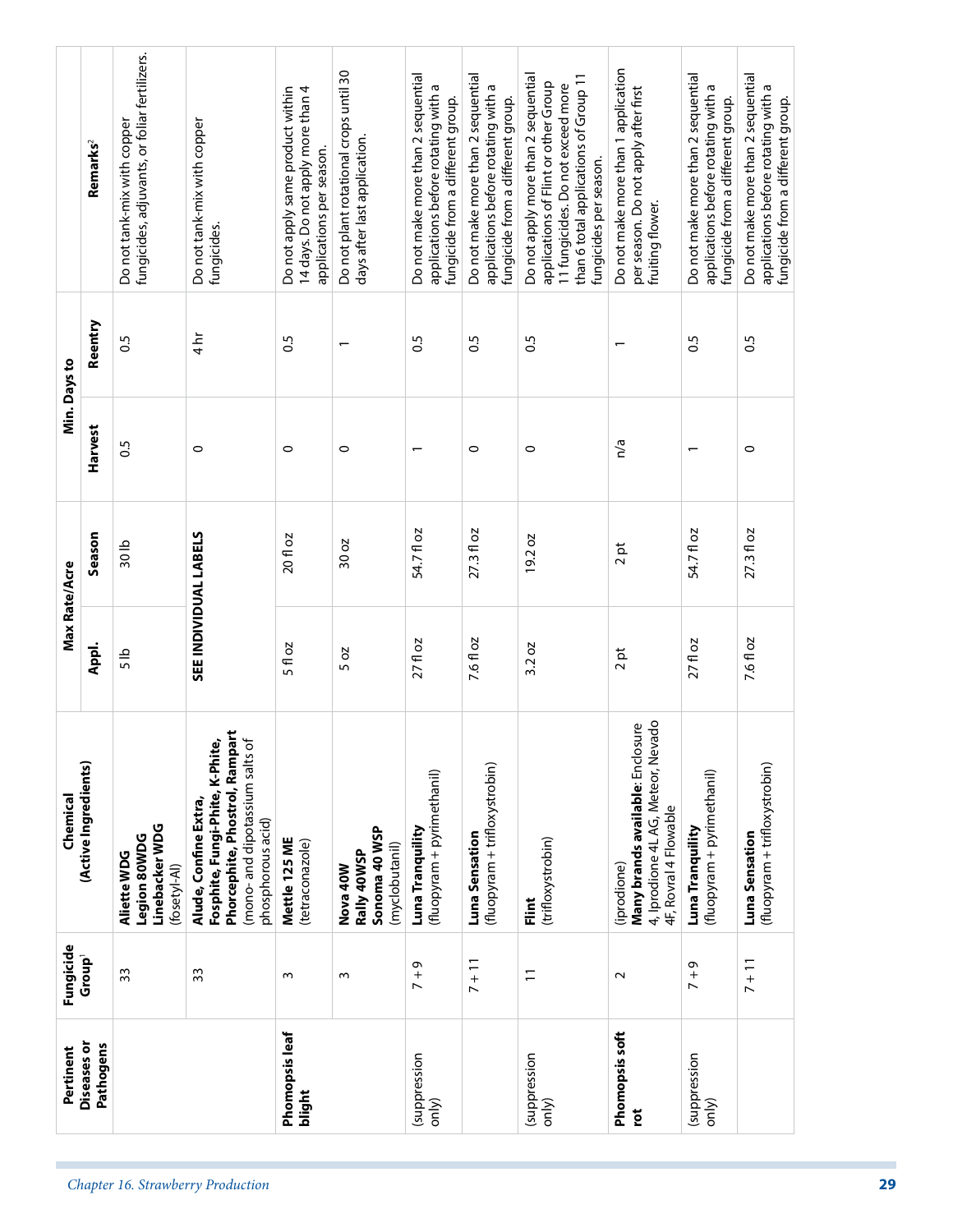| <b>Diseases</b> or<br>Pathogens<br>Pertinent | Fungicide<br>Group <sup>1</sup> | (Active Ingredients)<br>Chemical                                                                                                                                                                                                                                                   | Max Rate/Acre<br>Appl.       | Season                 | Harvest                  | Reentry<br>Min. Days to  | Remarks <sup>2</sup>                                                                                                            |
|----------------------------------------------|---------------------------------|------------------------------------------------------------------------------------------------------------------------------------------------------------------------------------------------------------------------------------------------------------------------------------|------------------------------|------------------------|--------------------------|--------------------------|---------------------------------------------------------------------------------------------------------------------------------|
|                                              | 4                               | Metalaxyl 2E AG<br>MetaStar 2E AG<br>(metalaxyl)                                                                                                                                                                                                                                   | $2$ qt                       | $6$ qt                 | 0                        | $\sim$                   | See label for use in drip irrigation.                                                                                           |
|                                              | 4                               | Ridomil Gold EC<br>Ridomil Gold SL<br>Ultra Flourish<br>(mefenoxam)                                                                                                                                                                                                                | 1 pt/treated<br>acre         | 1.5 qt/treated<br>acre | $\circ$                  | $\sim$                   | See label for use in drip irrigation.                                                                                           |
|                                              | $\overline{21}$                 | (acibenzolar-s-methyl)<br>Actigard 50 WG                                                                                                                                                                                                                                           | 0.75 oz                      | 602                    | $\circ$                  | 0.5                      | Do not apply to plants that are stressed<br>due to drought, excessive moisture,<br>cold weather, herbicide injury, etc.         |
|                                              | 33                              | Phorcephite, Phostrol, Rampart<br>Fosphite, Fungi-Phite, K-Phite,<br>(mono- and dipotassium salts of<br>Alude, Confine Extra,<br>phosphorous acid)                                                                                                                                 | SEE INDIVIDUAL LABELS        |                        | $\circ$                  | $4\,\mathrm{hr}$         | Do not tank-mix with copper<br>fungicides.                                                                                      |
|                                              | $\approx$                       | Microthiol Disperss, Rebel DF, Sulfur<br>Sulfur, Yellow Jacket Wettable Sulfur<br><b>Many brands available:</b> Acoidal,<br>Cosavet DF, Crusade DF, Kumulus<br>Sulfur 92, Yellow Jacket Dusting<br>DF, Microfine Sulfur, Micro Sulf,<br>90W, Wettable Sulfur, Wettable<br>(sulfur) | <b>SEE INDIVIDUAL LABELS</b> |                        | $\overline{\phantom{0}}$ | $\overline{\phantom{0}}$ | Do not use during hot weather.                                                                                                  |
|                                              | $M2 + 33$                       | (potassium phosphate + sulfur)<br>Sanction                                                                                                                                                                                                                                         | ħ<br>O                       | $24$ pt                | n/a                      | $\overline{\phantom{0}}$ | Do not apply during hot weather. May<br>cause injury during certain climatic<br>conditions.                                     |
|                                              | M12                             | (banda de lupinus albus doce-<br>Fracture<br><b>BLAD</b>                                                                                                                                                                                                                           | 24.4fl oz                    | $122f$ l oz            |                          | $\frac{1}{4}$            | Do not make more than 2 sequential<br>applications.                                                                             |
|                                              | $\overline{\phantom{0}}$        | Many brands available: Cercobin,<br>Incognito 4.5F, Nufarm T-Methyl<br>Topsin M 70 WP, Topsin M WSB<br>4.5 F, Nufarm T-Methyl 70WSB,<br>Thiophanate-methyl 85 WDG,<br>Topsin 4.5 FL, Topsin 70 WDG,<br>(thiophanate-methyl)                                                        | <b>SEE INDIVIDUAL LABELS</b> |                        |                          | $\overline{ }$           | Fungicides from different chemical<br>groups should be used in spray<br>program for disease resistance<br>management.           |
|                                              | ω<br>$\frac{+}{-}$              | (thiophanate-methyl +<br>propiconazole)<br>Protocol                                                                                                                                                                                                                                | $1.33$ pt                    | $5.3$ pt               |                          |                          | applications before rotating to another<br>Do not make more than 2 consecutive<br>fungicide with a different mode of<br>action. |
|                                              | S                               | Mettle 125 ME<br>(tetraconazole)                                                                                                                                                                                                                                                   | 5 fl oz                      | 20 fl oz               | $\circ$                  | $\frac{5}{2}$            | Do not apply same product within<br>14 days. Do not apply more than 4<br>applications per season.                               |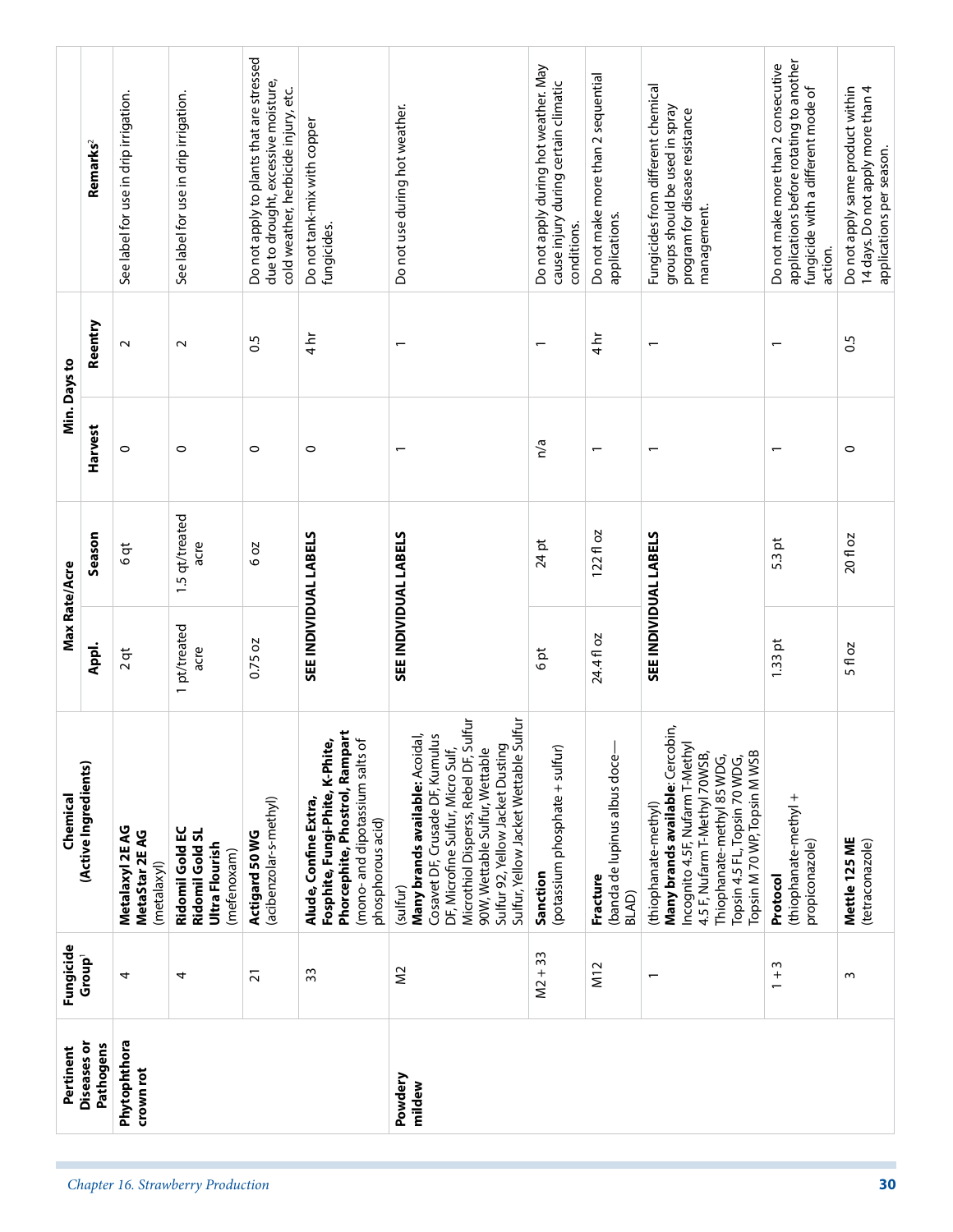|               | Remarks <sup>2</sup><br>Reentry | Do not plant rotational crops until 30<br>days after last application. | Do not plant leafy vegetables within 30<br>or rotational crops not on label for one<br>days, root vegetables within 60 days,<br>year after application.<br>$\overline{0}$ | Do not make more than 2 consecutive<br>applications.<br>0.5                                                                                                         | Do not apply more than 4 applications<br>per year.<br>$\overline{0}$ | another fungicide with different mode<br>Do not make more than 2 sequential<br>applications before alternating to<br>of action.<br>0.5 | another fungicide group, and no more<br>Do not make more than 2 sequential<br>applications before alternating to<br>than 4 appl./crop per year.<br>0.5 | applications, and no more than 4 appl./<br>Do not make more than 2 consecutive<br>crop.<br>$\overline{0}$ | Do not apply more than 4 applications<br>per year.<br>$\overline{0}$ | Do not make more than 2 sequential<br>applications before alternating to a<br>fungicide from a different group.<br>$\frac{5}{2}$ | Do not plant other crops not registered<br>within 30 days after last application.<br>$\frac{5}{2}$ | than 2 sequential applications before<br>Apply through drip irrigation system<br>preventatively. Do not make more<br>alternating to a fungicide from a<br>different group.<br>0.5 | Do not make more than 2 sequential<br>applications before rotating with a<br>0.5 |
|---------------|---------------------------------|------------------------------------------------------------------------|---------------------------------------------------------------------------------------------------------------------------------------------------------------------------|---------------------------------------------------------------------------------------------------------------------------------------------------------------------|----------------------------------------------------------------------|----------------------------------------------------------------------------------------------------------------------------------------|--------------------------------------------------------------------------------------------------------------------------------------------------------|-----------------------------------------------------------------------------------------------------------|----------------------------------------------------------------------|----------------------------------------------------------------------------------------------------------------------------------|----------------------------------------------------------------------------------------------------|-----------------------------------------------------------------------------------------------------------------------------------------------------------------------------------|----------------------------------------------------------------------------------|
| Min. Days to  | Harvest                         | $\circ$                                                                |                                                                                                                                                                           | $\circ$                                                                                                                                                             | $\circ$                                                              | $\circ$                                                                                                                                | $\circ$                                                                                                                                                | $\circ$                                                                                                   | $\circ$                                                              | $\circ$                                                                                                                          | $\circ$                                                                                            | $\circ$                                                                                                                                                                           |                                                                                  |
|               | Season                          | 30 oz                                                                  | 32 oz                                                                                                                                                                     | $16f$ oz                                                                                                                                                            | 28 fl oz                                                             | 80 fl oz                                                                                                                               | 56 fl oz                                                                                                                                               | 56 oz                                                                                                     | 32 fl oz                                                             | 72 fl oz                                                                                                                         | 54 fl oz                                                                                           | 13.7fl oz                                                                                                                                                                         | 54.7 fl oz                                                                       |
| Max Rate/Acre | Appl.                           | 5 oz                                                                   | 802                                                                                                                                                                       | 4 fl oz                                                                                                                                                             | 7 fl oz                                                              | 20 fl oz                                                                                                                               | 14fl oz                                                                                                                                                | 14 oz                                                                                                     | 8 fl oz                                                              | 24 fl oz                                                                                                                         | õ<br>15.5f1                                                                                        | 6.84 fl oz                                                                                                                                                                        | $27f$ l oz                                                                       |
| Chemical      | (Active Ingredients)            | Sonoma 40 WSP<br>(myclobutanil)<br>Rally 40WSP<br><b>Nova 40W</b>      | Procure 480 SC<br>(triflumizole)                                                                                                                                          | (propiconazure,<br><b>Many brands available:</b> Amtide<br><b>Many brands available:</b> Amtide<br>Bumper ES, Orbit, Propi-Star EC,<br>Shar-Shield PPZ, Tilt, Topaz | (flutriafol)<br>Rhyme                                                | (difenoconazole + cyprodinil)<br>Inspire Super                                                                                         | (difenoconazole + azoxystrobin)<br><b>Quadris Top</b>                                                                                                  | (propiconazole + azoxystrobin)<br>Quilt Xcel                                                              | (flutriafol + azoxystrobin)<br>Topguard                              | (penthiopyrad)<br>Fontelis                                                                                                       | Kenja 400 SC<br>(isofetamid)                                                                       | Luna Privilege<br>(fluopyram)                                                                                                                                                     | (fluopyram + pyrimethanil)<br>Luna Tranquility                                   |
| Fungicide     | Group <sup>1</sup>              | $\sim$                                                                 | $\sim$                                                                                                                                                                    | $\sim$                                                                                                                                                              | S                                                                    | $3 + 9$                                                                                                                                | $3 + 11$                                                                                                                                               | $3 + 11$                                                                                                  | $3 + 11$                                                             | $\overline{\phantom{0}}$                                                                                                         | $\overline{\phantom{a}}$                                                                           | $\overline{\phantom{a}}$                                                                                                                                                          | ō<br>$\frac{1}{2}$                                                               |
| Pertinent     | <b>Diseases</b> or<br>Pathogens |                                                                        |                                                                                                                                                                           |                                                                                                                                                                     |                                                                      |                                                                                                                                        |                                                                                                                                                        |                                                                                                           |                                                                      |                                                                                                                                  |                                                                                                    |                                                                                                                                                                                   |                                                                                  |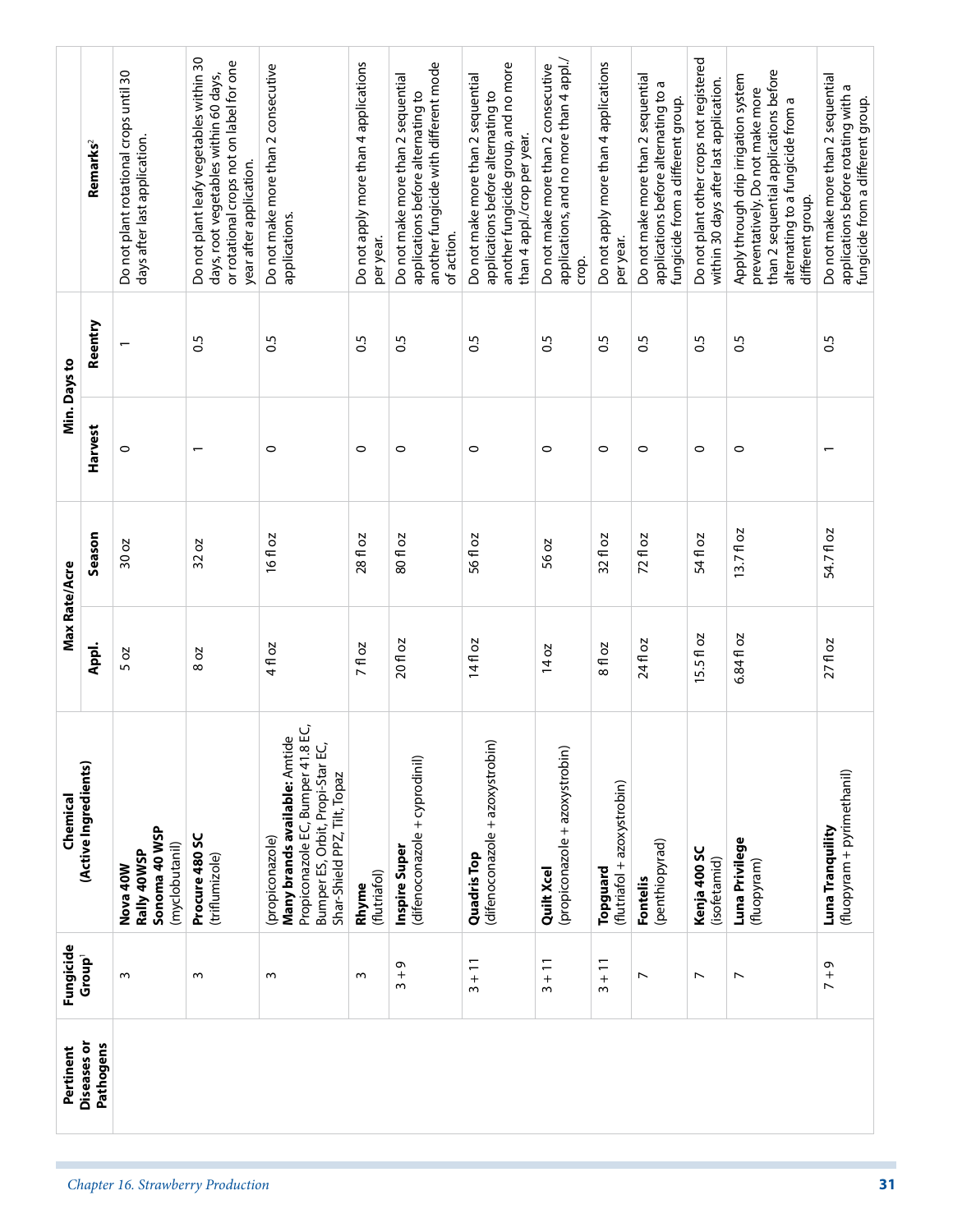|               | Remarks <sup>2</sup>            | Do not make more than 2 sequential<br>applications before rotating with a<br>fungicide from a different group. | Do not make more than 2 sequential<br>another non-Group 7, non-Group 11<br>applications before alternating to<br>fungicide. | applications, and no more than 5 appl./<br>Do not make more than 2 consecutive<br>crop. | minimum interval of 14 days between<br>Do not make more than 2 sequential<br>applications, and no more than 4<br>applications per season; leave a<br>applications. | applications, and no more than 4 appl./<br>crop year. See label for instructions on<br>Do not make more than 2 sequential<br>dipping transplants. | applications, and no more than 5 appl./<br>Do not make more than 2 sequential<br>crop year. | Do not apply more than 2 sequential<br>than 6 total applications of Group 11<br>applications of Flint or other Group<br>11 fungicides. Do not exceed more<br>fungicides per season. | Do not make more than 2 applications<br>per year. Do not apply at intervals of<br>less than 14 days. | Do not make more than 2 consecutive<br>applications or more than 4<br>applications per crop. | have different modes of action. Do not<br>Use in alternation with fungicides that<br>make more than 3 applications per<br>season. | Do not make more than 2 applications<br>per year. Do not apply more than once<br>every 14 days. |
|---------------|---------------------------------|----------------------------------------------------------------------------------------------------------------|-----------------------------------------------------------------------------------------------------------------------------|-----------------------------------------------------------------------------------------|--------------------------------------------------------------------------------------------------------------------------------------------------------------------|---------------------------------------------------------------------------------------------------------------------------------------------------|---------------------------------------------------------------------------------------------|-------------------------------------------------------------------------------------------------------------------------------------------------------------------------------------|------------------------------------------------------------------------------------------------------|----------------------------------------------------------------------------------------------|-----------------------------------------------------------------------------------------------------------------------------------|-------------------------------------------------------------------------------------------------|
|               | Reentry                         | 0.5                                                                                                            | $\overline{0}$                                                                                                              | $\overline{0}$                                                                          | 0.5                                                                                                                                                                | $4\overline{\hbar}$                                                                                                                               | $\overline{0}$                                                                              | 0.5                                                                                                                                                                                 | 0.5                                                                                                  | $\overline{0}$                                                                               | $4\overline{\hbar}$                                                                                                               | $4 h$ r                                                                                         |
| Min. Days to  | Harvest                         | $\circ$                                                                                                        | $\circ$                                                                                                                     | $\circ$                                                                                 | $\overline{ }$                                                                                                                                                     | $\circ$                                                                                                                                           | $\circ$                                                                                     | 0                                                                                                                                                                                   | $\circ$                                                                                              | $\overline{\phantom{0}}$                                                                     | $\circ$                                                                                                                           | $\circ$                                                                                         |
|               | Season                          | $27.3 f$ oz                                                                                                    | 20<br>33f1                                                                                                                  | 115 oz                                                                                  | 22.8 fl oz                                                                                                                                                         | $1.92$ qt                                                                                                                                         | <b>70 fl oz</b>                                                                             | SO<br>19.2                                                                                                                                                                          | $12f$ oz                                                                                             | 24 fl oz                                                                                     |                                                                                                                                   | 6.8 oz                                                                                          |
| Max Rate/Acre | Appl.                           | 7.6 fl oz                                                                                                      | 11 fl oz                                                                                                                    | 23 oz                                                                                   | 5.7 fl oz                                                                                                                                                          | 15.4fl oz                                                                                                                                         | 14fl oz                                                                                     | 3.2 oz                                                                                                                                                                              | 6 fl oz                                                                                              | 6 fl oz                                                                                      | SEE INDIVIDUAL LABELS                                                                                                             | 3.4 oz                                                                                          |
| Chemical      | (Active Ingredients)            | (fluopyram + trifloxystrobin)<br>Luna Sensation                                                                | (fluxapyroxad + pyraclostrobin)<br>Merivon                                                                                  | (boscalid + pyraclostrobin)<br>Pristine                                                 | (fluoxastrobin)<br>Aftershock<br>Evito                                                                                                                             | Aframe, Azaka, Azoxy 2SC, Equation<br>Many brands available: Abound,<br>SC, Satori, Trevo<br>(azoxystrobin)                                       | (pyraclostrobin)<br>Cabrio EG                                                               | (trifloxystrobin)<br>Flint                                                                                                                                                          | (mandestrobin)<br>Intuity                                                                            | (quinoxyfen)<br>Quintec                                                                      | Affirm WDG, Ph-D, Oso, Veranda<br>(polyoxin-D)<br>$\circ$                                                                         | (cyflufenamid)<br>Torino                                                                        |
| Fungicide     | Group <sup>1</sup>              | $7 + 11$                                                                                                       | $7 + 11$                                                                                                                    | $7 + 11$                                                                                | $\overline{1}$                                                                                                                                                     | $\overline{1}$                                                                                                                                    | $\overline{1}$                                                                              | $\Xi$                                                                                                                                                                               | $\overline{1}$                                                                                       | $\frac{1}{2}$                                                                                | $\overline{6}$                                                                                                                    | ى                                                                                               |
| Pertinent     | <b>Diseases</b> or<br>Pathogens |                                                                                                                |                                                                                                                             |                                                                                         |                                                                                                                                                                    |                                                                                                                                                   |                                                                                             |                                                                                                                                                                                     |                                                                                                      |                                                                                              |                                                                                                                                   |                                                                                                 |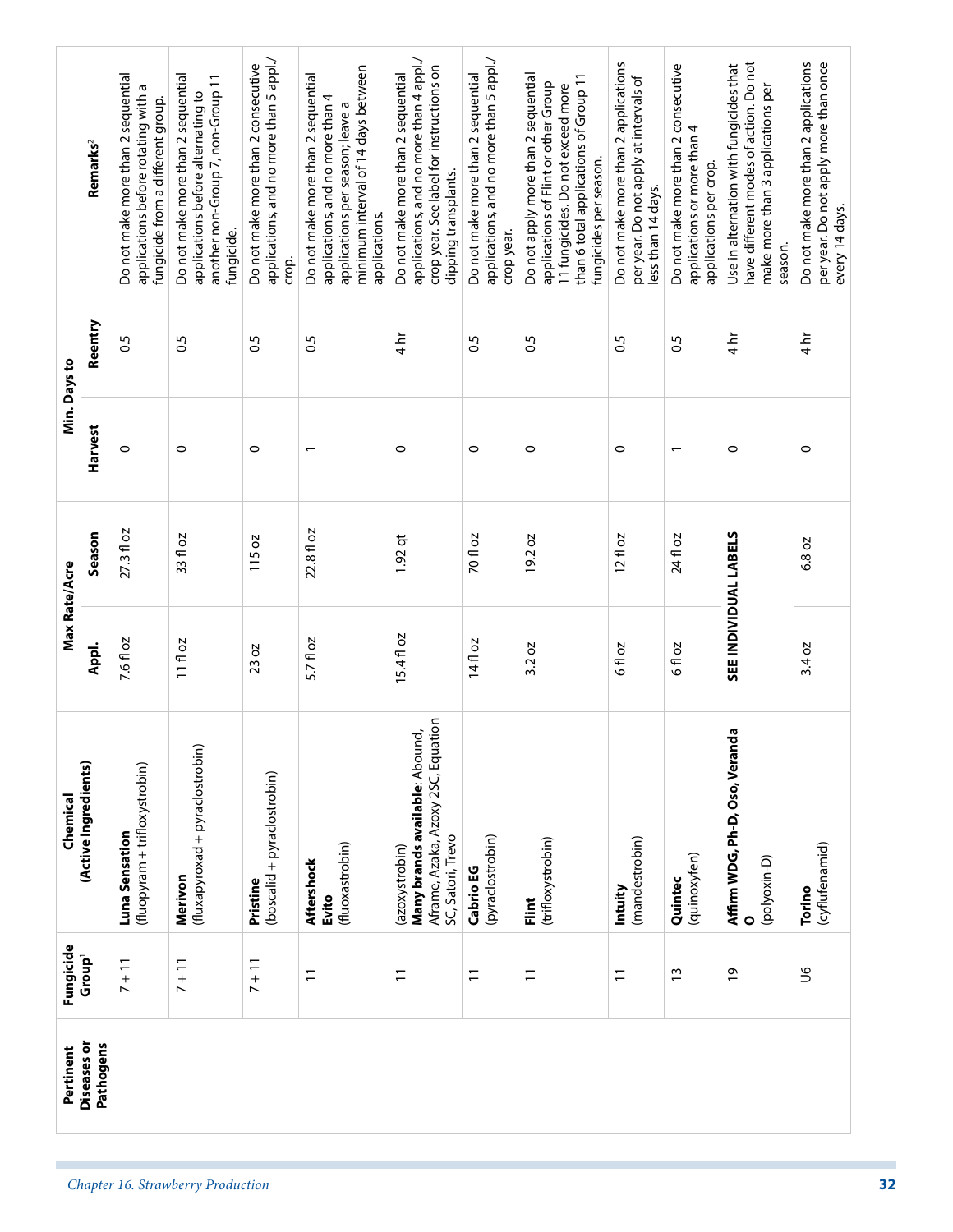| Diseases or<br>Pathogens<br>Pertinent |                                                                                                                                                 |
|---------------------------------------|-------------------------------------------------------------------------------------------------------------------------------------------------|
|                                       |                                                                                                                                                 |
| Fungicide<br>Group <sup>1</sup>       | $\mathbb{S}$                                                                                                                                    |
| (Active Ingredients)<br>Chemical      | (pyriofenone)<br>Prolivo                                                                                                                        |
| Max Rate/Acre<br>Appl.                | 5 fl oz                                                                                                                                         |
| Season                                | 16fl oz                                                                                                                                         |
| Harvest                               | $\circ$                                                                                                                                         |
| Reentry<br>Min. Days to               | $4 h$ r                                                                                                                                         |
| Remarks <sup>2</sup>                  | Do not make more than 2 sequential<br>before rotating to a fungicide with a<br>applications of Group U8 fungicides<br>different mode of action. |